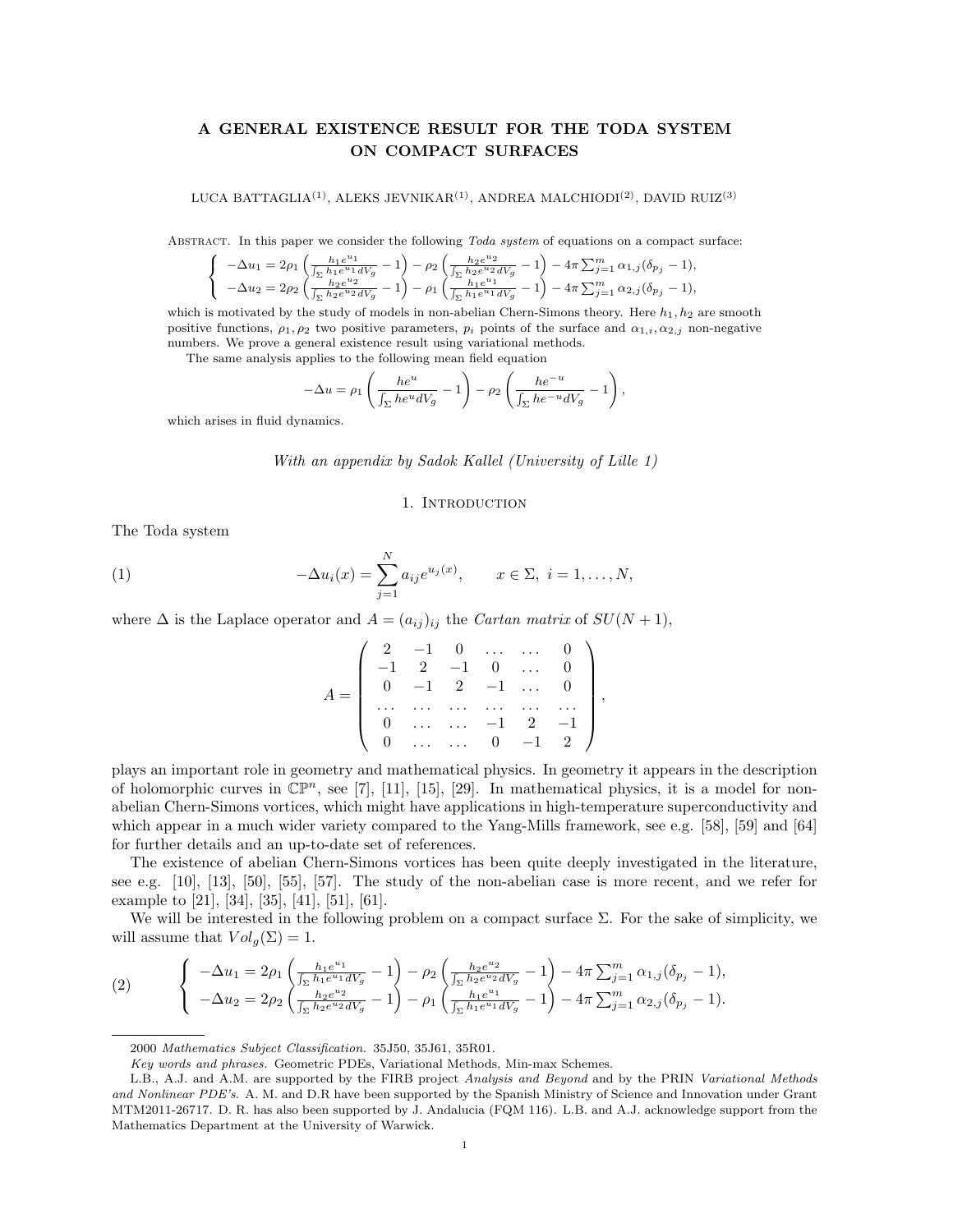Here  $h_1, h_2$  are smooth positive functions, and  $\alpha_{i,j} \geq 0$ . The above system arises specifically from gauged self-dual Schrödinger equations, see e.g. Chapter  $6$  in  $[64]$ : the Dirac deltas represent vortices of the wave function, namely points where the latter vanishes.

To describe the history and the main features of the problem, we first desingularize the equation using a simple change of variables. Consider indeed the fundamental solution  $G_p(x)$  of the Laplace equation on  $\Sigma$  with pole at p, i.e. the unique solution to

(3) 
$$
-\Delta G_p(x) = \delta_p - \frac{1}{|\Sigma|} \quad \text{on } \Sigma, \quad \text{with} \quad \int_{\Sigma} G_p(x) dV_g(x) = 0.
$$

By the substitution

(4) 
$$
u_i(x) \mapsto u_i(x) + 4\pi \sum_{j=1}^m \alpha_{i,j} G_{p_j}(x), \qquad h_i(x) \mapsto \widetilde{h}_i(x) = h_i(x) e^{-4\pi \sum_{j=1}^m \alpha_{i,j} G_{p_j}(x)}
$$

problem (2) transforms into an equation of the type

(5) 
$$
\begin{cases}\n-\Delta u_1 = 2\rho_1 \left( \frac{\tilde{h}_1 e^{u_1}}{\int_{\Sigma} \tilde{h}_1 e^{u_1} dV_g} - 1 \right) - \rho_2 \left( \frac{\tilde{h}_2 e^{u_2}}{\int_{\Sigma} \tilde{h}_2 e^{u_2} dV_g} - 1 \right), \\
-\Delta u_2 = 2\rho_2 \left( \frac{\tilde{h}_2 e^{u_2}}{\int_{\Sigma} \tilde{h}_2 e^{u_2} dV_g} - 1 \right) - \rho_1 \left( \frac{\tilde{h}_1 e^{u_1}}{\int_{\Sigma} \tilde{h}_1 e^{u_1} dV_g} - 1 \right),\n\end{cases}
$$

where the functions  $h_j$  satisfy

(6) 
$$
\widetilde{h}_i > 0
$$
 on  $\Sigma \setminus \{p_1, \ldots, p_m\};$   $\widetilde{h}_i(x) \simeq d(x, p_j)^{2\alpha_{i,j}},$  near  $p_j$ ,  $i = 1, 2$ .

Problem (5) is variational, and solutions can be found as critical points of the Euler-Lagrange functional  $J_{\rho}: H^1(\Sigma) \times H^1(\Sigma) \to \mathbb{R}$   $(\rho = (\rho_1, \rho_2))$  given by

(7) 
$$
J_{\rho}(u_1, u_2) = \int_{\Sigma} Q(u_1, u_2) dV_g + \sum_{i=1}^2 \rho_i \left( \int_{\Sigma} u_i dV_g - \log \int_{\Sigma} \widetilde{h}_i e^{u_i} dV_g \right),
$$

where  $Q(u_1, u_2)$  is defined as:

(8) 
$$
Q(u_1, u_2) = \frac{1}{3} (|\nabla u_1|^2 + |\nabla u_2|^2 + \nabla u_1 \cdot \nabla u_2).
$$

A basic tool for studying functionals like  $J_{\rho}$  is the Moser-Trudinger inequality, see (15). Its analogue for the Toda system has been obtained in [29] and reads as

$$
(9) \qquad 4\pi \sum_{i=1}^{2} \left( \log \int_{\Sigma} h_i e^{u_i} dV_g - \int_{\Sigma} u_i dV_g \right) \leq \int_{\Sigma} Q(u_1, u_2) dV_g + C \qquad \forall u_1, u_2 \in H^1(\Sigma),
$$

for some  $C = C(\Sigma)$ . This inequality immediately allows to find a global minimum of  $J_{\rho}$  provided both  $\rho_1$  and  $\rho_2$  are less than  $4\pi$ . For larger values of the parameters  $\rho_i$  J<sub>ρ</sub> is unbounded from below and the problem becomes more challenging. In this paper we use min-max theory to find a critical point of  $J_\rho$  in a general non-coercive regime. Our main result is the following:

**Theorem 1.1.** Let  $\Lambda \subset \mathbb{R}^2$  be as in Definition 2.4. Let  $\Sigma$  be a compact surface neither homeomorphic to  $\mathbb{S}^2$  nor to  $\mathbb{RP}^2$ , and assume that  $(\rho_1, \rho_2) \notin \Lambda$ . Then  $(2)$  is solvable.

Let us point out that  $\Lambda \subseteq \mathbb{R}^2$  is an explicit set formed by an union of straight lines and discrete points, see Remark 2.6. In particular it is a closed set with zero Lebesgue measure.

Up to our knowledge, *there is no previous existence result in the literature* for the singular Toda system. Our result is hence the first one in this direction, and is generic in the choice of parameters  $\rho_1$ and  $\rho_2$ . In the regular case there are some previous existence results, see [28, 41, 44, 46], some of which have a counterpart in [18] and [19] for the scalar case (10) (see also [20] for a higher order problem and [2, 5, 12, 45] for the singular case). However, these require an upper bound either on one of the  $\rho_i$ 's or both: hence our result covers most of the unknown cases also for the regular problem.

The main difficulties in attacking (5) are mainly of two kinds: compactness issues and the Morsestructure of the functional, which we are going to describe below.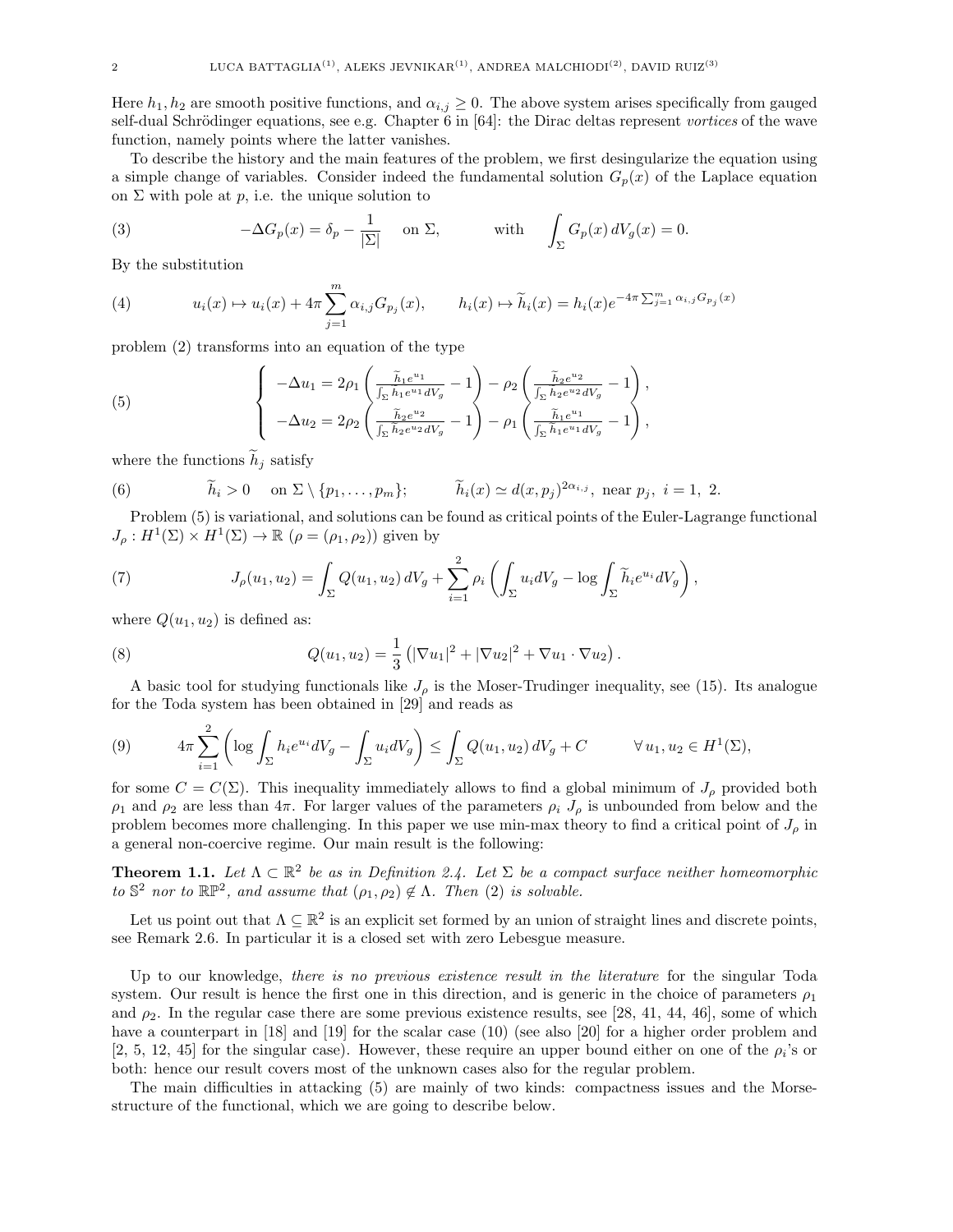(10) 
$$
-\Delta u = 2\rho \left( \frac{h e^u}{\int_{\Sigma} h e^u dV_g} - 1 \right),
$$

where  $\rho \in \mathbb{R}$  and where  $h(x)$  behaves as in (6) near the singularities. Equation (10) rules the change of Gaussian curvature under conformal deformation of the metric, and that it also describes the abelian counterpart of (2) from the physical point of view. This equation has been very much studied in the literature; there are by now many results regarding existence, compactness of solutions, bubbling behavior, etc. We refer the interested reader to the reviews [43, 59].

Concerning (10) it was proved in [9], [36] and [37] that for the regular case a blow-up point  $\bar{x}_R$  for a sequence  $(u_n)_n$  of solutions satisfies the following quantization property

(11) 
$$
\lim_{r \to 0} \lim_{n \to +\infty} \rho \int_{B_r(\overline{x}_R)} h e^{u_n} dV_g = 4\pi,
$$

and that the limit profile of solutions is that of a bubble, namely the logarithm of the conformal factor of the stereographic projection from  $S^2$  onto  $\mathbb{R}^2$ , composed with a dilation.

For the singular case instead, it was proven in [2] and [6] that if blow-up occurs at a singular point  $\bar{x}_S$ with weight  $-4\pi\alpha$  then one has

(12) 
$$
\lim_{r \to 0} \lim_{n \to +\infty} \rho \int_{B_r(\overline{x}_S)} h e^{u_n} dV_g = 4\pi (1+\alpha),
$$

whereas  $(11)$  still holds true if blow-up occurs at a regular point.

This behaviour helps to explain the blow-up feature for system (5), which inherits some character from the scalar case. Consider first the regular case, that is, (2) with  $\alpha_{i,j} = 0$ . Here a sequence of solutions can blow-up in three different ways: one component blows-up and the other does not; one component blows-up faster than the other; both components blow-up at the same rate.

It was proved in [28, 30] that the quantization values for the two components are respectively  $(4\pi, 0)$ or  $(0, 4\pi)$  in the first case,  $(8\pi, 4\pi)$  or  $(4\pi, 8\pi)$  in the second case and  $(8\pi, 8\pi)$  in the third one. Notice that, by the results in [17], [22] and [48], all the five alternatives may indeed happen.

When singular sources are present a similar phenomenon happens, which has been investigated in the recent paper [38]. If blow-up occurs at a point p with values  $\alpha_1, \alpha_2$  (we may allow them to vanish), the corresponding blow-up values would be

$$
(4\pi(1+\alpha_1,0)); \qquad (0,4\pi(1+\alpha_2)); \qquad (4\pi(1+\alpha_1),4\pi(2+\alpha_1+\alpha_2));
$$
  

$$
(4\pi(2+\alpha_1+\alpha_2),4\pi(1+\alpha_2)); \qquad (4\pi(2+\alpha_1+\alpha_2),4\pi(2+\alpha_1+\alpha_2)).
$$

Other (finitely-many) blow-up values are indeed allowed, see Theorem 2.5 for details, as more involved situations are not yet excluded (or known to exist). As a consequence, the set of solutions to (5) is compact whenever  $(\rho_1, \rho_2) \notin \Lambda$ : this is the main reason for our assumption in Theorem 1.1.

Let us now show how we can study the sub-levels of the functional and conclude existence of solutions via min-max methods. The main tool in the variational study of this kind of problems is the so-called Chen-Li inequality, see [14]. In the scalar case, it implies that a suitable *spreading* of the term  $e^u$  yields a better constant in the Moser-Trudinger inequality, which in turn might imply a lower bound on the Euler functional  $I_{\rho}$  of (10)

(13) 
$$
I_{\rho}(u) = \frac{1}{2} \int_{\Sigma} |\nabla_g u|^2 dV_g + 2\rho \left( \int_{\Sigma} u dV_g - \log \int_{\Sigma} h e^u dV_g \right), \qquad u \in H^1(\Sigma).
$$

The consequence of this fact is that if  $\rho < 4(k+1)\pi$ ,  $k \in \mathbb{N}$ , and if  $I_o(u)$  is large negative (i.e. when lower bounds fail)  $e^u$  accumulates near at most k points of  $\Sigma$ , see e.g. [19]. This suggests to introduce the family of unit measures  $\Sigma_k$  which are supported in at most k points of  $\Sigma$ , known as formal barycenters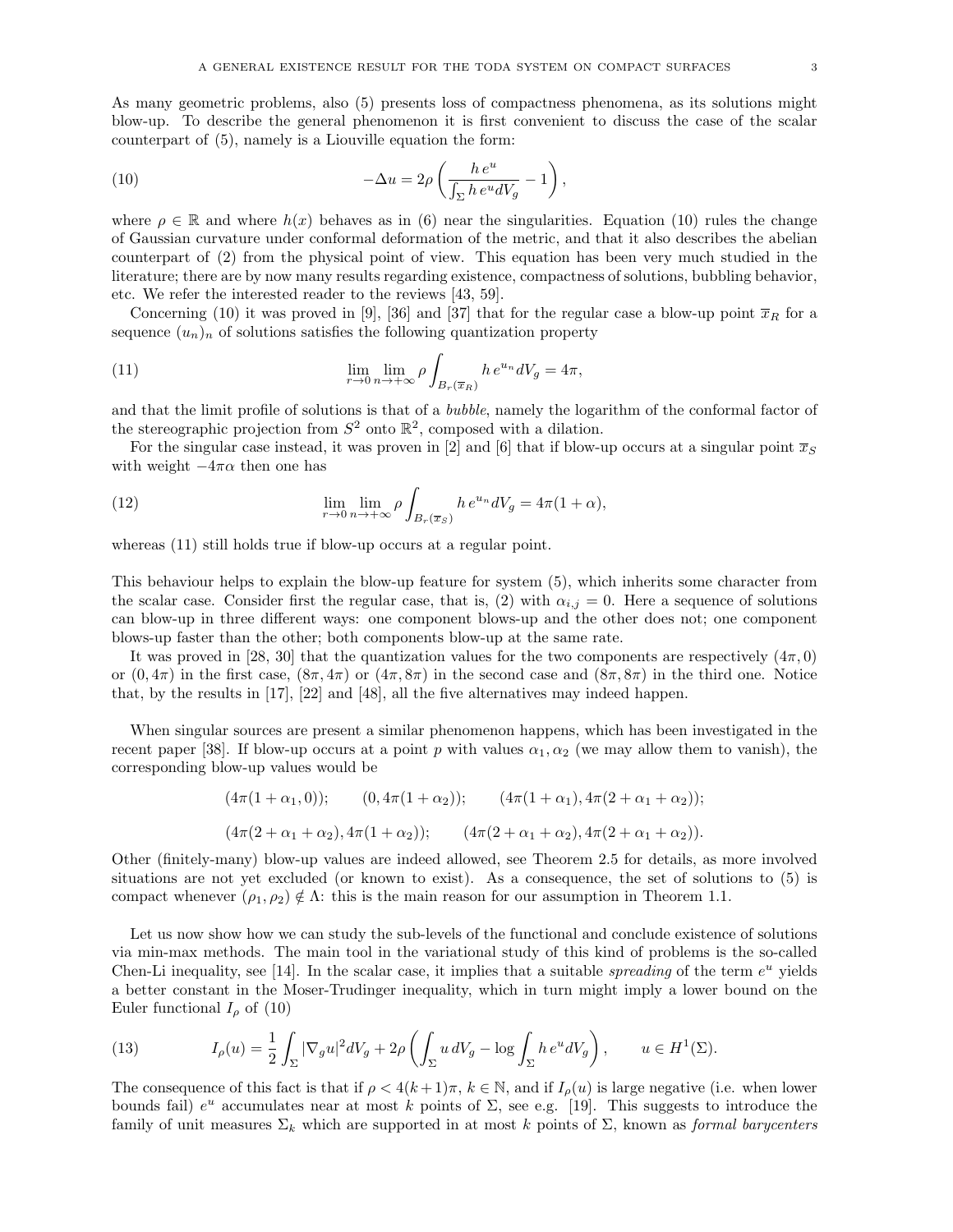of Σ

(14) 
$$
\Sigma_k = \left\{ \sum_{j=1}^k t_j \delta_{x_j} : \sum_{j=1}^k t_j = 1, \ x_j \in \Sigma \right\}.
$$

One can show that, for any integer  $k$ ,  $\Sigma_k$  is not contractible and that its homology is mapped injectively into that of the low sub-levels of  $I_{\rho}$ . This allows to prove existence of solutions via suitable min-max schemes.

When both  $\rho_1$  and  $\rho_2$  are larger than  $4\pi$  the description of the sub-levels becomes more involved, since the two components  $u_1$  and  $u_2$  interact in a non-trivial way. See [46] on this respect. In this paper we obtain a partial topological characterization of the low energy levels of  $J_{\rho}$ , which is however sufficient for our purposes. This strategy has been used in [4] and in [3] for the singular scalar equation and for a model in electroweak theory respectively, while in this paper the general non-abelian case is treated for the first time.

First, we construct two disjoint simple non-contractible curves  $\gamma_1, \gamma_2$  which do not intersect singular points, and define global retractions  $\Pi_1, \Pi_2$  of  $\Sigma$  onto these two curves. Such curves do not exist for  $\Sigma = \mathbb{S}^2$  or  $\mathbb{RP}^2$ , and hence our arguments do not work in those cases.

Combining arguments from [14], [44] and [46] we prove that if  $\rho_1 < 4(k+1)\pi$  and  $\rho_2 < 4(l+1)\pi$ ,  $k, l \in \mathbb{N}$ , then either  $\widetilde{h}_1 e^{u_1}$  is close to  $\Sigma_k$  or  $\widetilde{h}_2 e^{u_2}$  is close to  $\Sigma_l$  in the distributional sense. Then we can map continuously (and naturally)  $\tilde{h}_1 e^{u_1}$  to  $\Sigma_k$  or  $\tilde{h}_2 e^{u_2}$  to  $\Sigma_l$ ; using then the retractions  $\Pi_i$  one can restrict himself to targets in  $(\gamma_1)_k$  or  $(\gamma_2)_l$  only. This alternative can be expressed naturally in terms of the topological join  $(\gamma_1)_k * (\gamma_2)_l$ . Roughly speaking, given two topological spaces A and B, the join  $A * B$ is the formal set of segments joining elements of  $A$  with elements of  $B$ , see Section 2 for details. In this way, we are able to define a global projection  $\Psi$  from low sub-levels of  $J_\rho$  onto  $(\gamma_1)_k \cdot (\gamma_2)_l$ .

We can also construct a reverse map  $\Phi_\lambda$  (where  $\lambda$  is a large parameter) from  $(\gamma_1)_k * (\gamma_2)_l$  into arbitrarily low sub-levels of  $J_\rho$  using suitable test functions. Moreover, we show that the composition of both maps is homotopic to the identity map. Finally,  $(\gamma_1)_k * (\gamma_2)_l$  is homeomorphic to a sphere of dimension  $2k+2l-1$ see Remark 3.2: in particular it is not contractible, and this allows us to apply a min-max argument.

In this step a compactness property is needed, like the Palais-Smale's. The latter is indeed not known for this problem, but there is a way around it using a monotonicity method from [56]. For that, compactness of solutions comes to rescue, and here we use the results of [28] and [38]. This is the reason why we assume  $(\rho_1, \rho_2) \notin \Lambda$ .

In this paper we also give a general result for a mean field equation, Theorem 6.2, arising from models in fluid dynamics and in the description of constant mean curvature surfaces: to keep the introduction short we discuss its motivation and how our result compares to the existing literature in Section 6.

The plan of the paper is the following: in Section 2 we recall some preliminary results on Moser-Trudinger inequalities, the notion of topological join and a compactness theorem. In Section 3 we construct a family of test functions with low energy modelled on the topological join of  $(\gamma_1)_k$  and  $(\gamma_2)_l$ . In Section 4 we derive suitable improved Moser-Trudinger inequalities to construct projections from low sub-levels of  $J_{\rho}$ into  $(\gamma_1)_k * (\gamma_2)_l$ . In Section 5 we prove our existence theorem using the min-max argument and finally in Section 6 we discuss the mean field equation.

**Acknowledgment:** This paper includes an appendix of Sadok Kallel which establishes that  $\Sigma_k$  is a CW-complex. This allows us to give a self-consistent and short proof of Proposition 2.2. The authors are deeply grateful to him for this contribution.

### 2. Notation and preliminaries

In this section we collect some useful notation and preliminary material. The Appendix at the end of the paper use independent notation, which will be established there.

Given points  $x, y \in \Sigma$ ,  $d(x, y)$  will stand for the metric distance between x and y on  $\Sigma$ . Similarly, for any  $p \in \Sigma$ ,  $\Omega$ ,  $\Omega' \subseteq \Sigma$ , we set:

$$
d(p,\Omega) = \inf \{d(p,x) : x \in \Omega\}, \qquad d(\Omega,\Omega') = \inf \{d(x,y) : x \in \Omega, y \in \Omega'\}.
$$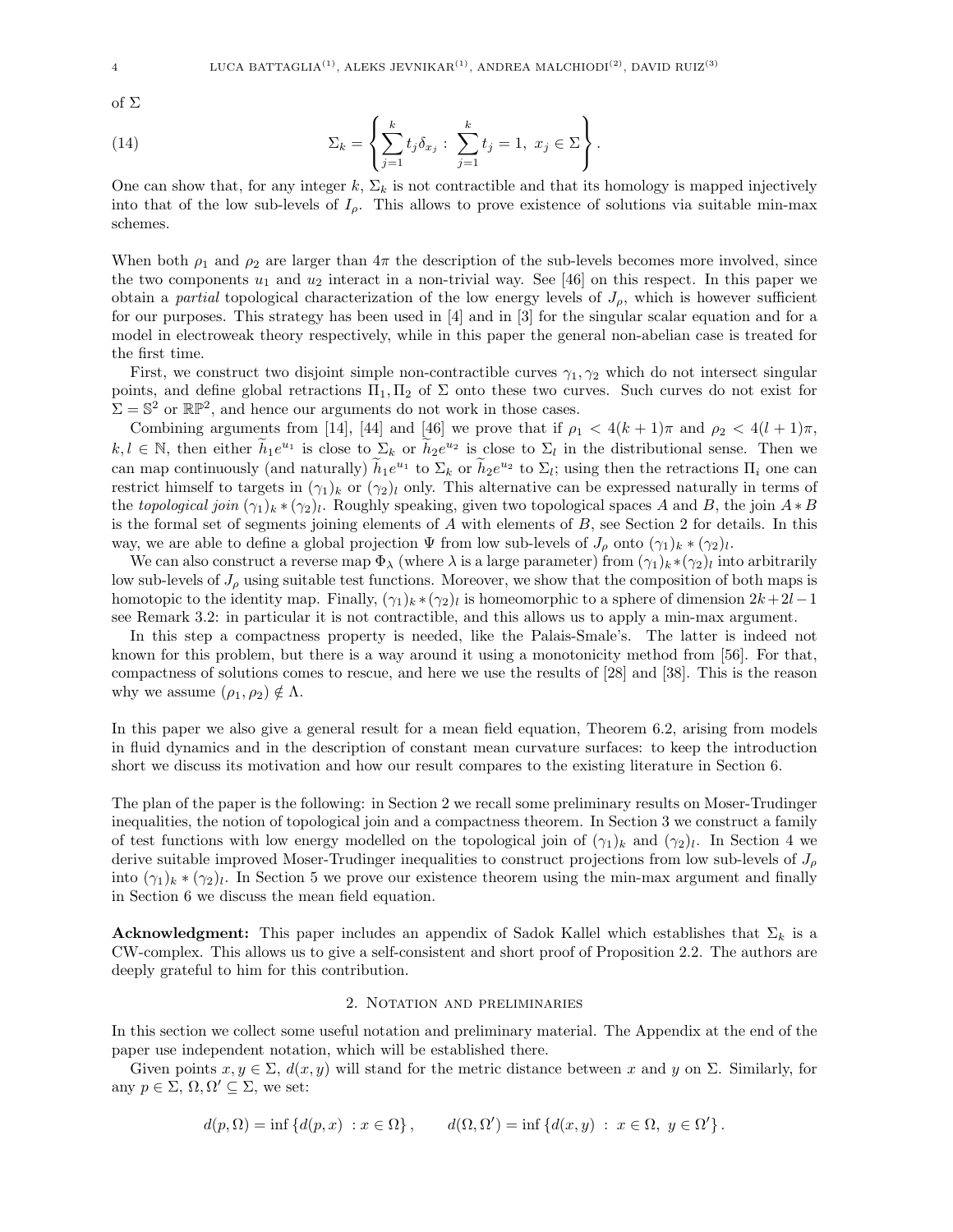The symbol  $B_s(p)$  stands for the open metric ball of radius s and centre p, and the complement of a set  $\Omega$  in  $\Sigma$  will be denoted by  $\Omega^c$ .

Given a function  $u \in L^1(\Sigma)$  and  $\Omega \subset \Sigma$ , the average of u on  $\Omega$  is denoted by the symbol

$$
\oint_{\Omega} u \, dV_g = \frac{1}{|\Omega|} \int_{\Omega} u \, dV_g.
$$

We denote by  $\overline{u}$  the average of u in  $\Sigma$ : since we are assuming  $|\Sigma|=1$ , we have

$$
\overline{u} = \int_{\Sigma} u \, dV_g = \int_{\Sigma} u \, dV_g.
$$

The sub-levels of the functional  $J_{\rho}$  will be indicated as

$$
J_{\rho}^{a} := \left\{ u = (u_1, u_2) \in H^1(\Sigma) \times H^1(\Sigma) : J(u_1, u_2) \le a \right\}
$$

Throughout the paper the letter C will stand for large constants which are allowed to vary among different formulas or even within the same lines. When we want to stress the dependence of the constants on some parameter (or parameters), we add subscripts to C, as  $C_{\delta}$ , etc. We will write  $o_{\alpha}(1)$  to denote quantities that tend to 0 as  $\alpha \to 0$  or  $\alpha \to +\infty$ ; we will similarly use the symbol  $O_{\alpha}(1)$  for bounded quantities.

We recall next the classical Moser-Trudinger inequality, in its weak form

(15) 
$$
\log \int_{\Sigma} e^{u-\overline{u}} dV_g \leq \frac{1}{16\pi} \int_{\Sigma} |\nabla_g u|^2 dV_g + C; \qquad u \in H^1(\Sigma),
$$

where C is a constant depending only on  $\Sigma$  and the metric g. For the Toda system, a similar sharp inequality was derived in [29] concerning the regular case: indeed, since the weights  $\alpha_{ij}$  are positive, that inequality applies to the singular case as well, as the functions  $\tilde{h}_i$  are uniformly bounded.

**Theorem 2.1.** ([29]) The functional  $J_{\rho}$  is bounded from below if and only if  $\rho_i \leq 4\pi$ ,  $i = 1, 2$ .

As it is mentioned in the introduction, some useful information arising from Moser-Trudinger type inequalities and their improvements are the concentration of  $e^{u_i}$  when  $u = (u_1, u_2)$  belongs to a low sub-level. To express this rigorously, we denote  $\mathcal{M}(\Sigma)$  the set of all Radon measures on  $\Sigma$ , and introduce a norm by using duality versus Lipschitz functions, that is, we set:

(16) 
$$
\|\mu\|_{Lip'(\Sigma)} = \sup_{\|f\|_{Lip(\Sigma)} \leq 1} \left| \int_{\Sigma} f d\mu \right|; \qquad \mu, \nu \in \mathcal{M}(\Sigma).
$$

We denote by **d** the corresponding distance, which receives the name of Kantorovich-Rubinstein distance.

When a measure is close in the  $Lip'$  sense to an element in  $\Sigma_k$ , see (14), it is then possible to map it continuously to a nearby element in this set. The following result has been proved in [20], but we give here a much shorter and self-consistent proof.

**Proposition 2.2.** Given  $k \in \mathbb{N}$ , for  $\varepsilon_0$  sufficiently small there exists a continuous retraction:

$$
\psi_k: \{\sigma \in \mathcal{M}(\Sigma), \mathbf{d}(\sigma, \Sigma_k) < \varepsilon_0\} \to \Sigma_k.
$$

Here continuity is referred to the distance **d**. In particular, if  $\sigma_n \rightharpoonup \sigma$  in the sense of measures, with  $\sigma \in \Sigma_k$ , then  $\psi_k(\sigma_n) \to \sigma$ .

**PROOF.** Observe that the inclusion  $Lip(\Sigma) \subset C(\Sigma)$  is compact: therefore,  $\mathcal{M}(\Sigma) = C(\Sigma)' \subset Lip(\Sigma)'$ is also compact. Of course, the set  $\Sigma_k \subset \mathcal{M}(\Sigma)$ , and then it is inside  $Lip(\Sigma)'$ . Since  $\Sigma_k$  is a Euclidean Neighbourhood Retract (ENR) (see Appendix E of [8]), there exists a neighbourhood  $V \supset \sum_k$  in the Lip<sup>t</sup> topology, and a continuous retraction  $\psi_k : V \to \Sigma_k$ .

Now, if  $\sigma_n \to \sigma \in \Sigma_k$  in the sense of measures, by compactness,  $f_n \to \sigma$  in  $Lip'$ , and by continuity,  $\psi_k(f_n) \to \psi_k(\sigma)$ . But, since  $\psi_k$  is a retraction,  $\psi_k(\sigma) = \sigma$ .

**Remark 2.1.** In the Appendix to this paper Sadok Kallel proves that  $\Sigma_k$  is a CW-complex. As a consequence it is an Euclidean Neighborhood Retract, see for instance Appendix E of [8]. And this is the key point of the proof of Proposition 2.2.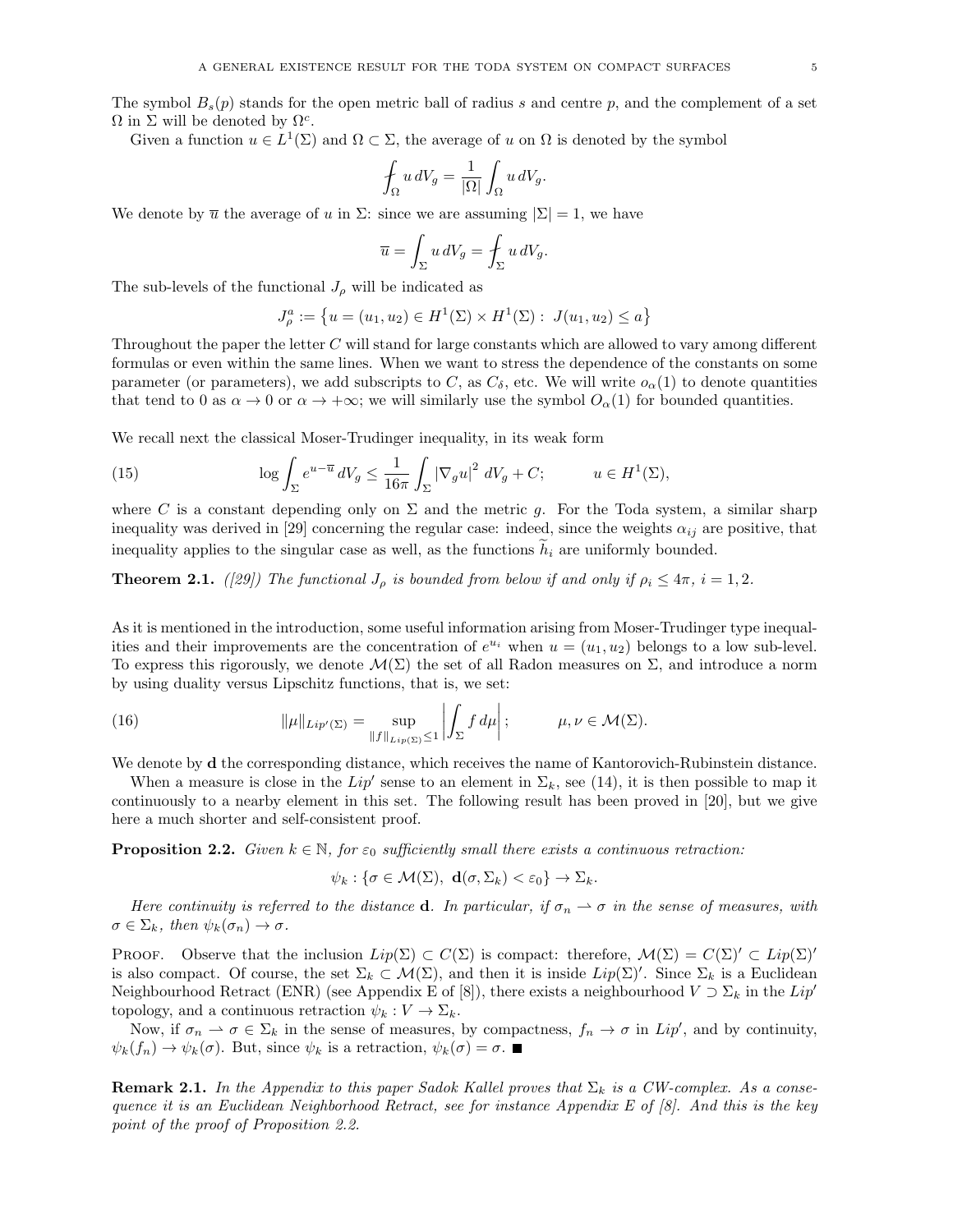At some point of our proof we will be under the assumptions of Proposition 2.2 for either  $f = \tilde{h}_1 e^{u_1}$  or for  $f = \tilde{h}_2 e^{u_2}$ . To deal with this alternative it will then be convenient to use the notion of topological join, which we recall here. The topological join of two sets  $A, B$  is defined as the family of elements of the form

$$
\frac{\{(a,b,r): a \in A, b \in B, r \in [0,1]\}}{R},
$$

where  $R$  is an equivalence relation such that

$$
(a_1, b, 1) \stackrel{R}{\sim} (a_2, b, 1) \quad \forall a_1, a_2 \in A, b \in B
$$
 and  $(a, b_1, 0) \stackrel{R}{\sim} (a, b_2, 0) \quad \forall a \in A, b_1, b_2 \in B$ .

The elements of the join are usually written as formal sums  $(1 - r)a + rb$ .

The next tool we will need is a compactness result from [38]: before stating it it is convenient to introduce a finite set of couples of numbers, which represent possible quantization values for the concentration of the exponential functions. Consider a point p at which (2) has singular weights  $\alpha_1 = \alpha_1(p), \alpha_2 = \alpha_2(p)$ in the first and the second component of the equation. We give then the following two definitions.

**Definition 2.3.** Given a couple of non-negative numbers  $(\alpha_1,\alpha_2)$  we let  $\Gamma_{\alpha_1,\alpha_2}$  be the subset of an ellipse in  $\mathbb{R}^2$  defined by the equation

$$
\Gamma_{\alpha_1,\alpha_2} := \left\{ (\sigma_1,\sigma_2) \; : \; \sigma_1,\sigma_2 \geq 0, \sigma_1^2 - \sigma_1\sigma_2 + \sigma_2^2 = 2(1+\alpha_1)\sigma_1 + 2(1+\alpha_2)\sigma_2 \right\}.
$$

We then let  $\Lambda_{\alpha_1,\alpha_2} \subseteq \Gamma_{\alpha_1,\alpha_2}$  be the set constructed via the following rules:

1. the points  $(0,0)$ ,  $(2(1+\alpha_1,0))$ ,  $(0, 2(1+\alpha_2))$ ,  $(2(1+\alpha_1), 2(2+\alpha_1+\alpha_2))$ ,  $(2(2+\alpha_1+\alpha_2), 2(1+\alpha_2))$ ,  $(2(2+\alpha_1+\alpha_2), 2(2+\alpha_1+\alpha_2))$  belong to  $\Lambda_{\alpha_1,\alpha_2}$ ;

2. if  $(a, b) \in \Lambda_{\alpha_1, \alpha_2}$  then also any  $(c, d) \in \Gamma_{\alpha_1, \alpha_2}$  with  $c = a + 2m$ ,  $m \in \mathbb{N} \cup \{0\}$ ,  $d \geq b$  belongs to  $\Lambda_{\alpha_1, \alpha_2}$ ;

3. if  $(a, b) \in \Lambda_{a_1, \alpha_2}$  then also any  $(c, d) \in \Gamma_{\alpha_1, \alpha_2}$  with  $d = b + 2n$ ,  $n \in \mathbb{N} \cup \{0\}$ ,  $c \ge a$  belongs to  $\Lambda_{\alpha_1, \alpha_2}$ .

**Definition 2.4.** Given  $\Lambda_{\alpha_1,\alpha_2}$  as in Definition 2.3, we set

$$
\Lambda_0 = 2\pi \left\{ (2p, 2q) + \sum_{j=1}^m n_j(a_j, b_j) : p, q \in \mathbb{N} \cup \{0\}, n_j \in \{0, 1\}, (a_j, b_j) \in \Lambda_{\alpha_{1,j}, \alpha_{2,j}} \right\};
$$
  

$$
\Lambda_i = 4\pi \left\{ n + \sum_{j=1}^m (1 + \alpha_{i,j})n_j, n \in \mathbb{N} \cup \{0\}, n_j \in \{0, 1\} \right\}, \qquad i = 1, 2.
$$

We finally set

$$
\Lambda = \Lambda_0 \cup (\Lambda_1 \times \mathbb{R}) \cup (\mathbb{R} \times \Lambda_2) \subseteq \mathbb{R}^2.
$$

From the local quantization results in [38], and some standard analysis (see in particular Section 1 in [9]) one finds the following global compactness result.

**Theorem 2.5.** ([38]) For  $(\rho_1, \rho_2)$  in a fixed compact set of  $\mathbb{R}^2 \setminus \Lambda$  the family of solutions to (5) is uniformly bounded in  $C^{2,\beta}$  for some  $\beta > 0$ .

**Remark 2.6.** The set of lines  $\Lambda_1 \times \mathbb{R}$ ,  $\mathbb{R} \times \Lambda_2$  refer to the case of blowing-up solutions in which one component remains bounded, so it is not quantized. The quantization of the blowing up component was obtained in [1] for the singular scalar case. See also [28] for the regular Toda system.

Instead, the set  $\Lambda_0$  refers to couples  $(u_1, u_2)$  for which both components blow-up. Observe that  $\Lambda_{\alpha_1,\alpha_2}$ is finite, and it coincides with the five elements  $(4\pi, 0), (0, 4\pi), (8\pi, 4\pi), (4\pi, 8\pi), (8\pi, 8\pi)$  when both  $\alpha_1$ and  $\alpha_2$  vanish. Then,  $\Lambda_0$  is a discrete set.

In particular,  $\Lambda$  is a closed set in  $\mathbb{R}^2$  with zero Lebesgue measure.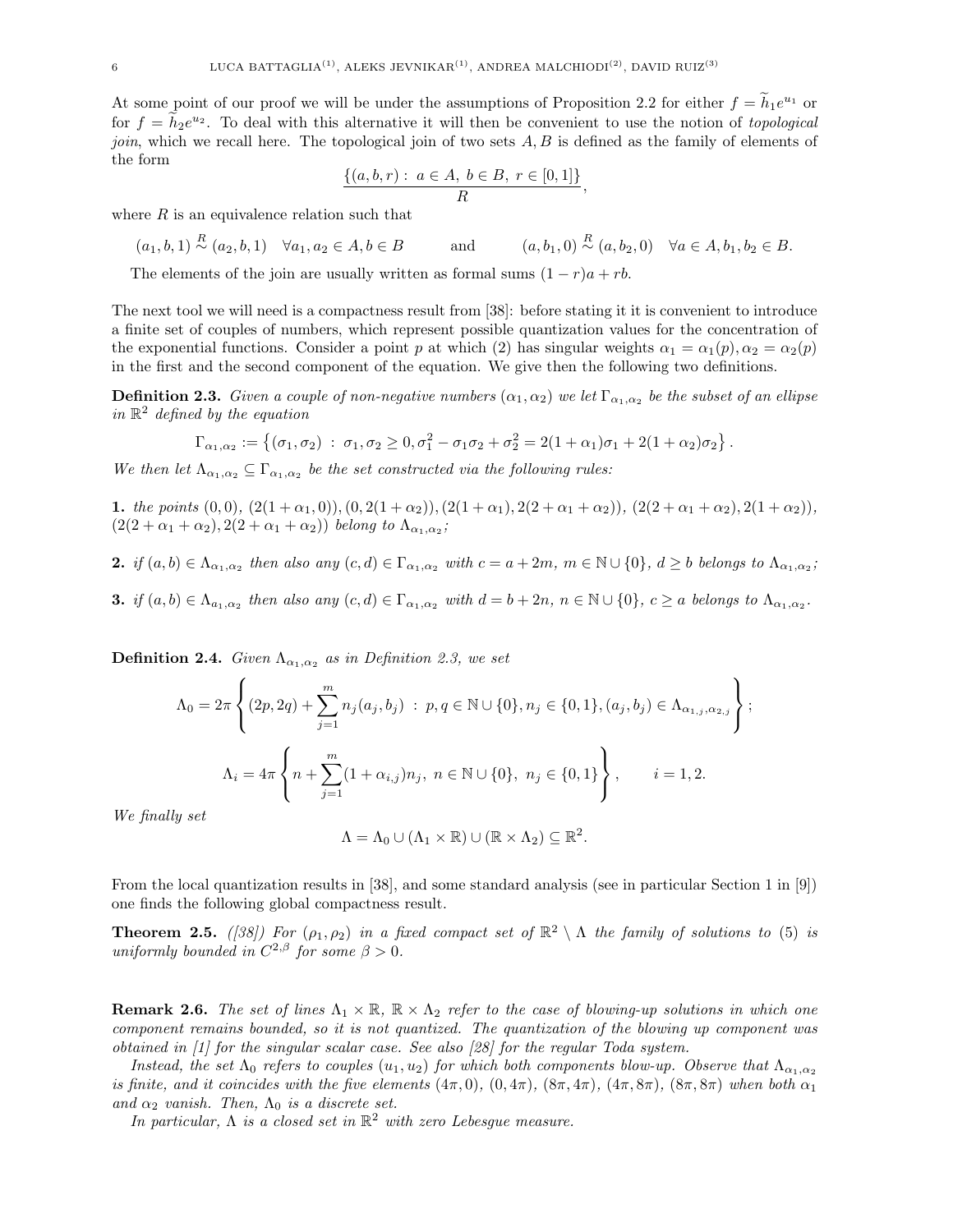We begin this section with an easy topological result, which will be essential in our analysis:

**Lemma 3.1.** Let  $\Sigma$  be a compact surface not homeomorphic to  $\mathbb{S}^2$  nor  $\mathbb{RP}^2$ . Then, there exist two simple closed curves  $\gamma_1, \gamma_2 \subseteq \Sigma$  satisfying (see Figure 1)

- (1)  $\gamma_1, \gamma_2$  do not intersect each other nor any of the singular points  $p_j$ ,  $j = 1 \dots m$ ;
- (2) there exist global retractions  $\Pi_i : \Sigma \to \gamma_i$ ,  $i = 1, 2$ .

Proof. The result is quite evident for the torus. For the Klein bottle, consider its fundamental square  $ABAB^{-1}$ . We can take  $\gamma_1$  as the segment B, and  $\gamma_2$  a segment parallel to B and passing by the center of the square. The retractions are given by just freezing one cartesian component of the point in the square. Observe that we can assume that  $p_i$  do not intersect those curves.

For any other  $\Sigma$  under the conditions of the lemma, Dyck's Theorem implies that it is the connected sum of a torus and another compact surface,  $\Sigma = \mathbb{T}^2 \# M$ . Then, one can modify the retractions of the torus so that they are constant on  $M$ .

**Remark 3.1.** Observe that each curve  $\gamma_i$  generates a free subgroup in the first co-homology group of  $\Sigma$ . Then, Lemma 3.1 cannot hold for  $\mathbb{S}^2$  or  $\mathbb{RP}^2$ .



FIGURE 1. The curves  $\gamma_i$ 

For  $\rho_1 \in (4k\pi, 4(k+1)\pi)$  and  $\rho_2 \in (4l\pi, 4(l+1)\pi)$  we would like to build a family of test functions modelled on the topological join  $(\gamma_1)_k * (\gamma_2)_l$ , involving the formal barycenters of the curves  $\gamma_1, \gamma_2$ , see  $(14).$ 

**Remark 3.2.** Since each  $\gamma_i$  is homeomorphic to  $S^1$ , it follows from Proposition 3.2 in [5] that  $(\gamma_1)_k$ is homeomorphic to  $S^{2k-1}$  and  $(\gamma_2)_l$  to  $S^{2l-1}$  (the homotopy equivalence was found before in [33]). As it is well-known, the join  $S^m * S^n$  is homeomorphic to  $S^{m+n+1}$  (see for example [25]), and therefore  $(\gamma_1)_k \cdot (\gamma_2)_l$  is homeomorphic to the sphere  $S^{2k+2l-1}$ .

Let  $\zeta = (1 - r)\sigma_2 + r\sigma_1 \in (\gamma_1)_k * (\gamma_2)_l$ , where:

$$
\sigma_1 := \sum_{i=1}^k t_i \delta_{x_i} \in (\gamma_1)_k \qquad \text{and} \qquad \sigma_2 := \sum_{j=1}^l s_j \delta_{y_j} \in (\gamma_2)_l
$$

.

Our goal is to define a test function modelled on any  $\zeta \in (\gamma_1)_k * (\gamma_2)_l$ , depending on a positive parameter  $\lambda$  and belonging to low sub-levels of J for large  $\lambda$ , that is a map

$$
\Phi_{\lambda}: (\gamma_1)_k * (\gamma_2)_l \to J_{\rho}^{-L}; \qquad L \gg 0.
$$

For any  $\lambda > 0$ , we define the parameters

$$
\lambda_{1,r} = (1 - r)\lambda; \qquad \lambda_{2,r} = r\lambda.
$$

We introduce  $\Phi_{\lambda}(\zeta) = \varphi_{\lambda,\zeta}$  whose components are defined by

(17) 
$$
\begin{pmatrix} \varphi_1(x) \\ \varphi_2(x) \end{pmatrix} = \begin{pmatrix} \log \sum_{i=1}^k t_i \left( \frac{1}{1+\lambda_{1,r}^2 d(x,x_i)^2} \right)^2 - \frac{1}{2} \log \sum_{j=1}^l s_j \left( \frac{1}{1+\lambda_{2,r}^2 d(x,y_j)^2} \right)^2 \\ - \frac{1}{2} \log \sum_{i=1}^k t_i \left( \frac{1}{1+\lambda_{1,r}^2 d(x,x_i)^2} \right)^2 + \log \sum_{j=1}^l s_j \left( \frac{1}{1+\lambda_{2,r}^2 d(x,y_j)^2} \right)^2 \end{pmatrix}.
$$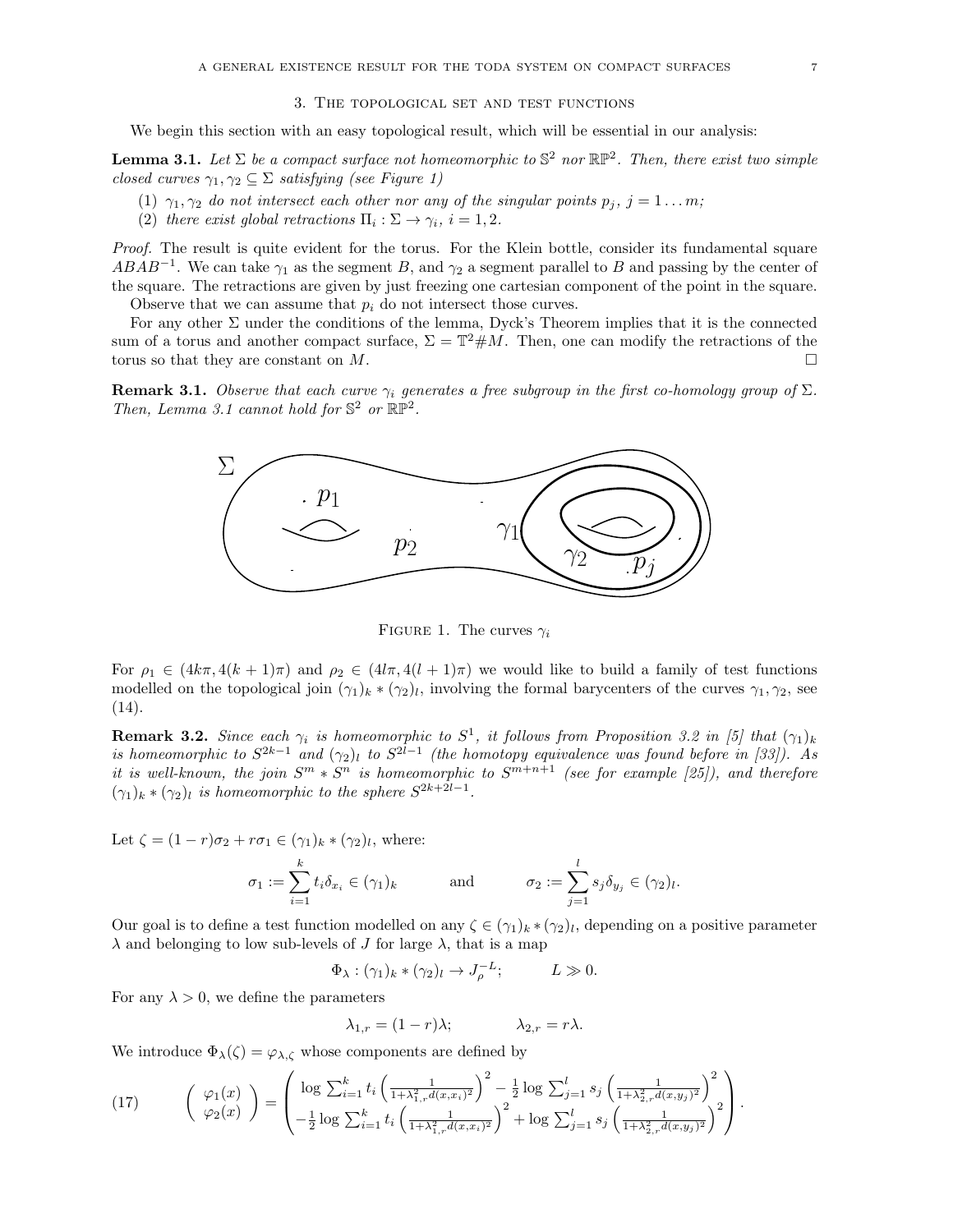Notice that when  $r = 0$  we have that  $\lambda_{2,r} = 0$ , and therefore, as  $\sum_{j=1}^{l} s_j = 1$ , the second terms in both rows are constant, independent of  $\sigma_2$ ; a similar consideration holds when  $r = 1$ . These arguments imply that the function  $\Phi_{\lambda}$  is indeed well defined on  $(\gamma_1)_k \cdot (\gamma_2)_l$ .

We have then the following result.

**Proposition 3.3.** Suppose  $\rho_1 \in (4k\pi, 4(k+1)\pi)$  and  $\rho_2 \in (4l\pi, 4(l+1)\pi)$ . Then one has

$$
J_{\rho}(\varphi_{\lambda,\zeta}) \to -\infty \quad \text{as } \lambda \to +\infty \quad \text{uniformly in } \zeta \in (\gamma_1)_k \ast (\gamma_2)_l.
$$

PROOF. We define  $v_1, v_2 : \Sigma \to \mathbb{R}$  as follows;

$$
v_1(x) = \log \sum_{i=1}^k t_i \left( \frac{1}{1 + \lambda_{1,r}^2 d(x, x_i)^2} \right)^2, \qquad v_2(x) = \log \sum_{j=1}^l s_j \left( \frac{1}{1 + \lambda_{2,r}^2 d(x, y_j)^2} \right)^2.
$$

With this notation the components of  $\varphi(x)$  are given by

$$
\left(\begin{array}{c}\varphi_1(x)\\ \varphi_2(x)\end{array}\right)=\left(\begin{array}{c}\upsilon_1(x)-\frac{1}{2}\,\upsilon_2(x)\\ -\frac{1}{2}\,\upsilon_1(x)+\upsilon_2(x)\end{array}\right).
$$

We first prove two estimates on the gradients of  $v_1$  and  $v_2$ .

(18) 
$$
|\nabla v_i(x)| \le C\lambda_{i,r}, \quad \text{for every } x \in \Sigma \text{ and } r \in [0,1], \quad i = 1,2,
$$

where C is a constant independent of  $\lambda, \zeta \in (\gamma_1)_k \cdot (\gamma_2)_l$ , and

(19) 
$$
|\nabla v_i(x)| \le \frac{4}{d_{i,min}(x)}, \quad \text{for every } x \in \Sigma, \quad i = 1, 2,
$$

where  $d_{1,min}(x) = \min_{i=1,...,k} d(x, x_i)$  and  $d_{2,min}(x) = \min_{j=1,...,l} d(x, y_j)$ .

We show the inequalities just for  $v_1$ , as for  $v_2$  the proof is similar. We have that

$$
\nabla v_1(x) = -2\lambda_{1,r}^2 \frac{\sum_{i=1}^k t_i (1 + \lambda_{1,r}^2 d^2(x, x_i))^{-3} \nabla (d^2(x, x_i))}{\sum_{j=1}^k t_j (1 + \lambda_{1,r}^2 d^2(x, x_j))^{-2}}.
$$

Using the estimate  $\left|\nabla \left(d^2(x, x_i)\right)\right| \leq 2d(x, x_i)$  and the following inequality

$$
\frac{\lambda_{1,r}^2 d(x, x_i)}{1 + \lambda_{1,r}^2 d^2(x, x_i)} \le C\lambda_{1,r}, \qquad i = 1, \dots, k,
$$

with C a fixed constant, we obtain (18). For proving (19) we observe that if  $\lambda_{1,r} = 0$  the inequality is trivially satisfied. If instead  $\lambda_{1,r} > 0$  we have

$$
\begin{split}\n|\nabla v_{1}(x)| &\leq 4\lambda_{1,r}^{2} \frac{\sum_{i=1}^{k} t_{i} \left(1+\lambda_{1,r}^{2} d^{2}(x,x_{i})\right)^{-3} d(x,x_{i})}{\sum_{j=1}^{k} t_{j} \left(1+\lambda_{1,r}^{2} d^{2}(x,x_{j})\right)^{-2}} \leq 4\lambda_{1,r}^{2} \frac{\sum_{i=1}^{k} t_{i} \left(1+\lambda_{1,r}^{2} d^{2}(x,x_{i})\right)^{-2} \frac{d(x,x_{i})}{\sum_{j=1}^{k} t_{j} \left(1+\lambda_{1,r}^{2} d^{2}(x,x_{j})\right)^{-2}}}{\sum_{j=1}^{k} t_{j} \left(1+\lambda_{1,r}^{2} d^{2}(x,x_{j})\right)^{-2} \frac{1}{d_{1,min}(x)}} = \frac{4}{d_{1,min}(x)},\n\end{split}
$$

which proves (19).

We consider now the Dirichlet part of the functional  $J_\rho$ . Taking into account the definition of  $\varphi_1, \varphi_2$ we have

$$
\int_{\Sigma} Q(\varphi_1, \varphi_2) dV_g = \frac{1}{3} \int_{\Sigma} (|\nabla \varphi_1|^2 + |\nabla \varphi_2|^2 + \nabla \varphi_1 \cdot \nabla \varphi_2) dV_g
$$
\n
$$
= \frac{1}{3} \int_{\Sigma} (|\nabla v_1|^2 + \frac{1}{4} |\nabla v_2|^2 - \nabla v_1 \cdot \nabla v_2) dV_g + \frac{1}{3} \int_{\Sigma} (|\nabla v_2|^2 + \frac{1}{4} |\nabla v_1|^2 - \nabla v_2 \cdot \nabla v_1) dV_g +
$$
\n
$$
+ \frac{1}{3} \int_{\Sigma} \left( -\frac{1}{2} |\nabla v_1|^2 - \frac{1}{2} |\nabla v_2|^2 + \frac{5}{4} (\nabla v_1 \cdot \nabla v_2) \right) dV_g
$$
\n
$$
= \frac{1}{4} \int_{\Sigma} |\nabla v_1|^2 dV_g + \frac{1}{4} \int_{\Sigma} |\nabla v_2|^2 dV_g - \frac{1}{4} \int_{\Sigma} \nabla v_1 \cdot \nabla v_2 dV_g.
$$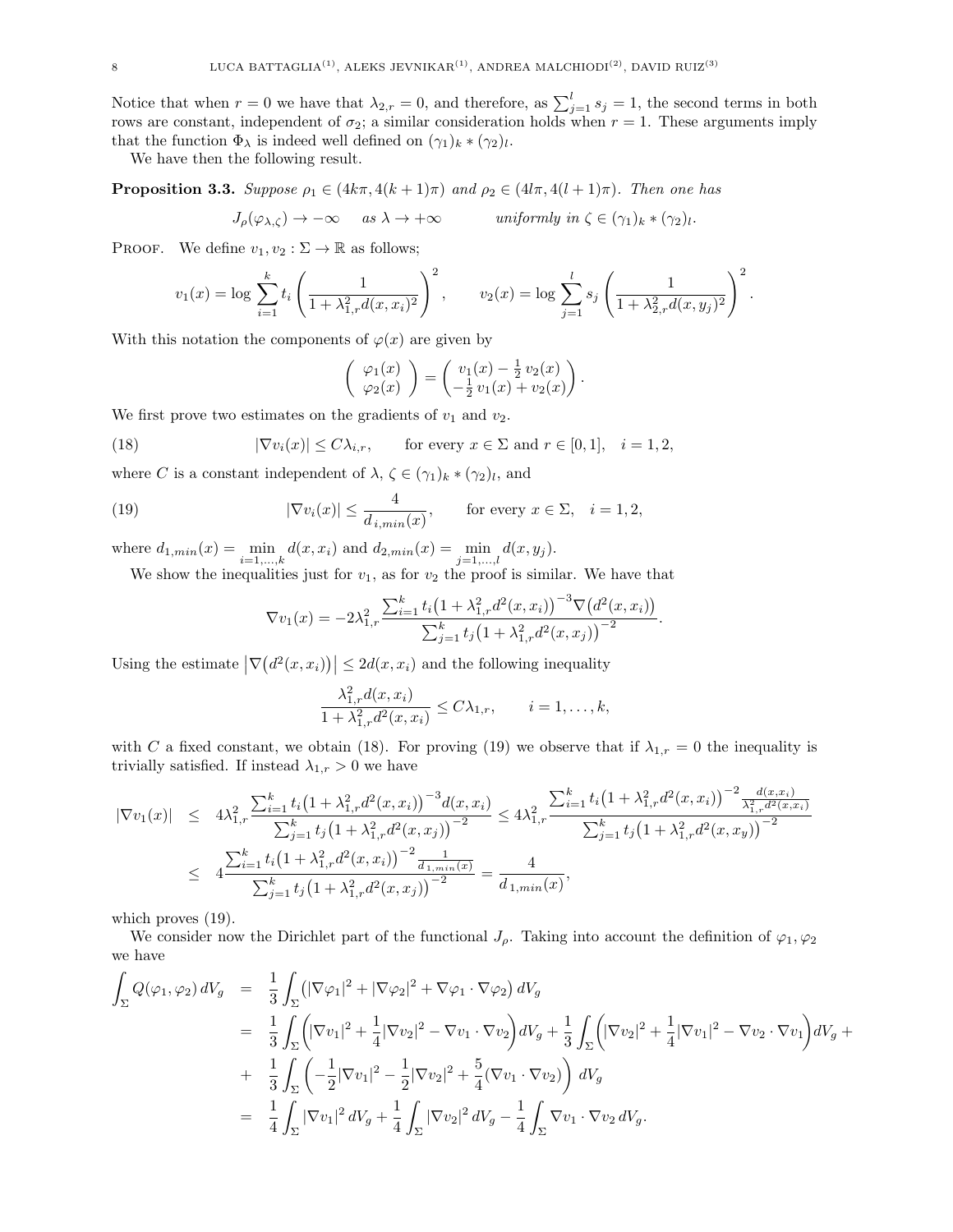We first observe that the part involving the mixed term  $\nabla v_1 \cdot \nabla v_2$  is bounded by a constant depending only on  $\Sigma$ . Indeed, we introduce the sets

(20) 
$$
A_i = \left\{ x \in \Sigma : d(x, x_i) = \min_{j=1}^k d(x, x_j) \right\}.
$$

Using then (19) we have

$$
\int_{\Sigma} \nabla v_1 \cdot \nabla v_2 \, dV_g \le \int_{\Sigma} |\nabla v_1| |\nabla v_2| \, dV_g \le 16 \int_{\Sigma} \frac{1}{d_{1,min}(x) \, d_{2,min}(x)} \, dV_g(x)
$$
  

$$
\le 16 \sum_{i=1}^k \int_{A_i} \frac{1}{d(x, x_i) \, d_{2,min}(x)} \, dV_g(x).
$$

We take now  $\delta > 0$  such that

 $\delta$ 

$$
= \frac{1}{2} \min \left\{ \min_{i \in \{1, \dots, k\}, j \in \{1, \dots l\}} d(x_i, y_j), \min_{m, n \in \{1, \dots, k\}, m \neq n} d(x_m, x_n) \right\}
$$

and we split each  $A_i$  into  $A_i = B_\delta(x_i) \cup (A_i \setminus B_\delta(x_i)), i = 1, \ldots k$ . By a change of variables and exploiting the fact that  $d_{2,min}(x) \geq \frac{1}{C}$  in  $B_{\delta}(x_i)$  we obtain

$$
\sum_{i=1}^{k} \int_{B_{\delta}(x_i)} \frac{1}{d(x, x_i) \, d_{2, min}(x)} \, dV_g(x) \le C.
$$

Using the same argument for the part  $A_i \setminus B_\delta(x_i)$  with some modifications and exchanging the role of  $d_{1,min}$  and  $d_{2,min}$  we finally deduce that

(21) 
$$
\int_{\Sigma} \nabla v_1 \cdot \nabla v_2 \, dV_g \leq C.
$$

We want now to estimate the remaining part of the Dirichlet energy. For convenience we treat the cases  $r = 0$  and  $r = 1$  separately. Consider first the case  $r = 0$ : we then have  $\nabla v_2(x) = 0$  and we get

$$
\int_{\Sigma} Q(\varphi_1, \varphi_2) dV_g = \frac{1}{4} \int_{\Sigma} |\nabla v_1(x)|^2 dV_g(x).
$$

We divide now the integral into two parts;

$$
\frac{1}{4} \int_{\Sigma} |\nabla v_1(x)|^2 \, dV_g(x) = \frac{1}{4} \int_{\bigcup_i B_{\frac{1}{\lambda}}(x_i)} |\nabla v_1(x)|^2 \, dV_g(x) + \frac{1}{4} \int_{\Sigma \setminus \bigcup_i B_{\frac{1}{\lambda}}(x_i)} |\nabla v_1(x)|^2 \, dV_g(x).
$$

From (18) we deduce that

$$
\int_{\bigcup_i B_{\frac{1}{\lambda}}(x_i)} |\nabla v_1(x)|^2 dV_g(x) \leq C.
$$

Using then  $(19)$  for the second part of the integral, recalling the definition  $(20)$  of the sets  $A_i$ , one finds that

$$
\frac{1}{4} \int_{\Sigma \setminus \bigcup_{i} B_{\frac{1}{\lambda}}(x_{i})} |\nabla v_{1}(x)|^{2}(x) dV_{g} \leq 4 \int_{\Sigma \setminus \bigcup_{i} B_{\frac{1}{\lambda}}(x_{i})} \frac{1}{d_{1,min}^{2}(x)} dV_{g}(x) + C
$$
\n
$$
\leq 4 \sum_{i=1}^{k} \int_{A_{i} \setminus B_{\frac{1}{\lambda}}(x_{i})} \frac{1}{d_{1,min}^{2}(x)} dV_{g}(x) + C
$$
\n
$$
\leq 8k\pi (1 + o_{\lambda}(1)) \log \lambda + C,
$$

where  $o_{\lambda}(1) \rightarrow 0$  as  $\lambda \rightarrow +\infty$ . Therefore we have

(22) 
$$
\int_{\Sigma} Q(\varphi_1, \varphi_2) dV_g \leq 8k\pi (1 + o_{\lambda}(1)) \log \lambda + C.
$$

Reasoning as in [43], Proposition 4.2 part  $(ii)$ , it is possible to show that

$$
\int_{\Sigma} v_1 dV_g = -4(1 + o_{\lambda}(1)) \log \lambda; \qquad \log \int_{\Sigma} e^{v_1} dV_g = -2(1 + o_{\lambda}(1)) \log \lambda
$$

$$
\log \int_{\Sigma} e^{-\frac{1}{2}v_1} dV_g = 2(1 + o_{\lambda}(1)) \log \lambda,
$$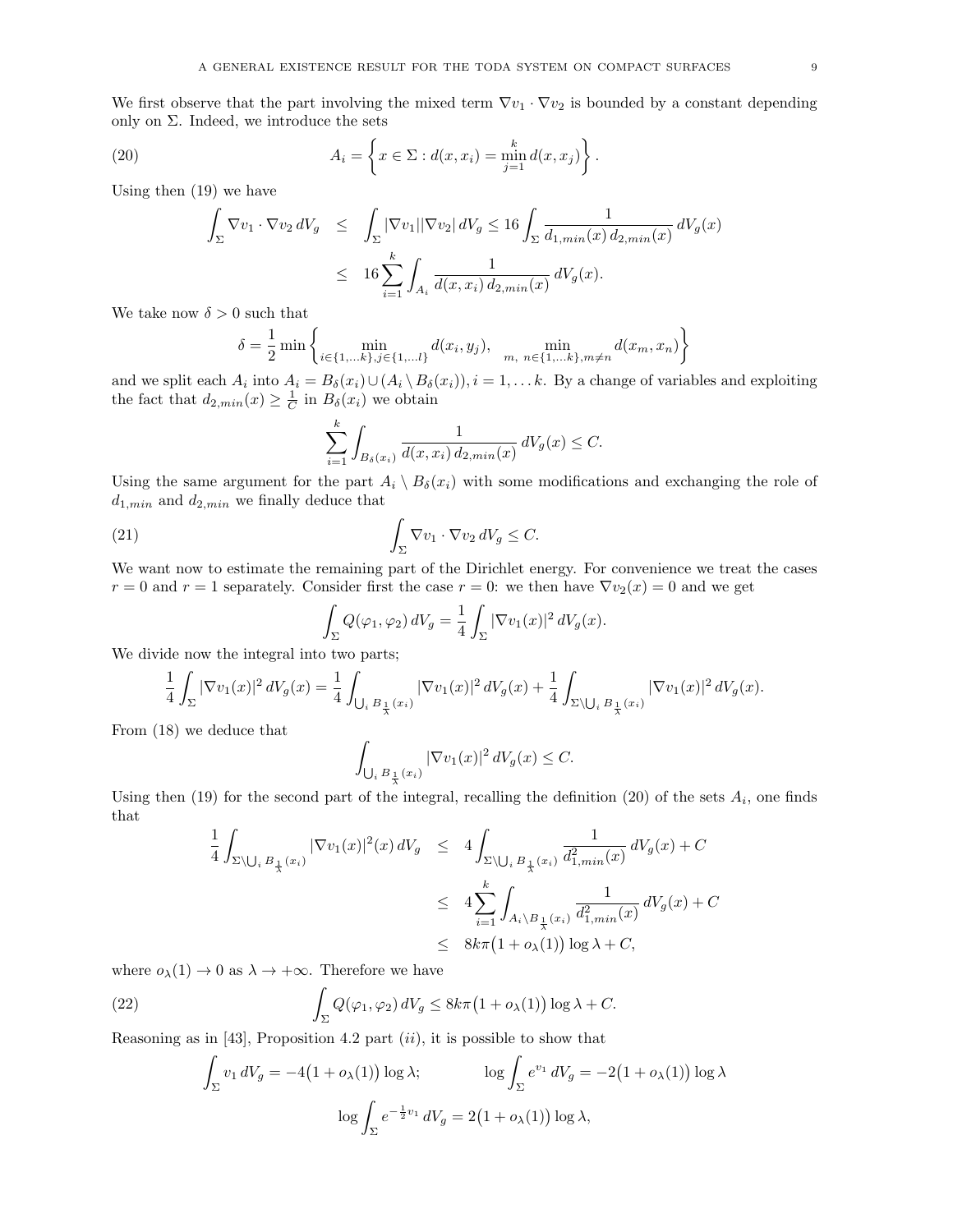and clearly

$$
\int_{\Sigma} v_2 dV_g = O(1); \qquad \log \int_{\Sigma} e^{v_2} dV_g = O(1); \qquad \log \int_{\Sigma} e^{-\frac{1}{2}v_2} dV_g = O(1).
$$

Therefore we get

$$
\int_{\Sigma} \varphi_1 dV_g = -4(1 + o_{\lambda}(1)) \log \lambda; \qquad \log \int_{\Sigma} e^{\varphi_1} dV_g = -2(1 + o_{\lambda}(1)) \log \lambda;
$$

$$
\int_{\Sigma} \varphi_2 dV_g = 2(1 + o_{\lambda}(1)) \log \lambda; \qquad \log \int_{\Sigma} e^{\varphi_2} dV_g = -2(1 + o_{\lambda}(1)) \log \lambda.
$$

Inserting the latter equalities in the expression of the functional  $J_{\rho}$  and using the fact that  $\tilde{h}_i \geq \frac{1}{C}$ ,  $i = 1, 2$ outside a small neighbourhood of the singular points (which are avoided by the curves  $\gamma_1, \gamma_2$ ), we obtain

$$
J_{\rho}(\varphi_1, \varphi_2) \leq (8k\pi - 2\rho_1 + o_{\lambda}(1)) \log \lambda + C,
$$

where C is independent of  $\lambda$  and  $\sigma_1, \sigma_2$ .

For the case  $r = 1$ , by the same argument we have that

$$
J_{\rho}(\varphi_1, \varphi_2) \leq (8l\pi - 2\rho_2 + o_{\lambda}(1)) \log \lambda + C.
$$

We consider now the case  $r \in (0, 1)$ . By (21) the Dirichlet part can be estimated by

$$
\int_{\Sigma} Q(\varphi_1, \varphi_2) dV_g \leq \frac{1}{4} \int_{\Sigma} |\nabla v_1(x)|^2 dV_g(x) + \frac{1}{4} \int_{\Sigma} |\nabla v_2(x)|^2 dV_g(x) + C.
$$

For general r one can just substitute  $\lambda$  with  $\lambda_{1,r}$  in (22) (and similarly for the  $v_2$ ), to get the following estimate

(23) 
$$
\int_{\Sigma} Q(\varphi_1, \varphi_2) dV_g \leq 8k\pi \left(1 + o_{\lambda}(1)\right) \log \left(\lambda_{1,r} + \delta_{1,r}\right) + 8l\pi \left(1 + o_{\lambda}(1)\right) \log \left(\lambda_{2,r} + \delta_{2,r}\right) + C,
$$

where  $\delta_{1,r} > \delta > 0$  as  $r \to 1$  and  $\delta_{2,r} > \delta > 0$  as  $r \to 0$ , for some fixed  $\delta$ . The same argument as for  $r = 0, 1$  leads to

$$
\int_{\Sigma} v_1 dV_g = -4(1 + o_{\lambda}(1)) \log(\lambda_{1,r} + \delta_{1,r}) + O(1); \qquad \int_{\Sigma} v_2 dV_g = -4(1 + o_{\lambda}(1)) \log(\lambda_{2,r} + \delta_{2,r}) + O(1),
$$

therefore we obtain

(24) 
$$
\int_{\Sigma} \varphi_1 dV_g = -4(1 + o_{\lambda}(1)) \log(\lambda_{1,r} + \delta_{1,r}) + 2(1 + o_{\lambda}(1)) \log(\lambda_{2,r} + \delta_{2,r}) + O(1),
$$
  
(25) 
$$
\int_{\Sigma} \varphi_2 dV_g = 2(1 + o_{\lambda}(1)) \log(\lambda_{1,r} + \delta_{1,r}) - 4(1 + o_{\lambda}(1)) \log(\lambda_{2,r} + \delta_{2,r}) + O(1).
$$

We consider now the exponential term. We have

$$
\int_{\Sigma} e^{\varphi_1} dV_g = \sum_{i=1}^k t_i \int_{\Sigma} \frac{1}{\left(1 + \lambda_{1,r}^2 d(x, x_i)^2\right)^2} \left(\sum_{j=1}^l s_j \frac{1}{\left(1 + \lambda_{2,r}^2 d(x, y_j)^2\right)^2}\right)^{-\frac{1}{2}} dV_g(x).
$$

Clearly it is enough to estimate the term

$$
\int_{\Sigma} \frac{1}{\left(1 + \lambda_{1,r}^2 d(x, B_x)^2\right)^2} \left(\sum_{j=1}^l s_j \frac{1}{\left(1 + \lambda_{2,r}^2 d(x, y_j)^2\right)^2}\right)^{-\frac{1}{2}} dV_g(x)
$$

with  $\mathcal{B}_x \in \{x_1, \ldots x_k\}$ . Letting  $\delta = \frac{\min_j \{d(\mathcal{B}_x, y_j)\}}{2}$  $\frac{2}{2}$  we divide the domain into two regions as follows:  $\Sigma = B_{\delta}(\mathcal{B}_x) \cup (\Sigma \setminus B_{\delta}(\mathcal{B}_x)).$  When we integrate in  $B_{\delta}(\mathcal{B}_x)$  we perform a change of variables for the part involving  $\lambda_{1,r}$  and observing that  $\frac{1}{C} \leq d(x,y_j) \leq C, j = 1,\ldots,l$ , for every  $x \in B_\delta(\mathcal{B}_x)$ , we deduce

$$
\int_{B_{\delta}(\mathcal{B}_x)} \frac{1}{\left(1+\lambda_{1,r}^2 d(x,\mathcal{B}_x)^2\right)^2} \left(\sum_{j=1}^l s_j \frac{1}{\left(1+\lambda_{2,r}^2 d(x,y_j)^2\right)^2}\right)^{-\frac{1}{2}} dV_g(x) = \frac{\left(\lambda_{2,r} + \delta_{2,r}\right)^2}{\left(\lambda_{1,r} + \delta_{1,r}\right)^2} \left(1+O(1)\right).
$$

On the other hand for the integral over  $\Sigma \setminus B_{\delta}(\mathcal{B}_x)$  we use that  $\frac{1}{C} \leq d(x, \mathcal{B}_x) \leq C$  to get that this part is a higher-order term and can be absorbed by the latter estimate. Recall now that  $h_1$  stays bounded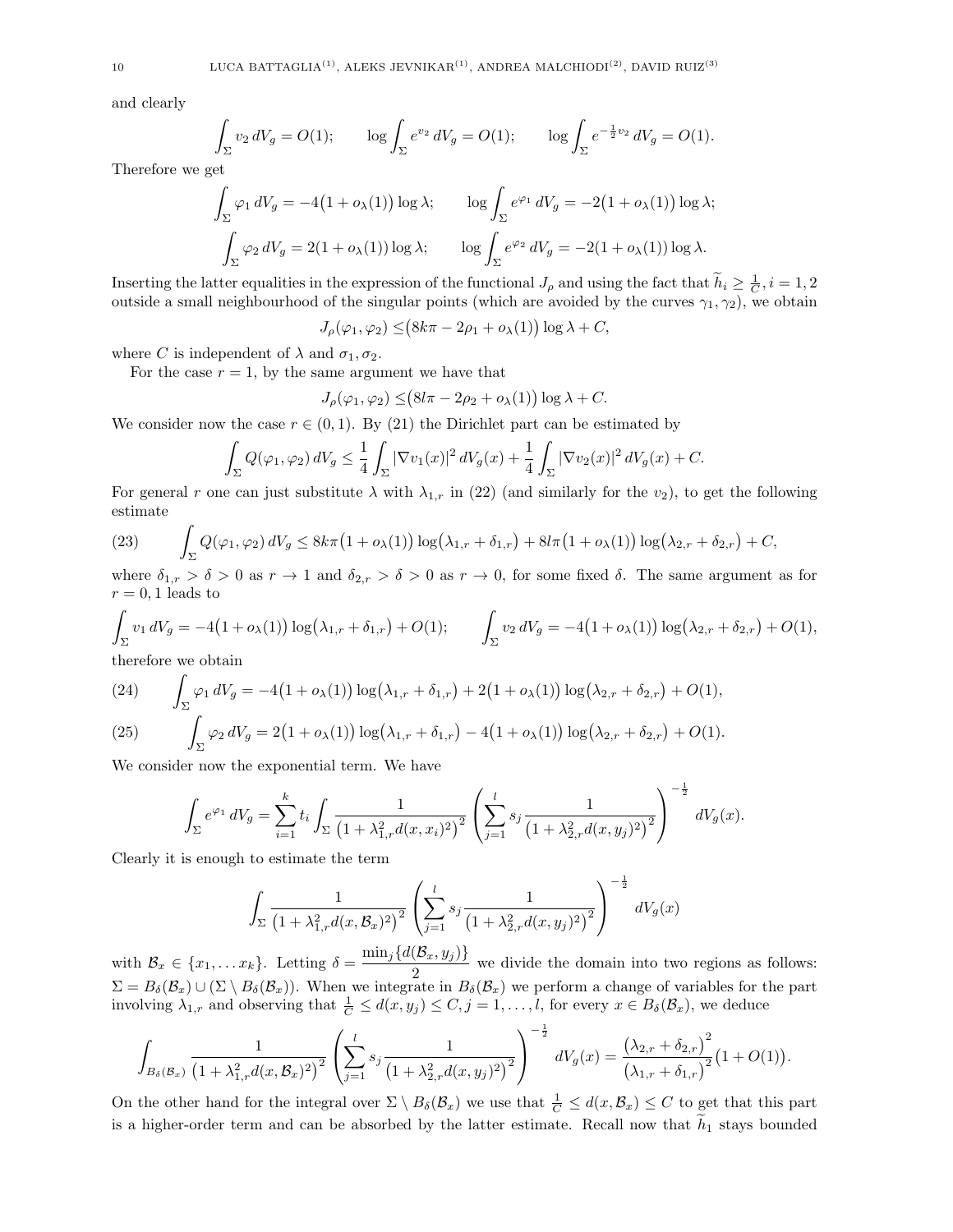away from zero in a neighbourhood of the curve  $\gamma_1$  (see the beginning of the section). Therefore, since the contribution of the integral outside a neighbourhood of  $\gamma_1$  is negligible, we can conclude that

(26) 
$$
\log \int_{\Sigma} \widetilde{h}_1 e^{\varphi_1} dV_g = 2 \log (\lambda_{2,r} + \delta_{2,r}) - 2 \log (\lambda_{1,r} + \delta_{1,r}) + O(1).
$$

Similarly we have that

(27) 
$$
\log \int_{\Sigma} \widetilde{h}_2 e^{\varphi_2} dV_g = 2 \log(\lambda_{1,r} + \delta_{1,r}) - 2 \log(\lambda_{2,r} + \delta_{2,r}) + O(1).
$$

Using the estimates  $(23)$ ,  $(24)$ ,  $(25)$ ,  $(26)$  and  $(27)$  we finally obtain

$$
J_{\rho}(\varphi_1, \varphi_2) \leq (8k\pi - 2\rho_1 + o_{\lambda}(1)) \log(\lambda_{1,r} + \delta_{1,r}) + (8l\pi - 2\rho_2 + o_{\lambda}(1)) \log(\lambda_{2,r} + \delta_{2,r}) + O(1).
$$

Recalling that  $\rho_1 > 4k\pi$ ,  $\rho_2 > 4l\pi$  and observing that  $\max_{r \in [0,1]} {\{\lambda_{1,r}, \lambda_{2,r}\}} \to +\infty$  as  $\lambda \to \infty$ , we conclude the proof.  $\blacksquare$ 

#### 4. Moser-Trudinger inequalities and topological join

In this section we are going to give an improved version of the Moser-Trudinger inequality (9), where the constant  $4\pi$  can be replaced by an integer multiple under the assumption that the integral of  $\tilde{h}_i e^{u_i}$ is distributed on different sets with positive mutual distance. The improved inequality implies that if  $J_{\rho}(u_1, u_2)$  attains very low values, then  $\tilde{h}_i e^{u_i}$  has to concentrate near a given number (depending on  $\rho_i$ ) of points for some  $i \in \{1,2\}$ . As anticipated in the introduction, we will see that this induces a natural map from low sub-levels of  $J_{\rho}$  to the topological join of some sets of barycenters. This extends some analysis from [28] and [44], where the authors considered the case  $\rho_2 < 4\pi$ , and from [46], where both parameters belong to the range  $(4\pi, 8\pi)$ . We start with a covering lemma:

**Lemma 4.1.** Let  $\delta > 0$ ,  $\theta > 0$ ,  $k, l \in \mathbb{N}$  with  $k \geq l$ ,  $f_i \in L^1(\Sigma)$  be non-negative functions with  $||f_i||_{L^1(\Sigma)} = 1$ for  $i = 1, 2$  and  $\{\Omega_{1,i}, \Omega_{2,j}\}_{i \in \{0,\dots,k\}, j \in \{0,\dots,l\}} \subset \Sigma$  such that

$$
d(\Omega_{1,i}, \Omega_{1,i'}) \ge \delta \qquad \forall i, i' \in \{0, \dots, k\} \text{ with } i \ne i';
$$
  

$$
d(\Omega_{2,j}, \Omega_{2,j'}) \ge \delta \qquad \forall j, j' \in \{0, \dots, l\} \text{ with } j \ne j',
$$

and

$$
\int_{\Omega_{1,i}} f_1 dV_g \ge \theta \qquad \forall i \in \{0, \dots, k\};
$$

$$
\int_{\Omega_{2,j}} f_2 dV_g \ge \theta \qquad \forall j \in \{0, \dots, l\}.
$$

Then, there exist  $\bar{\delta} > 0$ ,  $\bar{\theta} > 0$ , independent of  $f_i$ , and  $\{\Omega_n\}_{n=1}^k \subset \Sigma$  such that

$$
d(\Omega_n, \Omega'_n) \ge \overline{\delta} \qquad \forall n, \ n' \in \{0, \dots, k\} \ with \ n \ne n'
$$

and

$$
\begin{aligned}\n|\Omega_n| &\geq \overline{\theta} & \forall \ n \in \{0, \dots, k\}; \\
\int_{\Omega_n} f_1 dV_g &\geq \overline{\theta} & \forall \ n \in \{0, \dots, k\}; \\
\int_{\Omega_n} f_2 dV_g &\geq \overline{\theta} & \forall \ n \in \{0, \dots, l\}.\n\end{aligned}
$$

PROOF. We set  $\overline{\delta} = \frac{\delta}{\delta}$  $\frac{\delta}{8}$  and consider the open cover  $\{B_{\overline{\delta}}(x)\}_{x\in\Sigma}$  of Σ; by compactness,  $\Sigma \subset \bigcup_{\beta=1}^H$  $h=1$  $B_{\overline{\delta}}(x_h)$ for some  $\{x_h\}_{h=1}^H \subset \Sigma$ ,  $H = H(\overline{\delta}, \Sigma)$ .

We choose 
$$
\{y_{1,i}, y_{2,j}\}_{i \in \{0,\ldots,k\}, j \in \{0,\ldots,l\}} \subset \{x_h\}_{h=1}^H
$$
 such that

$$
\int_{B_{\overline{\delta}}(y_{1,i})} f_1 dV_g = \max \left\{ \int_{B_{\overline{\delta}}(x_h)} f_1 dV_g : B_{\overline{\delta}}(x_h) \cap \Omega_{1,i} \neq \emptyset \right\};
$$
  

$$
\int_{B_{\overline{\delta}}(y_{2,j})} f_2 dV_g = \max \left\{ \int_{B_{\overline{\delta}}(x_h)} f_2 dV_g : B_{\overline{\delta}}(x_h) \cap \Omega_{2,j} \neq \emptyset \right\}
$$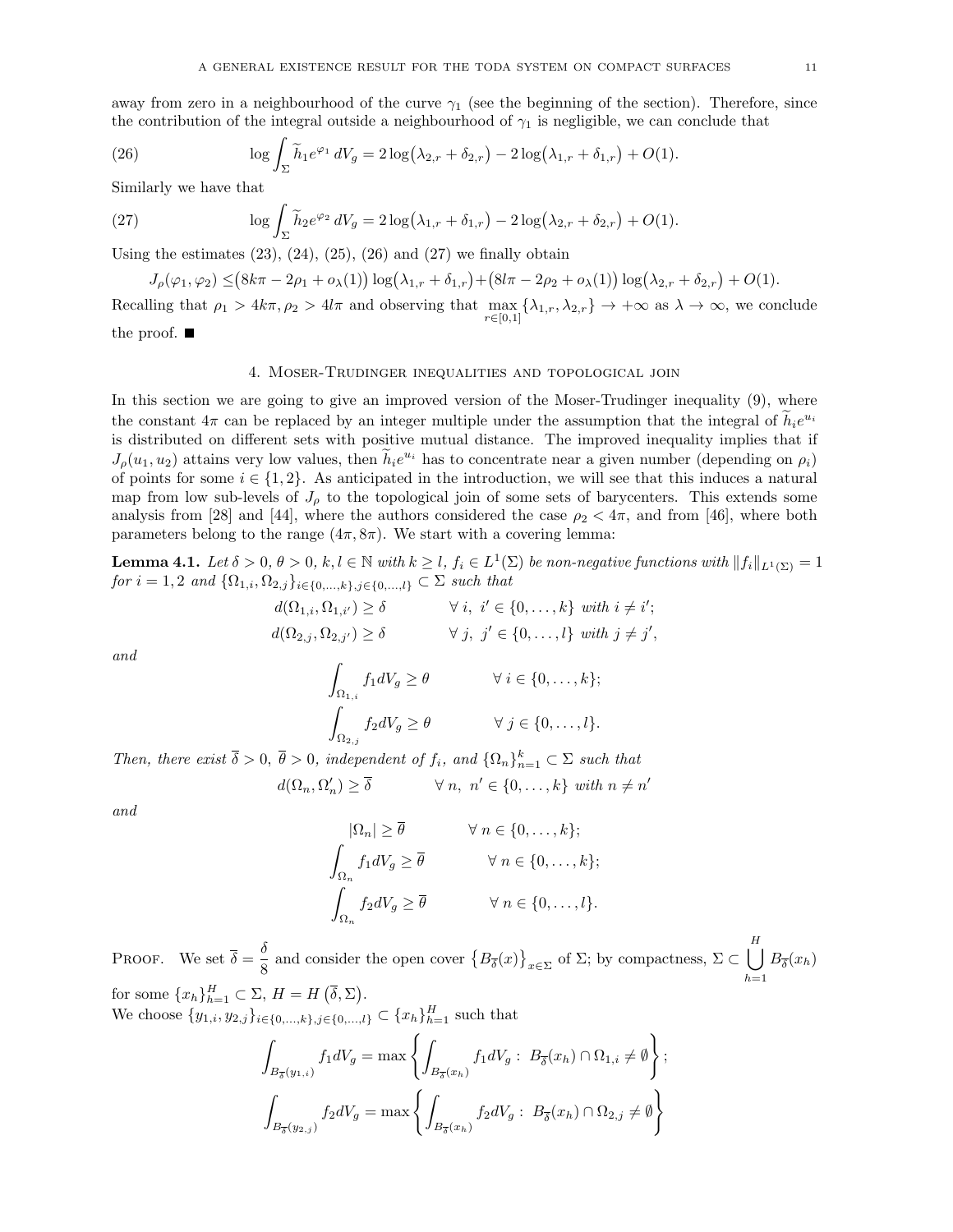Since  $d(y_{1,i}, \Omega_{1,i}) < \overline{\delta}$ , we have that  $d(y_{1,i}, y_{1,i'}) \geq 6\overline{\delta}$  for  $i \neq i'$ . Analogously,  $d(y_{2,i}, y_{2,i'}) \geq 6\overline{\delta}$  if  $j \neq j'$ . In particular, this implies that for any  $i \in \{0, \ldots, k\}$  there exists at most one  $j(i)$  such that  $d(y_{2,j(i)}, y_{1,i}) < 3\delta$ . We relabel the index i so that for  $i = 1, \ldots l$  such  $j(i)$  exists, and we relabel the index j so that  $j(i) = i$ . We now define:

$$
\Omega_n := \left\{ \begin{array}{ll} B_{\overline{\delta}}(y_{1,n}) \cup B_{\overline{\delta}}(y_{2,n}) & \text{if } n \in \{0,\ldots,l\} \\ B_{\overline{\delta}}(y_{1,n}) & \text{if } n \in \{l+1,\ldots,k\}. \end{array} \right.
$$

In other words, we make unions of balls  $B_{\overline{\delta}}(y_{1,n}) \cup B_{\overline{\delta}}(y_{2,n})$  if they are close to each other: for separate balls, we make arbitrary unions. If  $k > l$ , the remaining balls are considered alone.

It is easy to check that those sets satisfy the theses of Lemma 4.1.

п

To show the improved Moser-Trudinger inequality, we will need a localized version of the inequality (9), which was proved in [46].

Lemma 4.2. ([46]) Let  $\delta > 0$  and  $\Omega \Subset \widetilde{\Omega} \subset \Sigma$  be such that  $d\left(\Omega, \partial \widetilde{\Omega}\right) \geq \delta$ .

Then, for any  $\varepsilon > 0$  there exists  $C = C(\varepsilon, \delta)$  such that for any  $u = (u_1, u_2) \in H^1(\Sigma) \times H^1(\Sigma)$ 

$$
\log \int_{\Omega} e^{u_1 - f_{\tilde{\Omega}} u_1 dV_g} dV_g + \log \int_{\Omega} e^{u_2 - f_{\tilde{\Omega}} u_2 dV_g} dV_g \le \frac{1}{4\pi} \int_{\tilde{\Omega}} Q(u_1, u_2) dV_g + \varepsilon \int_{\Sigma} Q(u_1, u_2) dV_g + C.
$$

Here comes the improved inequality: basically, if the mass of both  $\widetilde{h}_1e^{u_1}$  and  $\widetilde{h}_2e^{u_2}$  is spread respectively on at least  $k + 1$  and  $l + 1$  different sets, then the logarithms in (9) can be multiplied by  $k + 1$  and  $l + 1$ respectively.

Notice that this result was given in [44] in the case  $l = 0$  and in [46] in the case  $k = l = 1$ .

**Lemma 4.3.** Let  $\delta > 0$ ,  $\theta > 0$ ,  $k, l \in \mathbb{N}$  and  $\{\Omega_{1,i}, \Omega_{2,j}\}_{i \in \{0,\dots,k\}, j \in \{0,\dots,l\}} \subset \Sigma$  be such that

$$
d(\Omega_{1,i}, \Omega_{1,i'}) \ge \delta \qquad \forall i, i' \in \{0, \dots, k\} \text{ with } i \ne i';
$$
  

$$
d(\Omega_{2,j}, \Omega_{2,j'}) \ge \delta \qquad \forall j, j' \in \{0, \dots, l\} \text{ with } j \ne j'.
$$

Then, for any  $\varepsilon > 0$  there exists  $C = C(\varepsilon, \delta, \theta, k, l, \Sigma)$  such that any  $u = (u_1, u_2) \in H^1(\Sigma) \times H^1(\Sigma)$  satisfying

$$
\int_{\Omega_{1,i}} \widetilde{h}_1 e^{u_1} dV_g \ge \theta \int_{\Sigma} \widetilde{h}_1 e^{u_1} dV_g \qquad \forall i \in \{0, \dots, k\};
$$

$$
\int_{\Omega_{2,j}} \widetilde{h}_2 e^{u_2} dV_g \ge \theta \int_{\Sigma} \widetilde{h}_2 e^{u_2} dV_g \qquad \forall j \in \{0, \dots, l\}
$$

verifies

$$
(k+1)\log\int_{\Sigma}\widetilde{h}_1e^{u_1-\overline{u_1}}dV_g+(l+1)\log\int_{\Sigma}\widetilde{h}_2e^{u_2-\overline{u_2}}dV_g\leq \frac{1+\varepsilon}{4\pi}\int_{\Sigma}Q(u_1,u_2)dV_g+C.
$$

PROOF. In the proof we assume that  $\overline{u_1} = \overline{u_2} = 0$ . After relabelling the indexes, we can suppose  $k \geq l$ and apply Lemma 4.1 with  $f_i = \frac{\tilde{h}_i e^{u_i}}{e \tilde{\chi}}$  $\int_{\Sigma} h_i e^{u_i} dV_g$ to get  $\{\Omega_j\}_{j=0}^k \subset \Sigma$  with

$$
d(\Omega_i, \Omega_j) \ge \overline{\delta} \qquad \forall i, j \in \{0, \dots, k\} \text{ with } i \ne j
$$

and

$$
\int_{\Omega_i} \widetilde{h}_1 e^{u_1} dV_g \ge \overline{\theta} \int_{\Sigma} \widetilde{h}_1 e^{u_1} dV_g \qquad \forall i \in \{0, ..., k\};
$$

$$
\int_{\Omega_j} \widetilde{h}_2 e^{u_2} dV_g \ge \overline{\theta} \int_{\Sigma} \widetilde{h}_2 e^{u_2} dV_g \qquad \forall j \in \{0, ..., l\}.
$$

Notice that:

$$
\log \int_{\Sigma} \widetilde{h}_i e^{u_i} dV_g = \int_{\widetilde{\Omega}_j} u_i dV_g + \log \int_{\Sigma} \widetilde{h}_1 e^{u_i - f_{\widetilde{\Omega}_j} u_i dV_g} dV_g, \ i = 1, 2.
$$

The average on  $\tilde{\Omega}_i$  can be estimated by Poincaré inequality: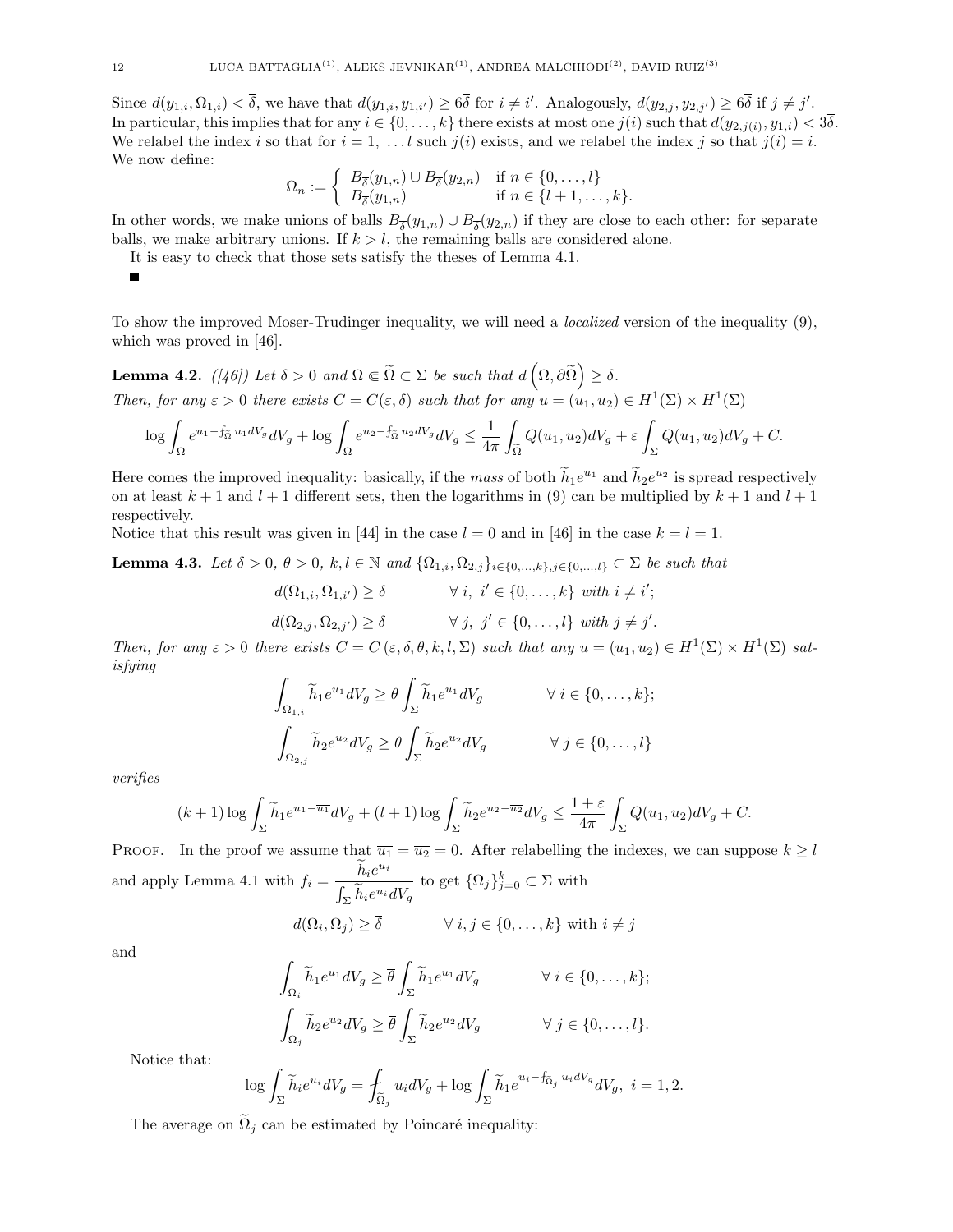(28) 
$$
\int_{\widetilde{\Omega}_j} u_i dV_g \leq \frac{1}{\left|\widetilde{\Omega}_j\right|} \int_{\Sigma} |u_i| dV_g \leq C \left(\int_{\Sigma} |\nabla u_i|^2 dV_g\right)^{1/2} \leq C + \varepsilon \int_{\Sigma} |\nabla u_i|^2 dV_g, \ i = 1, 2.
$$

We now apply, for any  $j \in \{0,\ldots,k\}$  Lemma 4.2 with ,  $\Omega = \Omega_j$  and  $\widetilde{\Omega} = \widetilde{\Omega}_j := \left\{x \in \Sigma : d(x,\Omega_j) < \frac{\delta}{2}\right\}$ 2  $\big\}$ : for  $j \in \{0, \ldots, l\}$  we get

$$
(29) \qquad \log \int_{\Sigma} \tilde{h}_1 e^{u_1 - f_{\tilde{\Omega}_j} u_1 dV_g} dV_g + \log \int_{\Sigma} \tilde{h}_2 e^{u_2 - f_{\tilde{\Omega}_j} u_2 dV_g} dV_g
$$
\n
$$
\leq 2 \log \frac{1}{\theta} + \log \int_{\Omega_j} \tilde{h}_1 e^{u_1 - f_{\tilde{\Omega}_j} u_1 dV_g} dV_g + \log \int_{\Omega_j} \tilde{h}_2 e^{u_2 - f_{\tilde{\Omega}_j} u_2 dV_g} dV_g
$$
\n
$$
\leq C + \log \int_{\Omega_j} e^{u_1 - f_{\tilde{\Omega}_j} u_1 dV_g} dV_g + \log \int_{\Omega_j} e^{u_2 - f_{\tilde{\Omega}_j} u_2 dV_g} dV_g
$$
\n
$$
\leq C + \frac{1}{4\pi} \int_{\tilde{\Omega}_j} Q(u_1, u_2) dV_g + \varepsilon \int_{\Sigma} Q(u_1, u_2) dV_g, \ j = 1, \dots l.
$$

For  $j \in \{l+1,\ldots,k\}$  we have

(30) 
$$
\log \int_{\Sigma} \widetilde{h}_1 e^{u_1 - \widetilde{f}_{\widetilde{\Omega}_j} u_1 dV_g} dV_g \le \log \frac{1}{\overline{\theta}} + \left\| \widetilde{h}_1 \right\|_{L^{\infty}(\Sigma)} + \log \int_{\Omega_j} e^{u_1 - \widetilde{f}_{\widetilde{\Omega}_j} u_1 dV_g} dV_g
$$

$$
\leq C - \log \int_{\Omega_j} e^{u_2 - \widetilde{f}_{\widetilde{\Omega}_j} u_2 dV_g} dV_g + \frac{1}{4\pi} \int_{\widetilde{\Omega}_j} Q(u_1, u_2) dV_g + \varepsilon \int_{\Sigma} Q(u_1, u_2) dV_g.
$$

The exponential term on the second component can be estimated by using Jensen's inequality:

(31) 
$$
\log \int_{\Omega_j} e^{u_2 - f_{\widetilde{\Omega}_j} u_2 dV_g} dV_g = \log |\Omega_j| + \log \int_{\Omega_j} e^{u_2 - f_{\widetilde{\Omega}_j} u_2 dV_g} dV_g
$$

$$
\geq \log |\Omega_j| \geq -C.
$$

Putting together (31) and (32), we have:

(32) 
$$
\log \int_{\Sigma} \widetilde{h}_1 e^{u_1 - f_{\widetilde{\Omega}_j} u_1 dV_g} dV_g \leq \frac{1}{4\pi} \int_{\widetilde{\Omega}_j} Q(u_1, u_2) dV_g + \varepsilon \int_{\Sigma} Q(u_1, u_2) dV_g + C, \ j = l + 1 \dots k.
$$

Summing over all  $j \in \{0, \ldots, k\}$  and taking into account (29), (32), we obtain the result, renaming  $\varepsilon$ appropriately.  $\blacksquare$ 

We will now use a technical result that gives sufficient conditions to apply Lemma 4.3. Its proof can be found for instance in [19, 44].

**Lemma 4.4.**  $([44, 46])$  Let  $f \in L^1(\Sigma)$  be a non-negative function with  $||f||_{L^1(\Sigma)} = 1$  and let  $m \in \mathbb{N}$  be such that there exist  $\varepsilon > 0$ ,  $s > 0$  with

$$
\int_{\bigcup_{j=0}^m B_s(x_j)} f dV_g < 1 - \varepsilon \qquad \forall \ \{x_j\}_{j=0}^m \subset \Sigma.
$$

Then there exist  $\overline{\varepsilon} > 0$ ,  $\overline{s} > 0$ , not depending on f, and  $\{\overline{x}_j\}_{j=1}^m \subset \Sigma$  satisfying

$$
\int_{B_{\overline{s}}(\overline{x}_j)} f dV_g > \overline{\varepsilon} \qquad \forall j \in \{1, ..., m\},
$$
  

$$
B_{2\overline{s}}(\overline{x}_i) \cap B_{2\overline{s}}(\overline{x}_j) = \emptyset \qquad \forall i, j \in \{1, ..., m\}, i \neq j.
$$

Now we have enough tools to obtain information on the structure of very low sub-levels of  $J_{\rho}$ :

**Lemma 4.5.** Suppose  $\rho_1 \in (4k\pi, 4(k+1)\pi)$  and  $\rho_2 \in (4l\pi, 4(l+1)\pi)$ . Then, for any  $\varepsilon > 0$ ,  $s > 0$ , there exists  $L = L(\varepsilon, s) > 0$  such that for any  $u \in J_\rho^{-L}$  there are either some  $\{x_i\}_{i=1}^k \subset \Sigma$  verifying

$$
\frac{\int_{\bigcup_{i=1}^k B_s(x_i)} \tilde{h}_1 e^{u_1} dV_g}{\int_{\Sigma} \tilde{h}_1 e^{u_1} dV_g} \ge 1 - \varepsilon
$$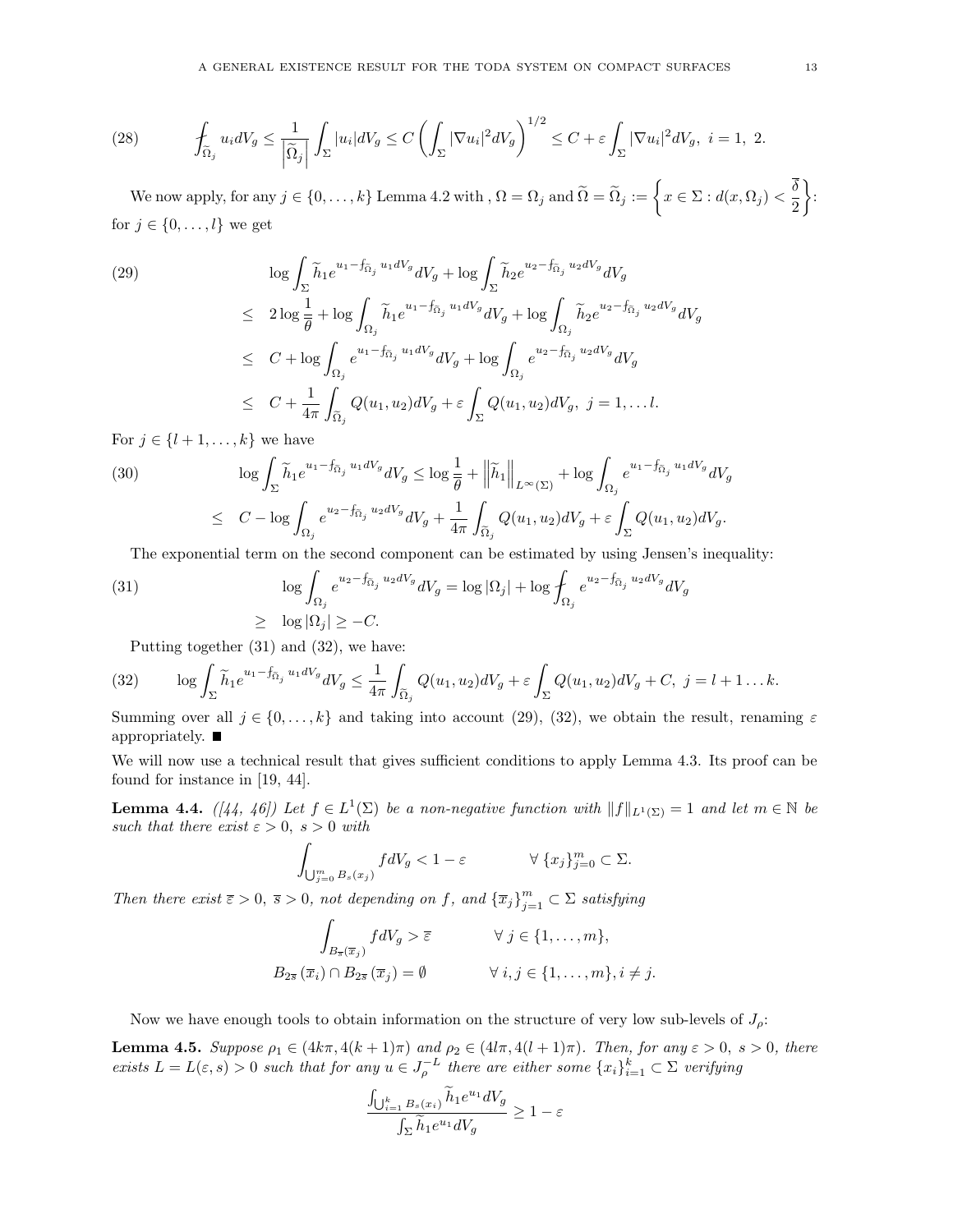or some  $\{y_j\}_{j=1}^l \subset \Sigma$  verifying

$$
\frac{\int_{\bigcup_{j=1}^l B_s(y_j)} h_2 e^{u_2} dV_g}{\int_{\Sigma} \widetilde{h}_2 e^{u_2} dV_g} \ge 1 - \varepsilon.
$$

PROOF. Suppose by contradiction that the statement is not true, that is there are  $\varepsilon_1, \varepsilon_2 > 0$ ,  $s_1, s_2 > 0$ , and  $\{u_n = (u_{1,n}, u_{2,n})\}_{n \in \mathbb{N}} \subset H^1(\Sigma) \times H^1(\Sigma)$  such that  $J_\rho(u_{1,n}, u_{2,n}) \longrightarrow_{n \to +\infty} -\infty$  and

$$
\frac{\int_{\bigcup_{i=1}^k B_{s_1}(x_i)} \tilde{h}_1 e^{u_{1,n}} dV_g}{\int_{\Sigma} \tilde{h}_1 e^{u_{1,n}} dV_g} < 1 - \varepsilon_1; \qquad \frac{\int_{\bigcup_{j=1}^l B_{s_2}(y_j)} \tilde{h}_2 e^{u_{2,n}} dV_g}{\int_{\Sigma} \tilde{h}_2 e^{u_{2,n}} dV_g} < 1 - \varepsilon_2, \qquad \forall \{x_i\}_{i=1}^k, \{y_j\}_{j=1}^l \subset \Sigma.
$$

Then, we may apply twice Lemma 4.4 with  $f = \frac{\tilde{h}_i e^{u_i}}{e^{\tilde{\chi}}$  $\frac{\partial u_i}{\partial \sum \tilde{h}_i e^{u_i} dV_g}, \tilde{\varepsilon} = \varepsilon_i, \tilde{s} = s_i \text{ and find } \bar{\varepsilon}_1, \bar{\varepsilon}_2 > 0, \bar{s}_1, \bar{s}_2 > 0$ and  ${\lbrace \overline{x}_i \rbrace_{i=0}^k, \lbrace \overline{y}_j \rbrace_{j=0}^l}$  with

$$
\int_{B_{\overline{s}_1}(\overline{x}_i)} \widetilde{h}_1 e^{u_1} dV_g \ge \overline{\varepsilon}_1 \int_{\Sigma} \widetilde{h}_1 e^{u_1} dV_g \qquad \forall i \in \{0, \dots, k\};
$$
  

$$
\int_{B_{\overline{s}_2}(\overline{y}_j)} \widetilde{h}_2 e^{u_2} dV_g \ge \overline{\varepsilon}_2 \int_{\Sigma} \widetilde{h}_2 e^{u_2} dV_g \qquad \forall j \in \{0, \dots, l\},
$$

and

$$
B_{2\overline{s}_1}(\overline{x}_i) \cap B_{2\overline{s}_1}(\overline{x}_j) = \emptyset \qquad \forall i, j \in \{0, \dots, k\} \text{ with } i \neq j;
$$
  

$$
B_{2\overline{s}_2}(\overline{y}_j) \cap B_{2\overline{s}_2}(\overline{y}_j) = \emptyset \qquad \forall i, j \in \{0, \dots, l\} \text{ with } i \neq j.
$$

Hence, we obtain an improved Moser-Trudinger inequality for  $u_n = (u_{1,n}, u_{2,n})$  applying Lemma 4.3 with  $\delta := 2 \min\{\overline{s}_1, \overline{s}_2\}, \ \theta := \min\{\overline{\varepsilon}_1, \overline{\varepsilon}_2\} \ \text{and} \ \Omega_{1,i} := B_{\overline{s}_1}\left(\overline{x}_i\right), \ \Omega_{2,j} := B_{\overline{s}_2}\left(\overline{y}_j\right).$ Moreover, Jensen's inequality gives

$$
\int_{\Sigma} \widetilde{h}_i e^{u_{i,n} - \overline{u_{i,n}}} dV_g = \int_{\Sigma} e^{\log \widetilde{h}_i + u_{i,n} - \overline{u_{i,n}}} dV_g \ge e^{\int_{\Sigma} \log \widetilde{h}_i dV_g},
$$

so, choosing

$$
\widetilde{\varepsilon} \in \left(0, \min\left\{\frac{4\pi(k+1)}{\rho_1} - 1, \frac{4\pi(l+1)}{\rho_2} - 1\right\}\right)
$$

we get

$$
-\infty \quad \underset{n \to +\infty}{\longleftrightarrow} \quad J_{\rho}(u_{1,n}, u_{2,n})
$$
\n
$$
\geq \quad \left(\frac{4\pi(k+1)}{1+\widetilde{\varepsilon}} - \rho_1\right) \log \int_{\Sigma} \widetilde{h}_1 e^{u_{1,n} - \overline{u_{1,n}}} dV_g
$$
\n
$$
+ \quad \left(\frac{4\pi(l+1)}{1+\widetilde{\varepsilon}} - \rho_2\right) \log \int_{\Sigma} \widetilde{h}_2 e^{u_{2,n} - \overline{u_{2,n}}} dV_g - C
$$
\n
$$
\geq \quad \left(\frac{4\pi(k+1)}{1+\widetilde{\varepsilon}} - \rho_1\right) \int_{\Sigma} \log \widetilde{h}_1 dV_g + \left(\frac{4\pi(l+1)}{1+\widetilde{\varepsilon}} - \rho_2\right) \int_{\Sigma} \log \widetilde{h}_2 dV_g - C
$$
\n
$$
\geq -C
$$

that is a contradiction.  $\blacksquare$ 

An immediate consequence of the previous Lemma is that at least one of the two  $\tilde{h}_i e^{u_i}$ 's (once normalized in  $L^1$ ) has to be very close respectively to the sets of k-barycenters or l-barycenters over  $\Sigma$ :

**Proposition 4.6.** Suppose  $\rho_1 \in (4k\pi, 4(k+1)\pi)$  and  $\rho_2 \in (4l\pi, 4(l+1)\pi)$ . Then, for any  $\varepsilon > 0$ , there exists  $L > 0$  such that any  $u \in J_{\rho}^{-L}$  verifies either

$$
\mathbf{d}\left(\frac{\widetilde{h}_1e^{u_1}}{\int_{\Sigma}\widetilde{h}_1e^{u_1}dV_g},\Sigma_k\right)<\varepsilon \hspace{1cm}\text{or}\hspace{1cm}\mathbf{d}\left(\frac{\widetilde{h}_2e^{u_2}}{\int_{\Sigma}\widetilde{h}_2e^{u_2}dV_g},\Sigma_l\right)<\varepsilon.
$$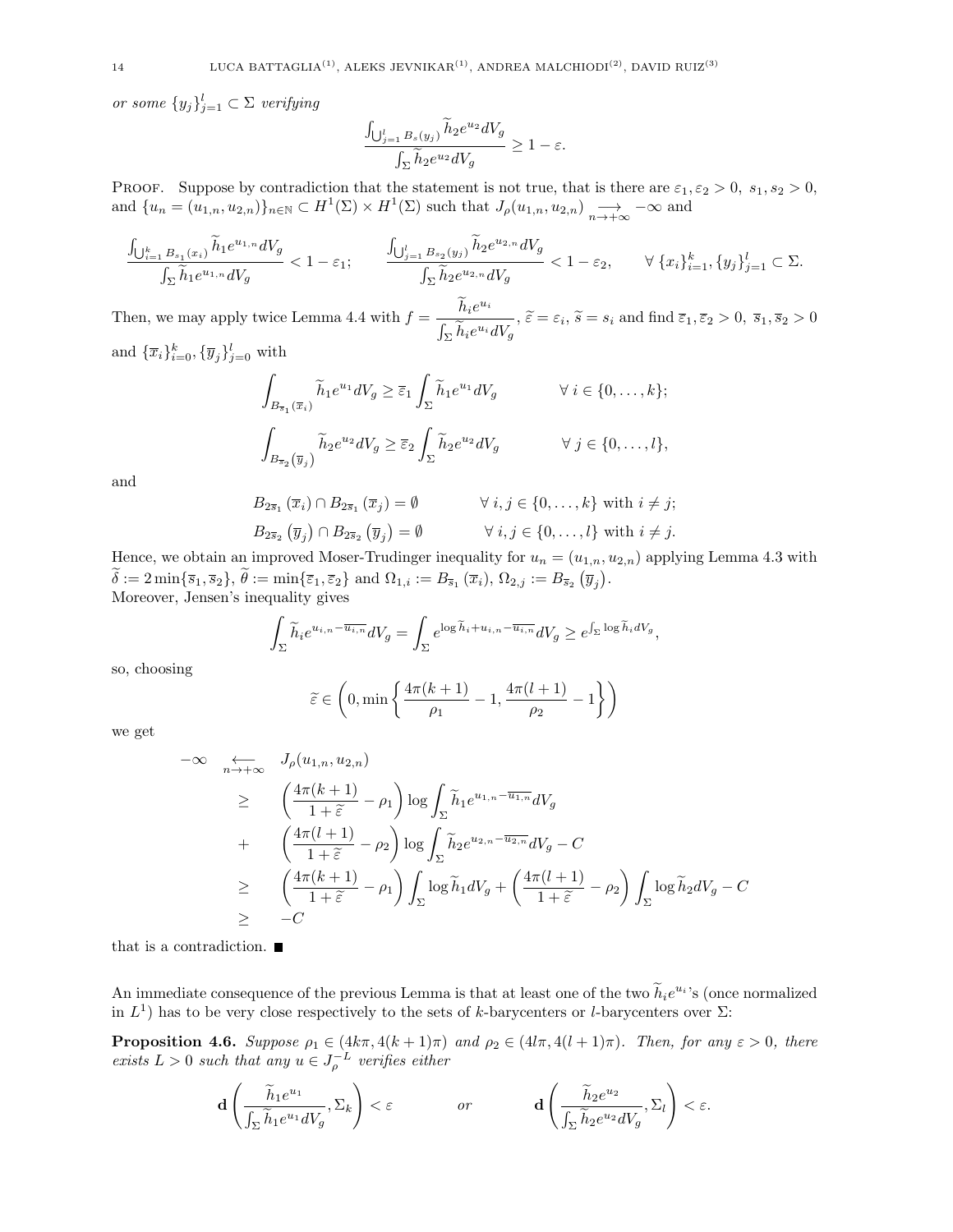PROOF. We apply Lemma 4.5 with  $\tilde{\varepsilon} = \frac{\varepsilon}{4}$  $\frac{\varepsilon}{4}$ ,  $\widetilde{s} = \frac{\varepsilon}{2}$  $\frac{1}{2}$ ; it is not restrictive to suppose that the first alternative occurs and that  $\int$  $\left\{\begin{array}{l}\tilde{h}_1e^{u_1}dV_g=1.\end{array}\right.$  Hence we get L and  $\{x_i\}_{i=1}^k$  and we define, for such an  $u = (u_1, u_2) \in J_\rho^{-L},$ 

$$
\sigma_1(u) = \sum_{i=1}^k t_i(u)\delta_{x_i} \in \Sigma_k \qquad \text{where } t_i(u) = \int_{B_{\tilde{s}}(x_i) \backslash \bigcup_{j=1}^{i-1} B_{\tilde{s}}(x_j)} \tilde{h}_1 e^{u_1} dV_g + \frac{1}{k} \int_{\Sigma \backslash \bigcup_{j=1}^k B_{\tilde{s}}(x_j)} \tilde{h}_1 e^{u_1} dV_g.
$$

Then, for any  $\phi \in Lip(\Sigma)$ ,

$$
\left| \int_{\Sigma \setminus \bigcup_{i=1}^k B_{\tilde{s}}(x_i)} \left( \frac{\tilde{h}_1 e^{u_1}}{\int_{\Sigma} \tilde{h}_1 e^{u_1} dV_g} - \sigma_1(u) \right) \phi dV_g \right| =
$$
\n
$$
= \left| \int_{\Sigma \setminus \bigcup_{i=1}^k B_{\tilde{s}}(x_i)} \tilde{h}_1 e^{u_1} \phi dV_g \le \int_{\Sigma \setminus \bigcup_{i=1}^k B_{\tilde{s}}(x_i)} \tilde{h}_1 e^{u_1} dV_g \|\phi\|_{L^{\infty}(\Sigma)} < \tilde{\epsilon} \|\phi\|_{L^{\infty}(\Sigma)}
$$

and

$$
\begin{split}\n&\left|\int_{\bigcup_{i=1}^k B_{\tilde{s}}(x_i)} \left( \frac{\tilde{h}_1 e^{u_1}}{\int_{\Sigma} \tilde{h}_1 e^{u_1} dV_g} - \sigma_1(u) \right) \phi dV_g \right| \\
&= \left|\int_{\bigcup_{i=1}^k B_{\tilde{s}}(x_i)} \tilde{h}_1 e^{u_1} \phi dV_g - \sum_{i=1}^k \left( \int_{B_{\tilde{s}}(x_i) \setminus \bigcup_{j=1}^{i-1} B_{\tilde{s}}(x_j)} \tilde{h}_1 e^{u_1} dV_g + \frac{1}{k} \int_{\Sigma \setminus \bigcup_{j=1}^k B_{\tilde{s}}(x_j)} \tilde{h}_1 e^{u_1} dV_g \right) \phi(x_i) \right| \\
&= \left|\int_{\bigcup_{i=1}^k (B_{\tilde{s}}(x_i) \setminus \bigcup_{j=1}^{i-1} B_{\tilde{s}}(x_j)} \tilde{h}_1 e^{u_1} (\phi - \phi(x_i)) dV_g - \int_{\Sigma \setminus \bigcup_{j=1}^k B_{\tilde{s}}(x_j)} \tilde{h}_1 e^{u_1} dV_g \phi(x_i) \right| \\
&\leq \tilde{s} \|\nabla \phi\|_{L^\infty(\Sigma)} \int_{\bigcup_{k=1}^k (B_{\tilde{s}}(x_i) \setminus \bigcup_{j=1}^{i-1} B_{\tilde{s}}(x_j)} \tilde{h}_1 e^{u_1} dV_g + \|\phi\|_{L^\infty(\Sigma)} \int_{\Sigma \setminus \bigcup_{j=1}^k B_{\tilde{s}}(x_j)} \tilde{h}_1 e^{u_1} dV_g \\
&< \tilde{s} \|\nabla \phi\|_{L^\infty(\Sigma)} + \tilde{\varepsilon} \|\phi\|_{L^\infty(\Sigma)}.\n\end{split}
$$

Hence we can conclude the proof:

$$
\mathbf{d}\left(\frac{\tilde{h}_1 e^{u_1}}{\int_{\Sigma} \tilde{h}_1 e^{u_1} dV_g}, \Sigma_k\right) \leq \mathbf{d}\left(\frac{\tilde{h}_1 e^{u_1}}{\int_{\Sigma} \tilde{h}_1 e^{u_1} dV_g}, \sigma_1(u)\right) = \sup_{\|\phi\|_{Lip(\Sigma)}=1} \left| \int_{\Sigma} \left(\frac{\tilde{h}_1 e^{u_1}}{\int_{\Sigma} \tilde{h}_1 e^{u_1} dV_g} - \sigma_1(u)\right) \phi dV_g \right|
$$
\n
$$
= \sup_{\|\phi\|_{Lip(\Sigma)}=1} \left| \int_{\Sigma \setminus \bigcup_{i=1}^k B_{\tilde{s}}(x_i)} \left(\frac{\tilde{h}_1 e^{u_1}}{\int_{\Sigma} \tilde{h}_1 e^{u_1} dV_g} - \sigma_1(u)\right) \phi dV_g \right|
$$
\n
$$
+ \sup_{\|\phi\|_{Lip(\Sigma)}=1} \left| \int_{\bigcup_{i=1}^k B_{\tilde{s}}(x_i)} \left(\frac{\tilde{h}_1 e^{u_1}}{\int_{\Sigma} \tilde{h}_1 e^{u_1} dV_g} - \sigma_1(u)\right) \phi dV_g \right|
$$
\n
$$
< \sup_{\|\phi\|_{Lip(\Sigma)}=1} 2\tilde{\varepsilon} \|\phi\|_{L^{\infty}(\Sigma)} + \tilde{s} \|\nabla \phi\|_{L^{\infty}(\Sigma)} \leq 2\tilde{\varepsilon} + \tilde{s} = \varepsilon,
$$

as desired.

With the previous estimates, it is now easy to define a projection map in the following form:

**Proposition 4.7.** Suppose  $\rho_1 \in (4k\pi, 4(k+1)\pi)$ ,  $\rho_2 \in (4l\pi, 4(l+1)\pi)$  and let  $\Phi_{\lambda}$  be as in (17). Then for L sufficiently large there exists a continuous map

$$
\Psi:J_{\rho}^{-L}\to(\gamma_1)_k*(\gamma_2)_l
$$

such that the composition

$$
(\gamma_1)_k \ast (\gamma_2)_l \quad \stackrel{\Phi_\lambda}{\longrightarrow} \quad J_\rho^{-L} \quad \stackrel{\Psi}{\longrightarrow} \quad (\gamma_1)_k \ast (\gamma_2)_l
$$

is homotopically equivalent to the identity map on  $(\gamma_1)_k * (\gamma_2)_l$  provided that  $\lambda$  is large enough.

The rest of this section is devoted to the proof of this proposition.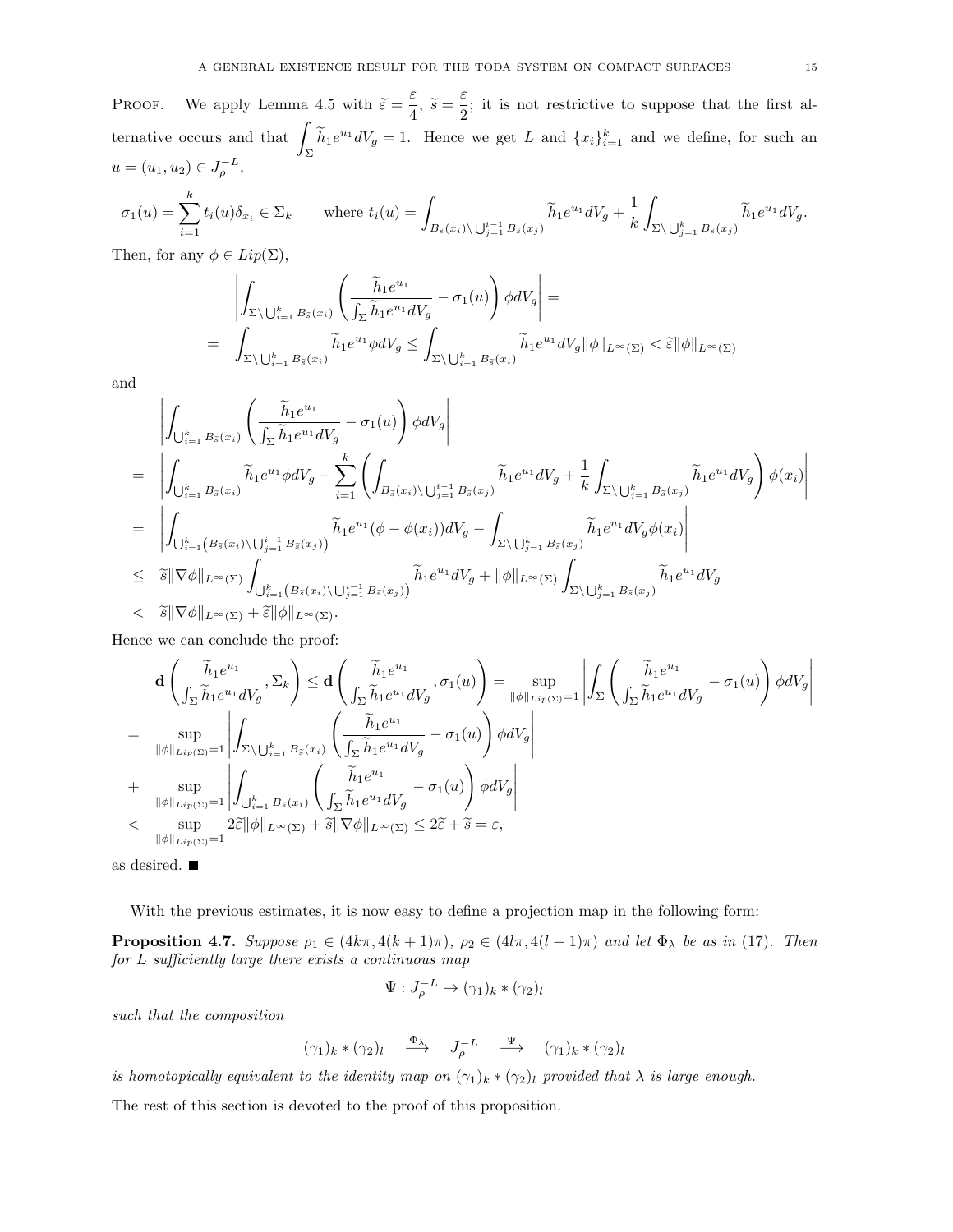By Propositions 4.6 and 4.7 we know that either 
$$
\psi_k\left(\frac{\tilde{h}_1e^{u_1}}{\int_{\Sigma}\tilde{h}_1e^{u_1}dV_g}\right)
$$
 or  $\psi_l\left(\frac{\tilde{h}_2e^{u_2}}{\int_{\Sigma}\tilde{h}_2e^{u_2}dV_g}\right)$  is well defined  
\n(or both), since either  $\mathbf{d}\left(\frac{\tilde{h}_1e^{u_1}}{\int_{\Sigma}\tilde{h}_1e^{u_1}dV_g}, \Sigma_k\right) < \varepsilon$  or  $\mathbf{d}\left(\frac{\tilde{h}_2e^{u_2}}{\int_{\Sigma}\tilde{h}_2e^{u_2}dV_g}, \Sigma_l\right) < \varepsilon$  (or both).  
\nWe then set  
\n $d_1 = \mathbf{d}\left(\frac{\tilde{h}_1e^{u_1}}{\int_{\Sigma}\tilde{h}_1e^{u_1}dV_g}, \Sigma_k\right);$   
\n $d_2 = \mathbf{d}\left(\frac{\tilde{h}_2e^{u_2}}{\int_{\Sigma}\tilde{h}_2e^{u_2}dV_g}, \Sigma_l\right),$   
\nand consider a function  $\tilde{r} = \tilde{r}(d_1, d_2)$  defined as

and consider a function  $\widetilde{r} = \widetilde{r}(d_1, d_2)$  defined as

(33) 
$$
\widetilde{r}(d_1, d_2) = f\left(\frac{d_1}{d_1 + d_2}\right),
$$

where  $f$  is such that

(34) 
$$
f(z) = \begin{cases} 0 & \text{if } z \in [0, 1/4], \\ 2z - \frac{1}{2} & \text{if } z \in (1/4, 3/4), \\ 1 & \text{if } z \in [3/4, 1]. \end{cases}
$$

Consider the global retractions  $\Pi_1 : \Sigma \to \gamma_1$  and  $\Pi_2 : \Sigma \to \gamma_2$  given in Lemma 3.1, and define:

(35) 
$$
\Psi(u_1, u_2) = (1 - \widetilde{r})(\Pi_1)_* \psi_k \left(\frac{\widetilde{h}_1 e^{u_1}}{\int_{\Sigma} \widetilde{h}_1 e^{u_1} dV_g}\right) + \widetilde{r}(\Pi_2)_* \psi_l \left(\frac{\widetilde{h}_2 e^{u_2}}{\int_{\Sigma} \widetilde{h}_2 e^{u_2} dV_g}\right),
$$

where  $(\Pi_i)_*$  stands for the push-forward of the map  $\Pi_i$ . Notice that when one of the two  $\psi$ 's is not defined the other necessarily is, and the map is well defined by the equivalence relation.

In what follows, we are going to need the following auxiliary lemma:

**Lemma 4.8.** Given 
$$
n \in \mathbb{N}
$$
, define  $\chi_{\lambda}$  as  $\chi_{\lambda}(x) = \sum_{i=1}^{n} t_i \left( \frac{\lambda}{1 + \lambda^2 d(x, x_i)^2} \right)^2$ . Take a  $L^{\infty}$  function  $\tau$ :

 $\Sigma \to \mathbb{R}$  satisfying:

- i)  $\tau(x) > m > 0$  for all  $x \in B(x_i, \delta)$ .
- ii)  $|\tau(x)| \leq M$  for all  $x \in \Sigma$ .

Then, there exist constants  $c > 0$ ,  $C > 0$  depending only on  $\Sigma$ , m, M, such that for every  $\lambda > 0$ ,

$$
c_0 \min\left\{1, \frac{1}{\lambda}\right\} < \mathbf{d}\left(\frac{\tau \chi_{\lambda}}{\int_{\Sigma} \tau \chi_{\lambda} dV_g}, \Sigma_n\right) < \frac{C_0}{\lambda}.
$$

PROOF.

We show the proof for  $n = 1$ ; the general case uses the same ideas and will be skipped. We also assume  $\lambda > 1$ . First of all, observe that

$$
C > \int_{\Sigma} \chi_{\lambda}(x) dV_g(x) > c > 0
$$

for some positive constants  $c, C$ .

For the upper estimate, it suffices to show that for any f Lipschitz,  $||f||_{Lip(\Sigma)} \leq 1$ ,

$$
\int_{\Sigma} \tau(x) \left( \frac{\lambda}{1 + \lambda^2 d(x, x_0)^2} \right)^2 (f(x) - f(x_0)) dV_g(x) \leq \frac{C}{\lambda}.
$$

Indeed, by ii),

$$
\int_{(B_{\delta}(x_0))^c} \tau(x) \left(\frac{\lambda}{1 + \lambda^2 d(x, x_0)^2}\right)^2 dV_g(x) \le \frac{C}{\lambda^2},
$$

and using geodesic coordinates  $x$  centered at  $x_0$ , we find

$$
\left| \int_{B_{\delta}(x_0)} \tau(x) \left( \frac{\lambda}{1 + \lambda^2 d(x, x_0)^2} \right)^2 (f(x) - f(x_0)) dV_g(x) \right|
$$
  
 
$$
\leq C \int_{B_{\delta \lambda}(0)} \tau\left( x_0 + \frac{y}{\lambda} \right) \left( \frac{1}{1 + |y|^2} \right)^2 \left| f\left( x_0 + \frac{y}{\lambda} \right) - f(x_0) \right| dy
$$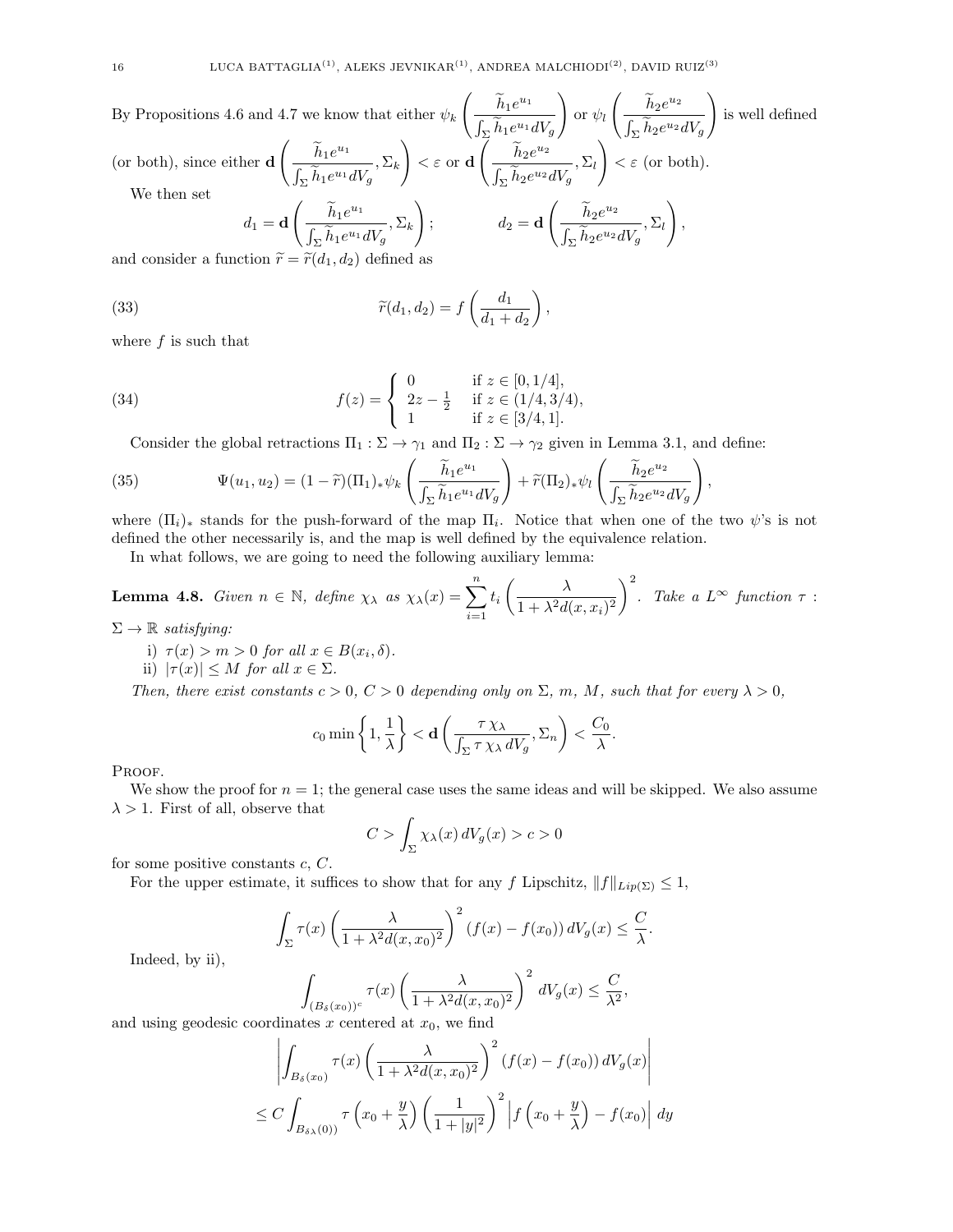$$
\leq C \int_{\mathbb{R}^2} \left( \frac{1}{1+y^2} \right)^2 \left| \frac{y}{\lambda} \right| \, dy \leq \frac{C}{\lambda}
$$

.

We now prove the estimate from below. Given  $p \in \Sigma$ , we estimate  $d(\chi_{\lambda}, \delta_p)$ . Define the Lipschitz function  $f(x) = d(x, p)$ . We now show that:

$$
\min_{p \in \Sigma} \int_{\Sigma} \tau(x) \left( \frac{\lambda}{1 + \lambda^2 d(x, x_0)^2} \right)^2 d(x, p) dV_g(x) \ge \frac{c}{\lambda}.
$$

As above, the integral in the exterior of  $B_\delta(x_0)$  is negligible. Moreover, in the same coordinates as above, and taking into account i), we obtain:

$$
\int_{B_{\delta}(x_0)} \tau(x) \left(\frac{\lambda}{1+\lambda^2|x-x_0|^2}\right)^2 d(x,p) dV_g(x) \sim \int_{B_{\delta\lambda}(0)} \tau(x) \left(x_0 + \frac{y}{\lambda}\right) \left(\frac{1}{1+|y|^2}\right)^2 \left|x_0 - p + \frac{y}{\lambda}\right| dy
$$
  

$$
\geq \frac{m}{\lambda} \int_{B_{\delta}(0)} \left(\frac{1}{1+|y|^2}\right)^2 |y + \lambda(x_0 - p)| dy.
$$

It suffices to show that we cannot choose  $p_{\lambda}$  so that

(36) 
$$
\int_{B_{\delta}(0)} \left(\frac{1}{1+|y|^2}\right)^2 |y+\lambda(x_0-p_{\lambda})| dx \to 0 \text{ as } \lambda \to +\infty.
$$

Indeed, if  $\lambda |x_0 - p_\lambda| \to +\infty$ , the expression (36) diverges. If not, we can assume that  $\lambda (x_0 - p_\lambda) \to$  $z \in \mathbb{R}^2$ . Then, (36) converges to

$$
\int_{B_{\delta}(0)} \left(\frac{1}{1+|y|^2}\right)^2 |y+z| \, dx > 0.
$$

which concludes the proof.  $\blacksquare$ 

Е

From the previous lemma we deduce the following

**Proposition 4.9.** Let  $\varphi_i$  be defined by (17). Then there exist constants  $c > 0$ ,  $C > 0$  such that for every  $\lambda > 1$  and every  $r \in (0,1)$  one has

$$
c_0 \min\left\{1,\frac{1}{\lambda_{1,r}}\right\} \leq \mathbf{d} \left(\frac{\widetilde{h}_1 e^{\varphi_1}}{\int_{\Sigma} \widetilde{h}_1 e^{\varphi_1} dV_g}, \Sigma_k\right) \leq \frac{C_0}{\lambda_{1,r}}; \qquad c_0 \min\left\{1,\frac{1}{\lambda_{2,r}}\right\} \leq \mathbf{d} \left(\frac{\widetilde{h}_2 e^{\varphi_2}}{\int_{\Sigma} \widetilde{h}_2 e^{\varphi_2} dV_g}, \Sigma_l\right) \leq \frac{C_0}{\lambda_{2,r}}.
$$

PROOF. Clearly, it suffices to prove the estimates for  $\varphi_1$  in the case  $\lambda_{1,r} > 1$ . By the normalization, it suffices to prove it to the function  $\varsigma = \varphi_1 - 2 \log(\lambda_{1,r} \max\{1, \lambda_{2,r}\}).$ 

Observe now that we can write  $e^{\varsigma} = \chi_{\lambda_{1,r}}(x) \tau(x)$ , with:

$$
\tau(x) = \widetilde{h}_1(x) \left[ \sum_{j=1}^l s_j \left( \frac{\max\{1, \lambda_{2,r}\}^2}{1 + \lambda_{2,r}^2 d(x, y_j)^2} \right)^2 \right]^{-1/2}.
$$

It suffices to show that  $\tau$  satisfy the conditions of Lemma 4.8 to conclude.

We are now in position to prove that the composition  $\Psi \circ \Phi_{\lambda}$  is homotopic to the identity, where  $\Psi$  is as in (35) and  $\Phi_{\lambda}(\zeta) = \varphi_{\lambda,\zeta}$  is as in (17). Take  $\zeta = (1-r)\sigma_1 + r\sigma_2 \in (\gamma_1)_k * (\gamma_2)_l$ , with

$$
\sigma_1 = \sum_{i=1}^k t_i \delta_{x_i}, \qquad \sigma_2 = \sum_{j=1}^l s_j \delta_{y_j}.
$$

Set  $d_1 = \mathbf{d}$  $\left(\frac{\widetilde{h}_1e^{\varphi_1}}{\widetilde{h}_1} \right)$  $\int_{\Sigma} h_1 e^{\varphi_1} dV_g$  $, \Sigma_k$  $\setminus$ ,  $d_2 = \mathbf{d}$  $\left(\frac{\widetilde{h}_2 e^{\varphi_2}}{2}\right)$  $\int_{\Sigma} h_2 e^{\varphi_2} dV_g$  $\Sigma_l$  $\setminus$ . By the previous proposition and the definition of  $\lambda_{1,r}, \lambda_{2,r}$ , there exist constants  $0 < c_0 < C_0$  such that

$$
c_0 \min\left\{1, \frac{1}{\lambda(1-r)}\right\} \le d_1 \le \frac{C_0}{\lambda(1-r)}, \quad c_0 \min\left\{1, \frac{1}{\lambda r}\right\} \le d_2 \le \frac{C_0}{\lambda r}.
$$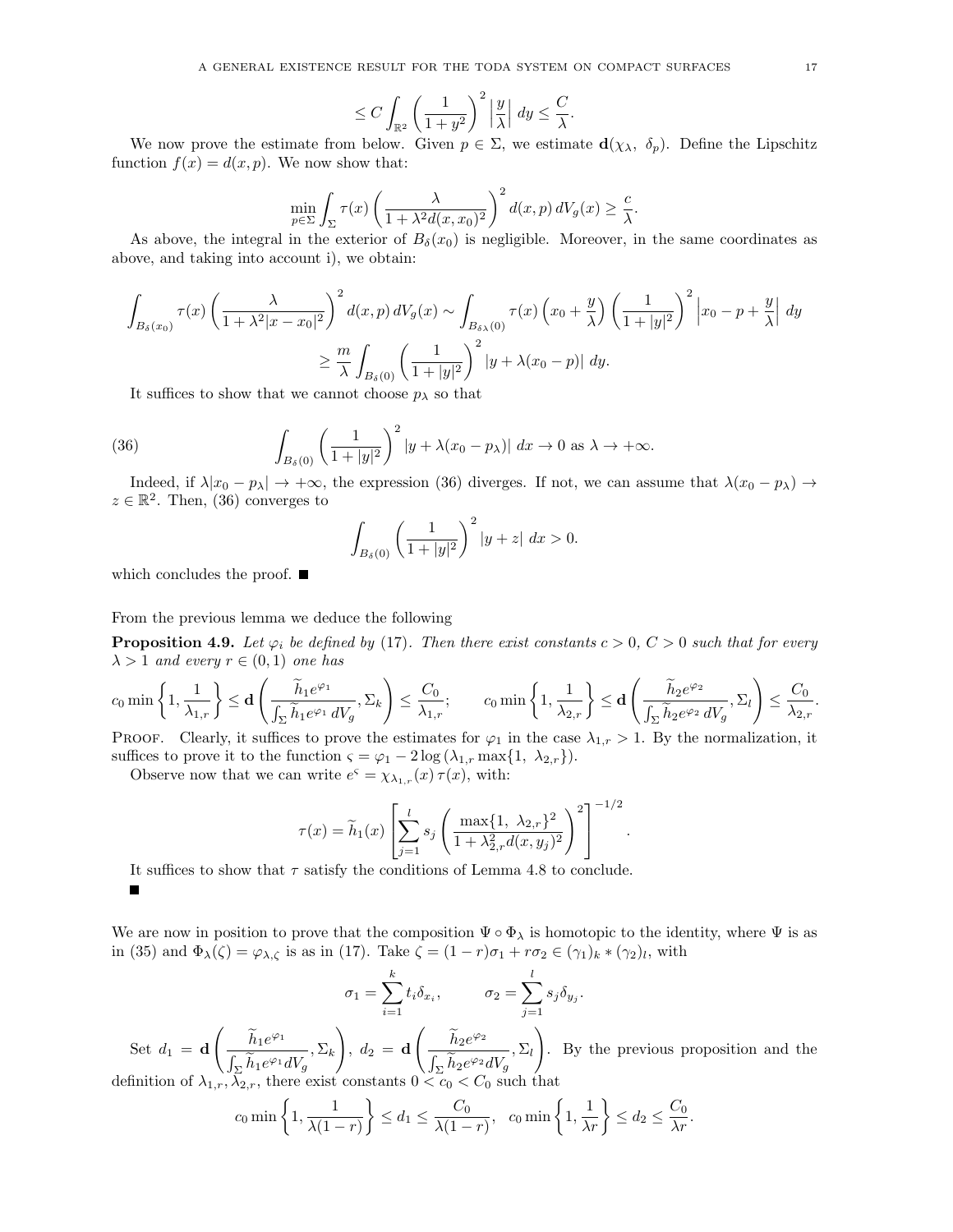Observe then that at least one between  $d_1$  and  $d_2$  must be smaller than  $\frac{2C_0}{\lambda}$ . Given  $\delta > 0$  sufficiently small, we have:

$$
r < \delta \Rightarrow \begin{cases} \frac{d_1}{d_1 + d_2} \le \frac{\frac{C_0}{\lambda(1 - r)}}{\frac{c_0}{\lambda(1 - r)} + \frac{c_0}{\lambda r}} = \frac{C_0}{c_0}r & \text{if } \lambda r \ge 1; \\ \frac{d_1}{d_1 + d_2} \le \frac{\frac{C_0}{\lambda(1 - r)}}{c_0 + \frac{c_0}{\lambda(1 - r)}} \le \frac{C_0}{c_0} \frac{1}{\lambda} & \text{if } \lambda r \le 1. \end{cases}
$$

In any case, by choosing  $\lambda$ ,  $\delta$  adequately, we obtain that  $\tilde{r} = 0$ . This fact is important, since the projection  $\psi_l$  $\left(\frac{\widetilde{h}_2 e^{\varphi_2}}{\widetilde{h}_2}\right)$  $\int_{\Sigma} h_2 e^{\varphi_2} dV_g$  $\setminus$ could not be well defined.

Analogously, we have that if  $r > (1 - \delta)$ , then the projection  $\psi_k$  $\left(\frac{\widetilde{h}_1e^{\varphi_1}}{\widetilde{h}_1} \right)$  $\int_{\Sigma} h_1 e^{\varphi_1} dV_g$ well defined, but  $\widetilde{r} = 1$ . Moreover, if  $\delta \leq r \leq (1 - \delta)$ , then  $d_i \leq \frac{C}{\delta \lambda}$ , and hence both projections  $\setminus$ could not be  $\psi_k$  $\left(\frac{\widetilde{h}_1e^{\varphi_1}}{\widetilde{h}_1} \right)$  $\int_{\Sigma} h_1 e^{\varphi_1} dV_g$  $\setminus$ ,  $\psi_l$  $\left(\frac{\widetilde{h}_2e^{\varphi_2}}{2}\right)$  $\int_{\Sigma} h_2 e^{\varphi_2} dV_g$  $\setminus$ are well defined. Letting  $\widetilde{\zeta}_\lambda = \Psi \circ \Phi_\lambda(\zeta) = (1 - \widetilde{r}_\lambda)\widetilde{\sigma}_{1,\lambda} + \widetilde{r}_\lambda \widetilde{\sigma}_{2,\lambda}$ , we consider the following homotopy:

$$
H_1: (0,1] \times ((\gamma_1)_k * (\gamma_2)_l) \to ((\gamma_1)_k * (\gamma_2)_l),
$$

$$
H_1(\mu, (1-r)\sigma_1 + r\sigma_2) = (1 - r_{\mu,\lambda})\widetilde{\sigma}_{1,\frac{\lambda}{\mu}} + r_{\mu,\lambda}\widetilde{\sigma}_{2,\frac{\lambda}{\mu}},
$$

where  $r_{\mu,\lambda} = (1 - \mu)f(r) + \mu\tilde{r}_{\lambda}$ , and f is given by (34). Observe that  $H_1(1, \cdot) = \Psi \circ \Phi_{\lambda}$ .

Suppose now  $\mu$  tends to zero. Then, as  $\lambda$  is fixed,  $\frac{\lambda}{\mu} \to +\infty$ , and hence  $\frac{\widetilde{h}_i e^{\varphi_{i,\frac{\lambda}{\mu}}}}{\int_{-\infty}^{\infty} \widetilde{f}_i e^{\varphi_{i,\frac{\lambda}{\mu}}}}$  $\int_{\Sigma} \widetilde{h}_i e^{\varphi_{i,\frac{\lambda}{\mu}}} dV_g$  $\rightarrow \sigma_i$ .

Proposition 2.2 implies that  $\psi_k$  $\left(\frac{\widetilde{h}_1e^{\varphi_1}}{\widetilde{h}_1} \right)$  $\int_{\Sigma} h_1 e^{\varphi_1} dV_g$  $\setminus$  $\rightarrow \sigma_1, \psi_l$  $\left(\frac{\widetilde{h}_2 e^{\varphi_2}}{\widetilde{h}_2}\right)$  $\int_{\Sigma} h_2 e^{\varphi_2} dV_g$  $\setminus$  $\rightarrow \sigma_2$ . Since  $\Pi_i$  are retractions, we conclude that  $\widetilde{\sigma}_{i, \frac{\lambda}{\mu}} \to \sigma_i$ . In other words,

$$
\lim_{\mu \to 0} H_1(\mu, (1-r)\sigma_1 + r\sigma_2) = (1 - f(r))\sigma_1 + f(r)\sigma_2.
$$

We now define:

$$
H_2: [0,1] \times ((\gamma_1)_k * (\gamma_2)_l) \to ((\gamma_1)_k * (\gamma_2)_l),
$$
  

$$
H_2(\mu, (1-r)\sigma_1 + r\sigma_2) = [1 - (\mu f(r) + (1-\mu)r)]\sigma_1 + (\mu f(r) + (1-\mu)r)\sigma_2.
$$

The concatenation of  $H_1$  and  $H_2$  gives the desired homotopy.

#### 5. Min-max scheme

We now introduce the variational scheme which yields existence of solutions: this remaining part follows the ideas of  $[18]$  (see also  $[42]$ ).

By Proposition 3.3, given any  $L > 0$ , there exists  $\lambda$  so large that  $J_{\rho}(\varphi_{\lambda,\zeta}) < -L$  for any  $\zeta \in (\gamma_1)_k * (\gamma_2)_l$ . We choose  $L$  so large that Proposition 4.7 applies: we then have that the following composition

$$
(\gamma_1)_k * (\gamma_2)_l \quad \stackrel{\Phi_\lambda}{\longrightarrow} \quad J_\rho^{-L} \stackrel{\Psi}{\longrightarrow} \quad (\gamma_1)_k * (\gamma_2)_l
$$

is homotopic to the identity map. In this situation it is said that the set  $J_{\rho}^{-L}$  dominates  $(\gamma_1)_k \cdot (\gamma_2)_l$  (see [25], page 528). Since  $(\gamma_1)_k \cdot (\gamma_2)_l$  is not contractible, this implies that

$$
\Phi_{\lambda}((\gamma_1)_k * (\gamma_2)_l)
$$
 is not contractible in  $J_{\rho}^{-L}$ .

Moreover, we can take  $\lambda$  larger so that  $\Phi_{\lambda}((\gamma_1)_k \ast (\gamma_2)_l) \subset J_{\rho}^{-2L}$ .

Define the topological cone with basis  $(\gamma_1)_k * (\gamma_2)_l$  via the equivalence relation

$$
C = \frac{(\gamma_1)_k * (\gamma_2)_l \times [0,1]}{(\gamma_1)_k * (\gamma_2)_l \times \{0\}}:
$$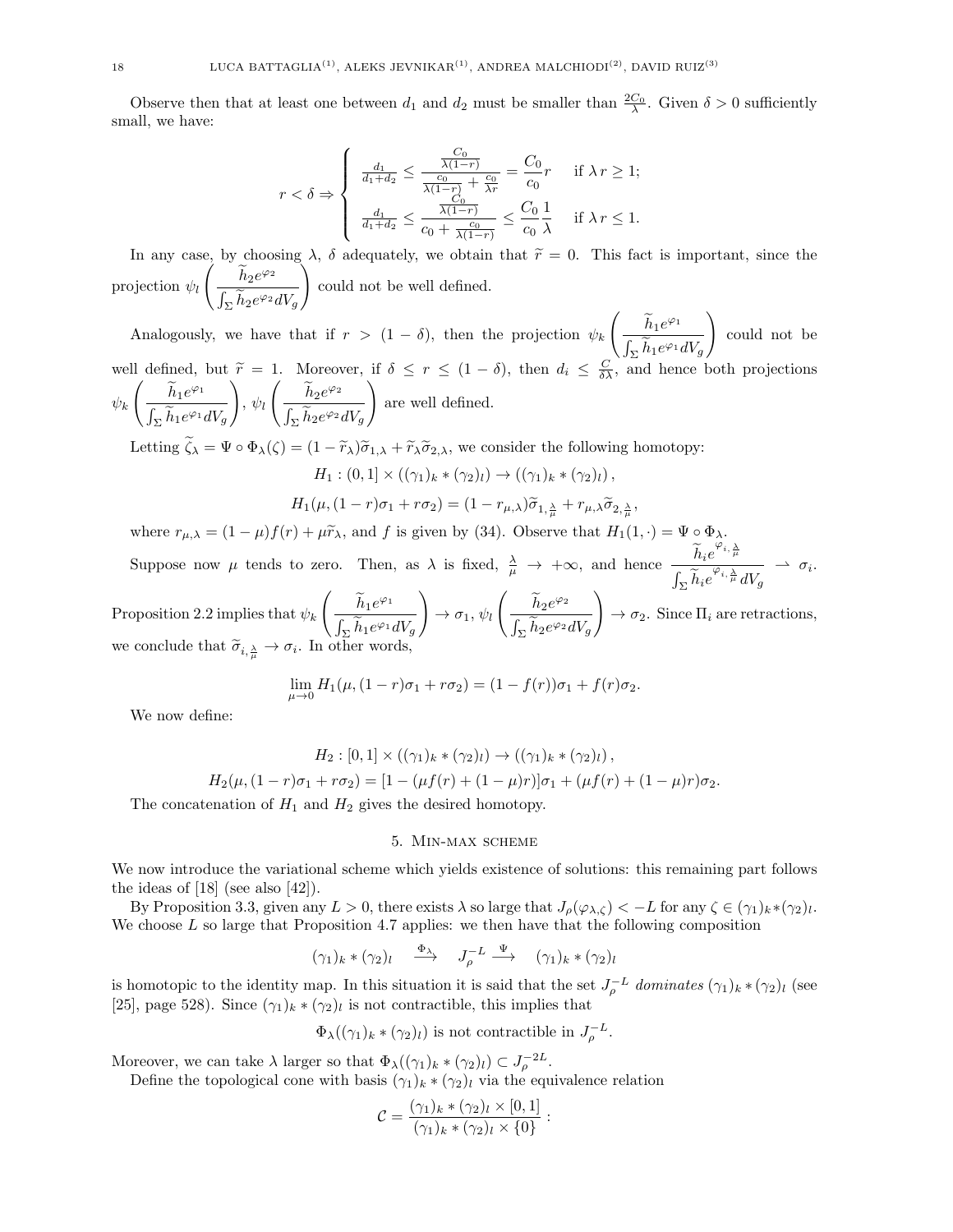notice that, since  $(\gamma_1)_k \ast (\gamma_2)_l \simeq S^{2k+2l-1}$ , then C is homeomorphic to a Euclidean ball of dimension  $2k + 2l$ .

We now define the min-max value:

$$
m = \inf_{\xi \in \Gamma} \max_{u \in \mathcal{C}} J(\xi(u)),
$$

where

(37) 
$$
\Gamma = \{ \xi : C \to H^1(\Sigma) \times H^1(\Sigma) : \xi(\zeta) = \varphi_{\lambda, \zeta} \ \forall \ \zeta \in \partial C \}.
$$

Observe that  $t\Phi_{\lambda}: \mathcal{C} \to H^1(\Sigma) \times H^1(\Sigma)$  belongs to  $\Gamma$ , so this is a non-empty set. Moreover,

$$
\sup_{\zeta \in \partial \mathcal{C}} J_{\rho}(\xi(\zeta)) = \sup_{\zeta \in (\gamma_1)_k * (\gamma_2)_l} J_{\rho}(\varphi_{\lambda,\zeta}) \leq -2L.
$$

We now show that  $m \geq -L$ . Indeed,  $\partial C$  is contractible in C, and hence in  $\xi(C)$  for any  $\xi \in \Gamma$ . Since  $\partial\mathcal{C}$  is not contractible in  $J_{\rho}^{-L}$ , we conclude that  $\xi(\mathcal{C})$  is not contained in  $J_{\rho}^{-L}$ . Being this valid for any arbitrary  $\xi \in \Gamma$ , we conclude that  $m \geq -L$ .

From the above discussion, the functional  $J<sub>o</sub>$  satisfies the geometrical properties required by min-max theory. However, we cannot directly conclude the existence of a critical point, since it is not known whether the Palais-Smale condition holds or not. The conclusion needs a different argument, which has been used intensively (see for instance [18, 20]), so we will be sketchy.

We take  $\nu > 0$  such that

$$
[\rho_1 - 2\nu, \rho_1 + 2\nu] \times [\rho_2 - 2\nu, \rho_2 + 2\nu] \subset \mathbb{R}^2 \backslash \Lambda,
$$

where  $\Lambda$  is the set defined as in Definition 2.4.

Consider now the parameter  $\mu \in [-\nu, \nu]$ . It is clear that the min-max scheme described above works uniformly for any  $\mu$  in this range. In other words, for any  $L > 0$ , there exists  $\lambda$  large enough so that

(38) 
$$
\sup_{\zeta \in \partial C} J_{\tilde{\rho}}(\xi(\zeta)) < -2L; \qquad m_{\mu} := \inf_{\xi \in \Gamma} \sup_{\zeta \in C} J_{\tilde{\rho}}(\xi(\zeta)) \ge -L, \quad \tilde{\rho} = (\rho_1 + \mu, \rho_2 + \mu).
$$

In this way, we are led to a problem depending on the parameter  $\mu$  that satisfies a uniform min-max structure. In this framework, the following Lemma is well-known, usually taking the name monotonicity trick. This technique was first used by Struwe in [56]; a first abstract version was made in [26] (see also  $[18, 40]$ .

**Lemma 5.1.** There exists  $\Upsilon$  ⊂  $[-\nu, \nu]$  satisfying:

(1)  $\vert [-\nu, \nu] \setminus \Upsilon \vert = 0.$ 

(2) For any  $\mu \in \Upsilon$ , the functional  $J_{\tilde{\rho}}$  possesses a bounded Palais-Smale sequence  $(u_{1,n}, u_{2,n})_n$  at level  $m_\mu$ .

**Conclusion.** Consider first  $\mu \in \Upsilon$ . Passing to a subsequence, the bounded Palais-Smale sequence can be assumed to converge weakly. Standard arguments show that the weak limit is indeed strong and that it is a critical point of  $J_{\tilde{\rho}}$ .

Consider now  $\mu_n \in \Upsilon$ ,  $\mu_n \to 0$ , and let  $(u_{1,n}, u_{2,n})$  denote the corresponding solutions. It is then sufficient to apply the compactness result in Theorem 2.5, which yields convergence of  $(u_{1,n}, u_{2,n})$  to a solution of (5).

## 6. The mean field equation

In this section we consider the mean field equation, namely the Liouville-type equation

(39) 
$$
-\Delta u = \rho_1 \left( \frac{he^u}{\int_{\Sigma} he^u dV_g} - 1 \right) - \rho_2 \left( \frac{he^{-u}}{\int_{\Sigma} he^{-u} dV_g} - 1 \right)
$$

where  $\rho_1, \rho_2$  are two non-negative parameters and h is a smooth positive function. Applying the same analysis developed for the Toda system we give a general existence result.

This equation arises in mathematical physics as a mean field equation of the equilibrium turbulence with arbitrarily signed vortices. The mean field limit was first studied by Joyce and Montgomery [32] and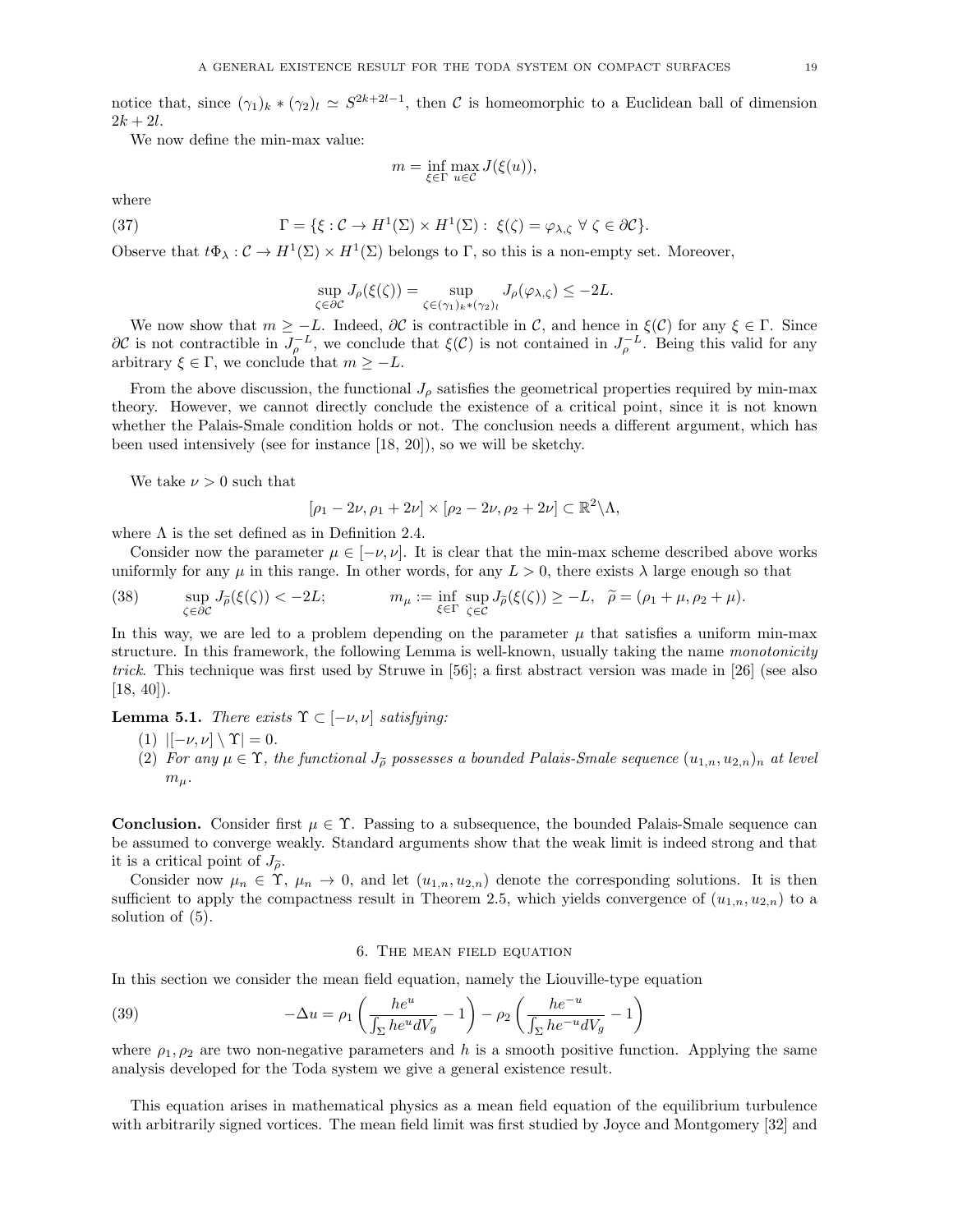by Pointin and Lundgren [54] by means of different statistical arguments. Later, many authors adopted this model, see for example [16], [39], [49] and the references therein. The case  $\rho_1 = \rho_2$  plays also an important role in the study of constant mean curvature surfaces, see [62], [63].

Equation (39) has a variational structure with associated functional  $\widetilde{I}_{\rho}: H^1(\Sigma) \to \mathbb{R}$ , with  $\rho = (\rho_1, \rho_2)$ , defined by

$$
(40)\quad \widetilde{I}_{\rho}(u) = \frac{1}{2} \int_{\Sigma} |\nabla_g u|^2 \, dV_g - \rho_1 \left( \log \int_{\Sigma} h \, e^u \, dV_g - \int_{\Sigma} u \, dV_g \right) - \rho_2 \left( \log \int_{\Sigma} h \, e^{-u} \, dV_g + \int_{\Sigma} u \, dV_g \right).
$$

In [53] the authors derived a Moser-Trudinger inequality for  $e^u$  and  $e^{-u}$  simultaneously, namely

$$
\log \int_{\Sigma} e^{u - \mathcal{B}_u} dV_g + \log \int_{\Sigma} e^{-u + \mathcal{B}_u} dV_g \le \frac{1}{16\pi} \int_{\Sigma} |\nabla_g u|^2 dV_g + C,
$$

with C depending only of  $\Sigma$ . By this result, solutions to (39) can be found immediately as global minima of the functional  $I_{\rho}$  whenever both  $\rho_1$  and  $\rho_2$  are less than  $8\pi$ . For  $\rho_i \geq 8\pi$  the existence problem becomes subtler and there are very few results.

The blow-up analysis of (39) was carried out in [53], [52] and [31], see in particular Theorem 1.1, Corollary 1.2 and Remark 4.5 in the latter paper. The following quantization property for a blow-up point  $\bar{x}$  and a sequence  $(u_n)_n$  of solutions relatively to  $(\rho_{1,n}, \rho_{2,n})$  was obtained:

(41) 
$$
\lim_{r \to 0} \lim_{n \to +\infty} \rho_{1,n} \int_{B_r(\overline{x})} h e^{u_n} dV_g \in 8\pi \mathbb{N}, \qquad \lim_{r \to 0} \lim_{n \to +\infty} \rho_{2,n} \int_{B_r(\overline{x})} h e^{-u_n} dV_g \in 8\pi \mathbb{N}.
$$

As for the Toda system, the case of multiples of  $8\pi$  may indeed occur, see [23] and [24].

Let now define the set  $\tilde{\Lambda}$  by

$$
\widetilde{\Lambda} = (8\pi \mathbb{N} \times \mathbb{R}) \cup (\mathbb{R} \cup 8\pi \mathbb{N}) \subseteq \mathbb{R}^2.
$$

Combining (41) and the argument in Section 1 of [5] one finds the following result.

**Theorem 6.1.** Let  $(\rho_1, \rho_2)$  be in a fixed compact set of  $\mathbb{R}^2 \setminus \tilde{\Lambda}$ . Then the set of solutions to (39) is uniformly bounded in  $C^{2,\beta}$  for some  $\beta > 0$ .

Before proving our main result we collect here some known existence results. The first one is given in [31] and treats the case  $\rho_1 \in (8\pi, 16\pi)$  and  $\rho_2 < 8\pi$ . Via a blow up analysis the authors proved existence of solutions on a smooth, bounded, non simply-connected domain  $\Sigma$  in  $\mathbb{R}^2$  with homogeneous Dirichlet boundary condition. Later, this result is generalized in [65] to any compact surface without boundary by using variational methods. The strategy is carried out in the same spirit as in [43] and [44] for the Liouville equation (10) and the Toda system (5), respectively. The proof relies on some improved Moser-Trudinger inequalities obtained in [14]. The idea is that, in a certain sense, one can recover the topology of low sub-levels of the functional  $I_{\rho}$  just from the behaviour of  $e^u$ . Indeed the condition  $\rho_2 < 8\pi$  guarantees that  $e^{-u}$  does not affect the variational structure of the problem.

The doubly supercritical regime, namely  $\rho_i > 8\pi$ , has to be attacked with a different strategy. The only existence result concerning this case has been proved in [27] via variational methods where the author adapted the analysis developed to study the Toda system in [46] for this framework. The main tool is an improved Moser-Trudinger inequality under suitable conditions on the centre of mass and the scale of concentration of both  $e^u$  and  $e^{-u}$ .

We will give here a general existence result.

**Theorem 6.2.** Suppose  $\Sigma$  is not homeomorphic to  $\mathbb{S}^2$  nor  $\mathbb{RP}^2$ , and that  $\rho_i \notin 8\pi\mathbb{N}$  for  $i = 1, 2$ . Then (39) has a solution.

The proof is an adaptation of the argument introduced for the Toda system. Roughly speaking the role of the function  $u_2$  is played by  $-u$ .

We start by considering the topological set  $(\gamma_1)_k * (\gamma_2)_l$ , on which we will base the min-max scheme. We take then two curves  $\gamma_1, \gamma_2 \in \Sigma$  with the same properties as before. Let  $\zeta \in (\gamma_1)_k * (\gamma_2)_l$ ,  $\zeta = (1-r)\sigma_1 + r\sigma_2$ , with

$$
\sigma_1 := \sum_{i=1}^k t_i \delta_{x_i} \in (\gamma_1)_k \quad \text{and} \quad \sigma_2 := \sum_{j=1}^l s_j \delta_{y_j} \in (\gamma_2)_l.
$$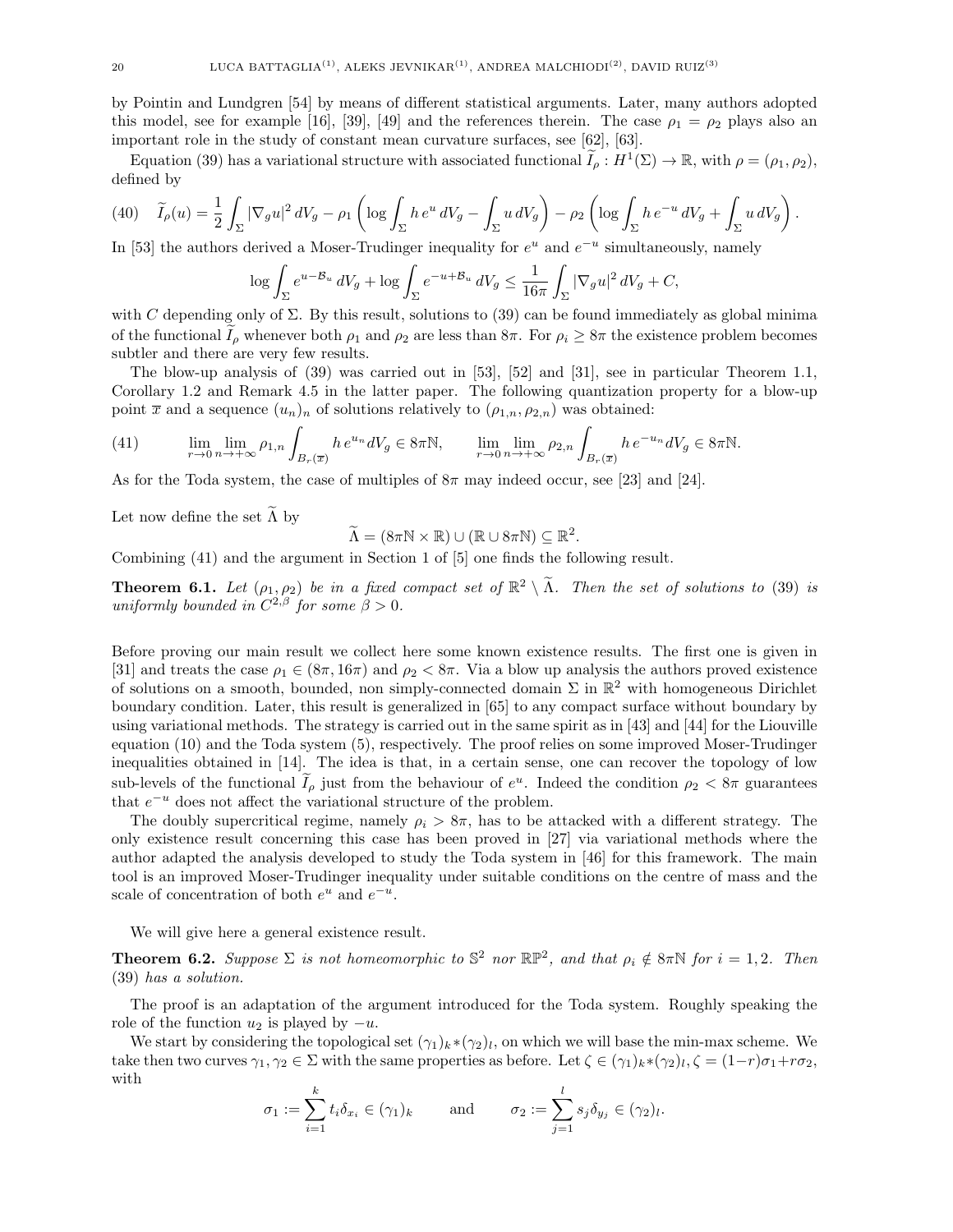We define now a test function labelled by  $\zeta \in (\gamma_1)_k * (\gamma_2)_l$ , namely for large L we will find a non-trivial map

$$
\widetilde{\Phi}_{\lambda} : (\gamma_1)_k * (\gamma_2)_l \to \widetilde{I}_{\rho}^{-L}.
$$

We set  $\widetilde{\Phi}_{\lambda}(\zeta) = \varphi_{\lambda,\zeta}$  given by

$$
\varphi_{\lambda,\zeta}(x) = \log \sum_{i=1}^k t_i \left( \frac{1}{1 + \lambda_{1,r}^2 d(x, x_i)^2} \right)^2 - \log \sum_{j=1}^l s_j \left( \frac{1}{1 + \lambda_{2,r}^2 d(x, y_j)^2} \right)^2,
$$

where  $\lambda_{1,r} = (1 - r)\lambda, \lambda_{2,r} = r\lambda$ . The following result holds true.

**Proposition 6.3.** Suppose  $\rho_1 \in (8k\pi, 8(k+1)\pi)$  and  $\rho_2 \in (8l\pi, 8(l+1)\pi)$ . Then one has

$$
\widetilde{I}_{\rho}(\varphi_{\lambda,\zeta}) \to -\infty \quad \text{as } \lambda \to +\infty \quad \text{uniformly in } \zeta \in (\gamma_1)_k \ast (\gamma_2)_l.
$$

PROOF. The proof is developed exactly as in Proposition 3.3. Here we just sketch the main features. We define  $\tilde{v}_1, \tilde{v}_2 : \Sigma \to \mathbb{R}$  by

$$
\tilde{v}_1(x) = \log \sum_{i=1}^k t_i \left( \frac{1}{1 + \lambda_{1,r}^2 d(x, x_i)^2} \right)^2,
$$
  

$$
\tilde{v}_2(x) = \log \sum_{j=1}^l s_j \left( \frac{1}{1 + \lambda_{2,r}^2 d(x, y_j)^2} \right)^2,
$$

so that  $\varphi = \tilde{v}_1 - \tilde{v}_2$ .

The Dirichlet part of the functional  $I_{\rho}$  is given by

$$
\frac{1}{2}\int_{\Sigma}|\nabla \varphi|^2\,dV_g=\frac{1}{2}\int_{\Sigma}(|\nabla \tilde{v}_1|^2+|\nabla \tilde{v}_2|^2-2\nabla \tilde{v}_1\cdot \nabla \tilde{v}_2\,)\,dV_g\leq \frac{1}{2}\int_{\Sigma}|\nabla \tilde{v}_1|^2\,dV_g+\frac{1}{2}\int_{\Sigma}|\nabla \tilde{v}_2|^2\,dV_g+C,
$$
 here we have used

 $\mathbf{w}$ 

$$
\left| \int_{\Sigma} \nabla \tilde{v}_1 \cdot \nabla \tilde{v}_2 \, dV_g \right| \leq C.
$$

We first study the cases  $r = 0$  and  $r = 1$ , starting from  $r = 0$ . The case  $r = 1$  can be treated in the same way and will be omitted. Observing that  $\nabla \tilde{v}_2 = 0$  and taking into account the estimates (18), (19) on the gradient of  $\tilde{v}_1$  we get

$$
\frac{1}{2}\int_{\Sigma} |\nabla \varphi|^2 dV_g \le 16k\pi \big(1 + o_{\lambda}(1)\big) \log \lambda + C,
$$

where  $o_{\lambda}(1) \rightarrow 0$  as  $\lambda \rightarrow +\infty$ .

Reasoning as in Proposition 3.3 we obtain

$$
\int_{\Sigma} \varphi \, dV_g = -4(1 + o_{\lambda}(1)) \log \lambda; \quad \log \int_{\Sigma} e^{\varphi} \, dV_g = -2(1 + o_{\lambda}(1)) \log \lambda; \quad \log \int_{\Sigma} e^{-\varphi} \, dV_g = 4(1 + o_{\lambda}(1)) \log \lambda.
$$
\nTherefore, we get

Therefore we get

$$
\widetilde{I}_{\rho}(\varphi_{\lambda,\zeta}) \leq (16k\pi - 2\rho_1 + o_{\lambda}(1))\log \lambda + C,
$$

where C is independent of  $\lambda$  and  $\sigma_1, \sigma_2$ .

We consider now the case  $r \in (0, 1)$ . We can reason as before to estimate the Dirichlet part by

$$
\frac{1}{2}\int_{\Sigma}|\nabla\varphi|^2\,dV_g\leq 16k\pi\big(1+o_{\lambda}(1)\big)\log\big(\lambda_{1,r}+\delta_{1,r}\big)+16l\pi\big(1+o_{\lambda}(1)\big)\log\big(\lambda_{2,r}+\delta_{2,r}\big)+C,
$$

where  $\delta_{1,r} > \delta > 0$  as  $r \to 1$  and  $\delta_{2,r} > \delta > 0$  as  $r \to 0$ . Following the argument in Proposition 3.3 we obtain

$$
\int_{\Sigma} \varphi \, dV_g = -4(1 + o_{\lambda}(1)) \log(\lambda_{1,r} + \delta_{1,r}) + 4(1 + o_{\lambda}(1)) \log(\lambda_{2,r} + \delta_{2,r})) + O(1),
$$

$$
\log \int_{\Sigma} e^{\varphi} \, dV_g = 4 \log(\lambda_{2,r} + \delta_{2,r}) - 2 \log(\lambda_{1,r} + \delta_{1,r}) + O(1),
$$

$$
\log \int_{\Sigma} e^{-\varphi} \, dV_g = 4 \log(\lambda_{1,r} + \delta_{1,r}) - 2 \log(\lambda_{2,r} + \delta_{2,r}) + O(1).
$$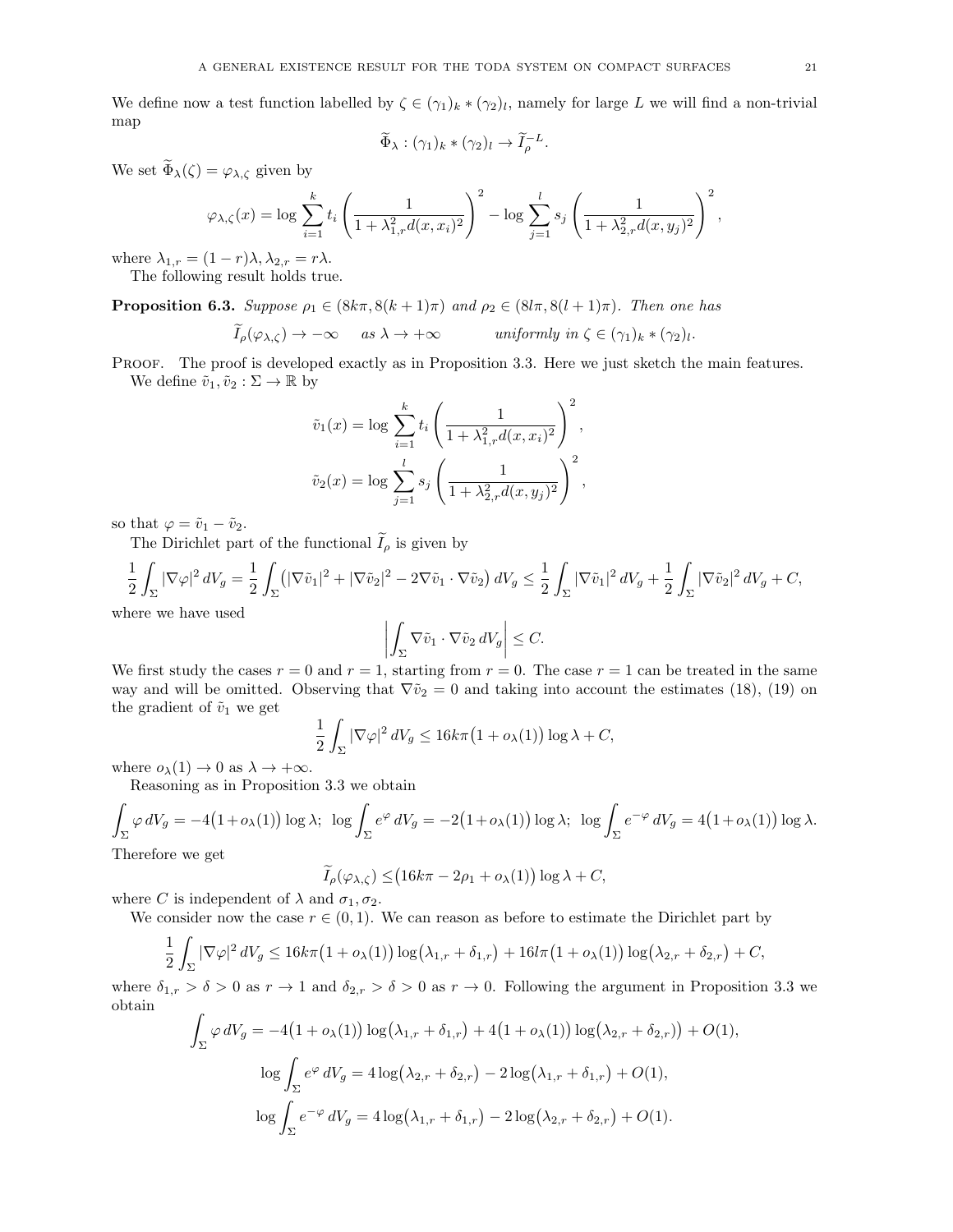Using these estimates we get

$$
\widetilde{I}_{\rho}(\varphi_{\lambda,\zeta}) \leq (16k\pi - 2\rho_1 + o_{\lambda}(1))\log(\lambda_{1,r} + \delta_{1,r}) + (16l\pi - 2\rho_2 + o_{\lambda}(1))\log(\lambda_{2,r} + \delta_{2,r}) + O(1).
$$

By assumption we have  $\rho_1 > 8k\pi, \rho_2 > 8l\pi$  and exploiting the fact that  $\max_{r \in [0,1]} {\lambda_{1,r}, \lambda_{2,r}} \to +\infty$  as  $\lambda \to \infty$ , we deduce the thesis.

Once we have this result we can proceed exactly as in Section 4. One gets indeed an analogous improved Moser-Trudinger inequality as in Lemma 4.3. We have just to observe that a local Moser-Trudinger inequality still holds in this case, as pointed out in [27].

**Lemma 6.4.** Fix  $\delta > 0$ , and let  $\Omega \in \widetilde{\Omega} \subset \Sigma$  be such that  $d\left(\Omega, \partial \widetilde{\Omega}\right) \geq \delta$ . Then, for any  $\varepsilon > 0$  there exists a constant  $C = C(\varepsilon, \delta)$  such that for all  $u \in H^1(\Sigma)$ 

$$
\log \int_{\Omega} e^{u - f_{\Omega} u \, dV_g} \, dV_g + \log \int_{\Omega} e^{-u + f_{\Omega} u \, dV_g} \, dV_g \le \frac{1 + \varepsilon}{16\pi} \int_{\widetilde{\Omega}} |\nabla_g u|^2 \, dV_g + C.
$$

Therefore, considering  $\rho_1 \in (8k\pi, 8(k+1)\pi)$  and  $\rho_2 \in (8l\pi, 8(l+1)\pi)$ , we deduce that on low sub-levels of the functional  $\widetilde{I}_{\rho}$  at least one of the component of  $\left(\frac{he^u}{\int_{\gamma}he^u\right)}\right)$  $\frac{he^u}{\int_{\Sigma} he^u dV_g}, \frac{he^{-u}}{\int_{\Sigma} he^{-u_g}}$  $\int_{\Sigma} he^{-u}dV_g$  has to be very close to the sets of k- or l- barycenters over  $\Sigma$ , respectively, see Proposition 4.6 for details. It is then possible to construct a continuous map

$$
\widetilde{\Psi} : \widetilde{I}_{\rho}^{-L} \to (\gamma_1)_k * (\gamma_2)_l
$$

with  $L$  sufficiently large, such that the composition

$$
(\gamma_1)_k * (\gamma_2)_l \quad \stackrel{\widetilde{\Phi}_\lambda}{\longrightarrow} \quad \widetilde{I}_{\rho}^{-L} \quad \stackrel{\widetilde{\Psi}}{\longrightarrow} \quad (\gamma_1)_k * (\gamma_2)_l
$$

is homotopically equivalent to the identity map on  $(\gamma_1)_k \ast (\gamma_2)_l$  provided that  $\lambda$  is large enough.  $\Psi$  is defined as in (35), where basically  $e^{u_2}$  is replaced by  $e^{-u}$ .

$$
\widetilde{\Psi}(u) = (1 - \widetilde{r})(\Pi_1)_* \psi_k \left( \frac{h e^u}{\int_{\Sigma} h e^u dV_g} \right) + \widetilde{r}(\Pi_2)_* \psi_l \left( \frac{h e^{-u}}{\int_{\Sigma} h e^{-u} dV_g} \right).
$$

With this at hand we argue as in Section 5 introducing a min-max scheme based on the set  $(\gamma_1)_k \cdot (\gamma_2)_l$ . Allowing  $(\rho_1, \rho_2)$  to vary in a compact set of  $(8k\pi, 8(k+1)\pi) \times (8l\pi, 8(l+1)\pi)$  we obtain a sequence of solutions  $(u_n)_n$  corresponding to  $(\rho_{1,n}, \rho_{2,n}) \to (\rho_1, \rho_2)$ . We finally get a solution for  $(\rho_1, \rho_2)$  by applying the compactness result in Theorem 6.1.

## 7. Appendix: On the CW structure of Barycenter Spaces, by Sadok Kallel

In this appendix we show that barycenter spaces of CW-complexes are again CW. The notation of this appendix is independent of the rest of the paper, and the proofs use arguments from algebraic topology.

We adopt the notation  $\mathcal{B}_n$  for barycenter and Sym<sup>∗n</sup> for symmetric join, see [33]. We also need the notation

$$
\Delta_{k-1} = \{(t_1, \ldots, t_k) \in [0,1]^k \mid \sum t_i = 1\}
$$

for the  $(k-1)$ -dimensional complex. This we view as a CW-complex with faces being subcomplexes. For  $k < n$ , we write as  $\Delta_{k-1} \hookrightarrow \Delta_{n-1}$  the standard face inclusion given by adjoining trivial coordinate entries  $(t_1, \ldots, t_k) \mapsto (t_1, \ldots, t_k, 0, \ldots, 0)$ . Similarly for based X, with basepoint  $x_0$ , we embed  $X^k \hookrightarrow X^n$  by adjoining basepoints.

**Proposition 7.1.** If X is a based connected CW-complex, then  $\mathcal{B}_n(X)$  can be equipped with a CW structure so that all vertical projections in the following diagram are cellular maps and all horizontal maps are subcomplex inclusions



The proof uses standard facts about CW complexes which we now review.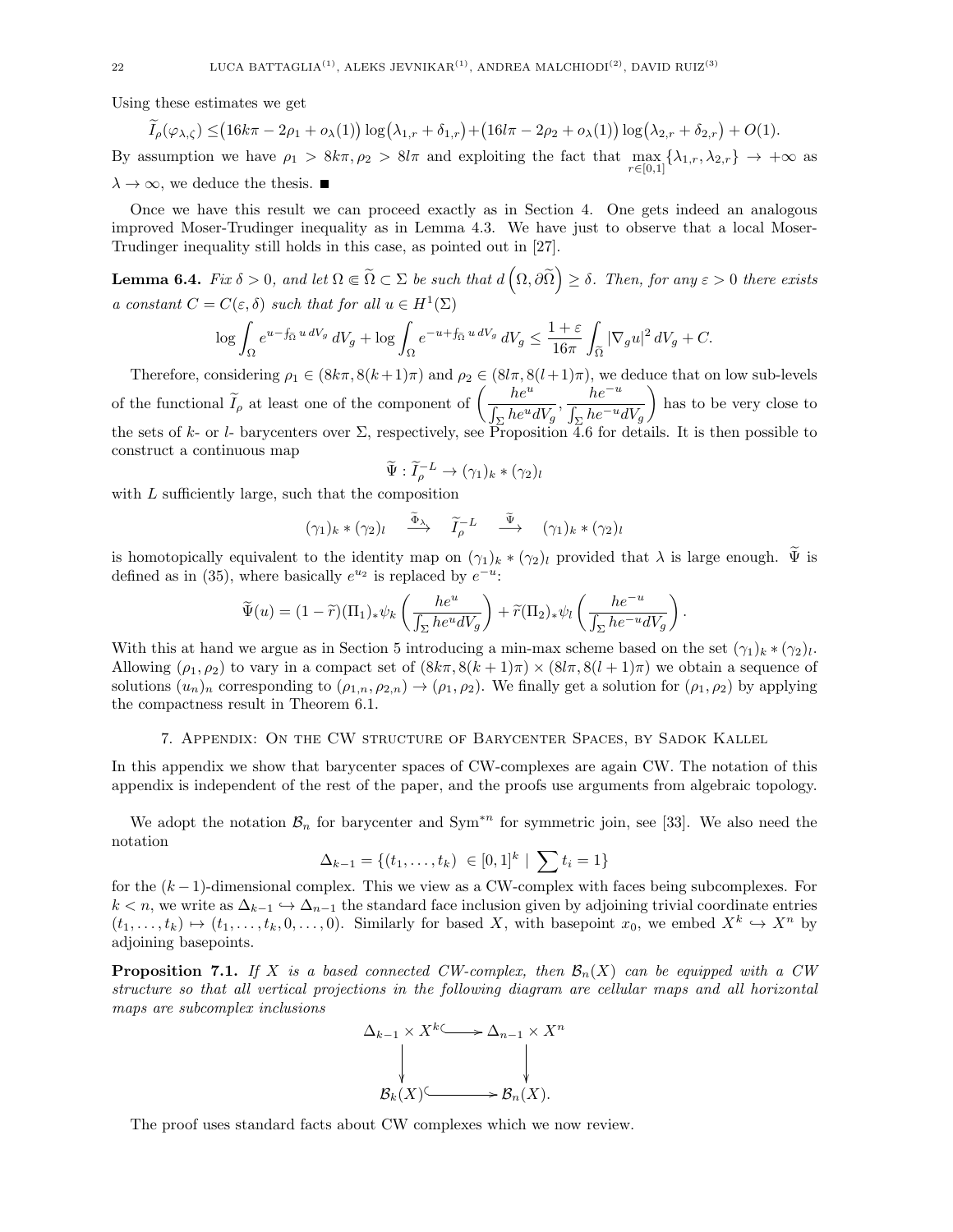- (1) If  $(X, A)$  is a relative CW complex, then the quotient space  $X/A$  is a CW complex with a vertex corresponding to A.
- (2) More generally if A is a subcomplex of a CW complex X, Y is a CW complex, and  $f : A \longrightarrow Y$  is a cellular map, then the *pushout*  $Y \cup_f X$  has an induced CW complex structure that contains Y as a subcomplex and has one cell for each cell of  $X$  that is not in  $A$ . We represent this construction by a diagram



with the understanding that all maps arriving at  $X \cup_f Y$  are cellular with respect to the induced cell structure there.

(3) A finite group, or more generally a discrete group G acts cellularly on X means that: (i) if  $\sigma$  is an open cell of X then  $g\sigma$  is again an open cell in X for all  $g \in G$ , and (ii) if  $g \in G$  fixes an open cell  $\sigma$ , that is  $g\sigma = \sigma$ , then it fixes  $\sigma$  pointwise (i.e.  $gx = x$  for all  $x \in \sigma$ ). A CW-complex is a cellular  $G$ -space if G acts cellularly on X. If a finite group  $G$  acts cellulary on  $X$ , then  $X/G$  is a CW-complex. Furthermore, if  $f : X \longrightarrow Y$  is a G-equivariant cellular map between cellular G-spaces, then the induced map  $X/G \longrightarrow Y/G$  is cellular with respect to the induced CW-structures.

Properties (1) and (2) can be found in ([47], Chapter 10.2). Property (3) follows from Prop. 1.15 and Ex. 1.17 of  $[60]$  (Chapter 2). Throughout we endow X with a CW-structure so that the permutation action of  $\mathfrak{S}_n$  on  $X^n$  is cellular, and so that  $x_0$  is a 0-cell or vertex.

Proof of Proposition 7.1. We recall the definition of the barycenter spaces. Given  $X$  a space, then its n-th barycenter space is the quotient space

$$
\mathcal{B}_n(X) := \coprod_{k=1}^n \Delta_{k-1} \times_{\mathfrak{S}_k} X^k /_{\sim}
$$

where  $\Delta_{k-1} \times_{\mathfrak{S}_k} X^k$  is the quotient of  $\Delta_{k-1} \times X^k$  by the symmetric group  $\mathfrak{S}_k$  acting diagonally, and where  $\sim$  is the equivalence relation generated by:

$$
(i) \qquad [t_1, \ldots, t_{i-1}, 0, t_{i+1}, \ldots, t_n; x_1, \ldots, x_i, \ldots, x_n] \\
 \sim [t_1, \ldots, t_{i-1}, t_{i+1}, \ldots, t_n; x_1, \ldots, \hat{x}_i, \ldots, x_n]
$$

(here  $\hat{x}_i$  means the *i*-th entry has been suppressed), and by

 $(ii)$   $[t_1, \ldots, t_i, \ldots, t_j, \ldots, t_n; x_1, \ldots, x_i, \ldots, x_j, \ldots, x_n]$  $\sim [t_1, \ldots, t_{i-1}, t_i + t_j, t_{i+1}, \ldots, \hat{t}_j, \ldots, t_n; x_1, \ldots, x_i, \ldots, \hat{x}_j, \ldots, x_n]$  if  $x_i = x_j$ .

An intermediate construction is to consider the symmetric join  $Sym^{n}(X)$  which is the quotient of  $\prod_{k=1}^n \Delta_{k-1} \times_{\mathfrak{S}_k} X^k$  by the equivalence relation (i) only. There are quotient projections

$$
\Delta_{n-1} \times X^n \longrightarrow \Delta_{n-1} \times_{\mathfrak{S}_n} X^n \longrightarrow \text{Sym}^{*n}(X) \longrightarrow \mathcal{B}_n(X)
$$

and it is convenient to write an equivalence class in  $\Delta_{n-1} \times_{\mathfrak{S}_n} X^n$  or any of its images in Sym<sup>\*n</sup>X and  $\mathcal{B}_n(X)$  by

$$
\sum_{i=1}^{n} t_i x_i := [t_1, \dots, t_n; x_1, \dots, x_n].
$$

Addition means the sum is abelian and this reflects the symmetric group action. The relation  $(i)$  means the entry  $0x_i$  is suppressed, and relation (ii) means that  $t_ix + t_jx = (t_i + t_j)x$ .

To show that  $\mathcal{B}_n(X)$  is CW, we proceed by induction. When  $n = 1$ ,  $\mathcal{B}_1X = X$  so there is nothing to prove. For the general case, write

$$
\mathcal{B}_n X = \mathcal{B}_{n-1} X \cup (\Delta_{n-1} \times_{\mathfrak{S}_n} X^n)/_{\sim}
$$

and write  $X_{fat}^n \subset X^n$  the fat diagonal consisting of all n-tuples  $(x_1, \ldots, x_n)$  with  $x_i = x_j$  for some  $i \neq j$ . Denote by

$$
W_n = (\partial \Delta_{n-1} \times_{\mathfrak{S}_n} X^n) \bigcup (\Delta_{n-1} \times_{\mathfrak{S}_n} X^n_{fat})
$$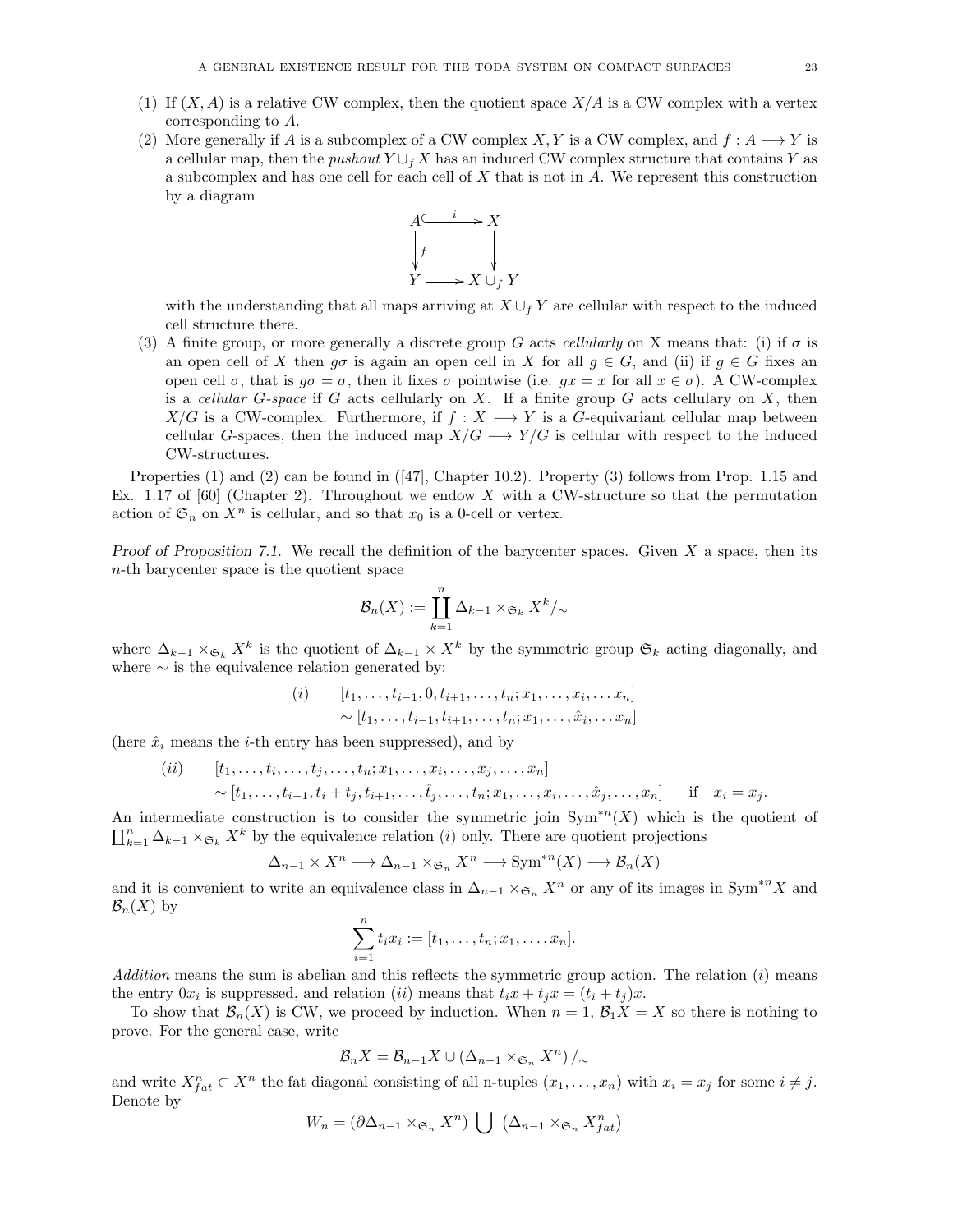the subspace of  $\Delta_{n-1} \times_{\mathfrak{S}_n} X^n$  consisting of all classes  $\sum t_i x_i$  with  $t_i = 0$  for some i or  $x_i = x_j$  for some  $i \neq j$ . Then  $W_n$  is a CW subcomplex of  $X^n$  because the  $\mathfrak{S}_n$ -equivariant decomposition of  $X^n$  can always be arranged so that  $\Delta_{fat}$  is a subcomplex. There is a well-defined quotient map  $f : W_n \longrightarrow \mathcal{B}_{n-1}$  sending

$$
\sum t_j x_j \longmapsto \sum_{j \neq i} t_j x_j \quad \text{if } t_i = 0
$$
\n
$$
\sum t_j x_j \longmapsto t_1 x_1 + \dots + (t_i + t_j) x_i + \dots + \widehat{t_j x_j} + \dots + t_n x_n \quad \text{if } x_i = x_j
$$

and we have the pushout diagram

$$
(*)\quad W_n \longrightarrow \Delta_{n-1} \times_{\mathfrak{S}_n} X^n
$$

$$
\downarrow f \qquad \qquad \downarrow \qquad \qquad \downarrow
$$

$$
\mathcal{B}_{n-1} X \longrightarrow \mathcal{B}_n(X).
$$

If we can show that f is cellular, then by property (2) and induction,  $\mathcal{B}_n(X)$  will be CW as desired.

The map f has two restrictions  $f_1$  and  $f_2$  on the pieces  $\partial \Delta_{n-1} \times_{\mathfrak{S}_n} X^n$  and  $\Delta_{n-1} \times_{\mathfrak{S}_n} X^n_{fat} \subset W_n$ respectively. To see that  $f_1$  is cellular, write  $\partial \Delta_{n-1}$  as a union of faces  $F_i = \{(t_1, \ldots, t_n), t_i = 0\}$  each homeomorphic to  $\Delta_{n-2}$ . Write  $X_i^n = \{(x_1, \ldots, x_n) \in X^n \mid x_i = x_0\}$  where  $x_0 \in X$  is the basepoint. The maps  $F_i \times X^n \longrightarrow F_i \times X_i^n$ ,  $(t_1, \ldots, t_n; x_1, \ldots, x_n) \mapsto (t_1, \ldots, t_n; x_1, \ldots, x_0, \ldots, x_n)$ ; which for a given i replaces  $x_i$  by  $x_0$ , are cellular and so is their union

$$
\bigcup_i F_i \times X^n \longrightarrow \bigcup_i F_i \times X_i^n.
$$

This map is  $\mathfrak{S}_n$ -equivariant and so passes to a cellular map between quotients

$$
\left(\bigcup_{i} F_{i} \times X^{n}\right) / \mathfrak{S}_{n} \longrightarrow \left(\bigcup_{i} F_{i} \times X_{i}^{n}\right) / \mathfrak{S}_{n}
$$
\n
$$
\parallel \qquad \qquad \parallel \qquad \qquad \parallel
$$
\n
$$
\partial \Delta_{n-1} \times \mathfrak{S}_{n} X^{n} \xrightarrow{g} \Delta_{n-2} \times \mathfrak{S}_{n-1} X^{n-1}.
$$

The restriction  $f_1$  is now the composite of cellular maps

$$
\partial \Delta_{n-1} \times_{\mathfrak{S}_n} X^n \xrightarrow{g} \Delta_{n-2} \times_{\mathfrak{S}_{n-1}} X^{n-1} \longrightarrow \mathcal{B}_{n-1}(X)
$$

thus it is cellular. We proceed the same way for the restriction  $f_2$ . Write  $X_{fat}^n = \bigcup_{i < j} X_{ij}^n$  where  $X_{ij}^n = \{(x_1, \ldots, x_n) \in X^n \mid x_i = x_j, i \leq j\}.$  Each  $X_{ij}^n$  is identified with  $X^{n-1}$ . There are maps  $\tau_{ij}: \Delta_{n-1} \times X_{ij}^n \longrightarrow F_i \times X_i^n$  sending

$$
(t_1, \ldots, t_n, x_1, \ldots, x_n)
$$
  

$$
\mapsto (t_1, \ldots, t_{i-1}, 0, t_{i+1}, \ldots, t_{j-1}, t_i + t_j, t_{j+1}, \ldots, t_n; x_1, \ldots, x_{i-1}, x_0, x_{i+1}, \ldots, x_n)
$$

which are cellular being the product of cellular maps (i.e it can be checked that the map  $\Delta_{n-1} \longrightarrow \partial \Delta_{n-1}$ sending  $(t_1, \ldots, t_n) \longrightarrow (t_1, \ldots, t_{i-1}, 0, t_{i+1}, \ldots, t_{j-1}, t_i + t_j, t_{j+1}, \ldots, t_n)$  sends faces to faces and hence is cellular). The map  $\bigcup \tau_{ij}$  is not  $\mathfrak{S}_n$ -equivariant, but the composite

$$
\bigcup\nolimits_{i < j} \Delta_{n-1} \times X_{ij}^n \longrightarrow \bigcup_i F_i \times X_i^n \longrightarrow \left(\bigcup_i F_i \times X_i^n\right) / \mathfrak{S}_n
$$

factors through the  $\mathfrak{S}_n$ -quotient. More precisely, we have the diagram

$$
\left(\bigcup_{i < j} \Delta_{n-1} \times X_{ij}^n \right) / \mathfrak{S}_n \longrightarrow \left(\bigcup_i F_i \times X_i^n \right) / \mathfrak{S}_n
$$
\n
$$
\parallel \qquad \qquad \parallel \qquad \qquad \parallel
$$
\n
$$
\Delta_{n-1} \times \mathfrak{S}_n X_{fat}^n \xrightarrow{\tau} \Delta_{n-2} \times \mathfrak{S}_{n-1} X^{n-1} \longrightarrow \mathcal{B}_{n-1}(X)
$$

with all maps in this diagram cellular. The bottom composite  $f_2$  must therefore be cellular.

In conclusion, the map  $f = f_1 \cup f_2$  in the diagram (\*) is cellular and this completes the proof.  $\Box$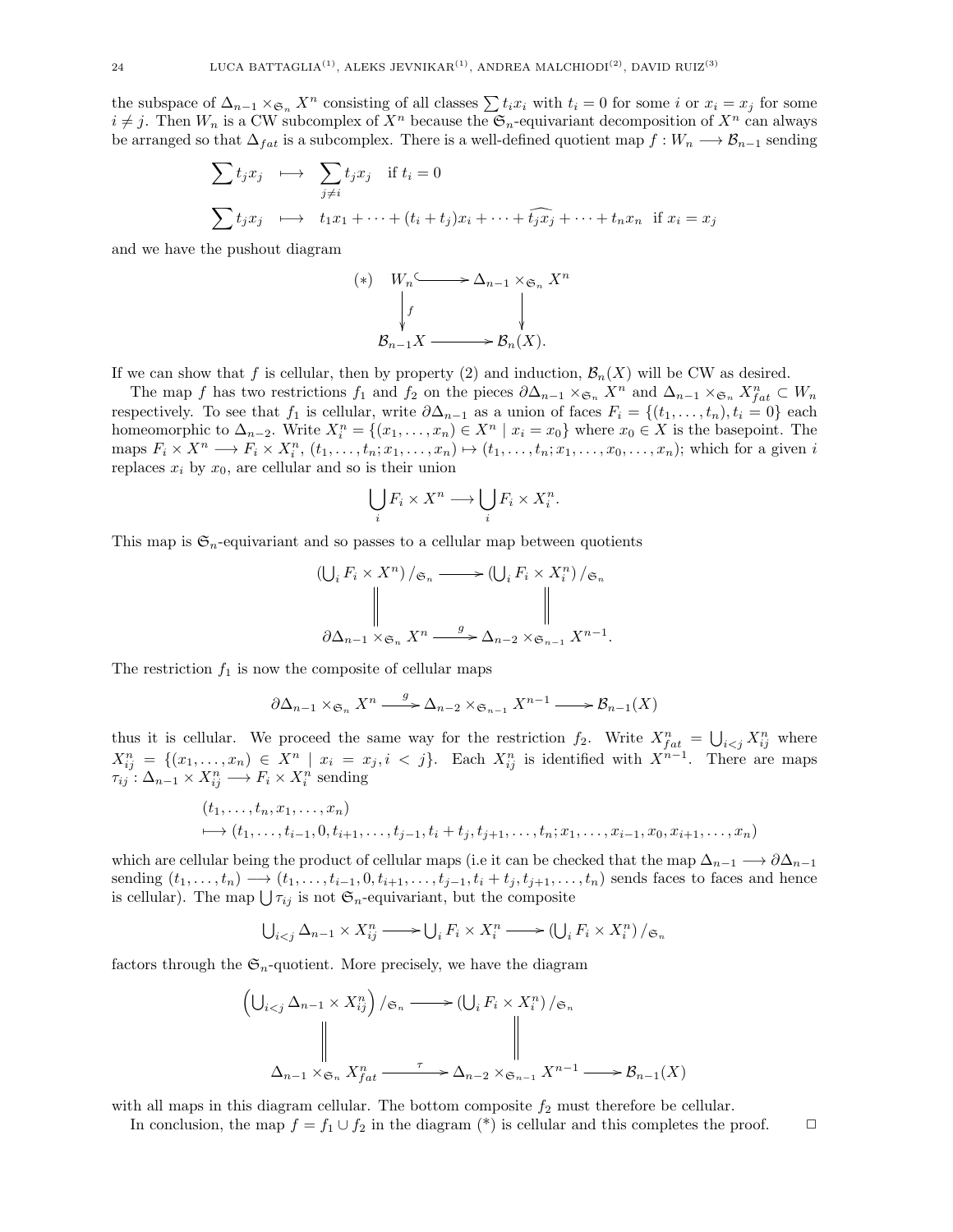**Example 7.2.** We take a special look at  $\mathcal{B}_2(X)$ . Consider Sym<sup>\*2</sup>X which consists of elements of the form  $t_1x + t_2y$  with  $t_1 + t_2 = 1$  and the identification  $0x + 1y = y$ . By using the order on the  $t_i$ 's in  $I = [0, 1]$ , this can be written as

$$
Sym^{*2}(X) = \{ (t_1, t_2, x_1, x_2) \mid t_1 \le t_2, t_1 + t_2 = 1 \}/\sim
$$
  
=  $J \times (X \times X)/\sim$ 

where  $J = \{0 \le t_1 \le t_2 \le 1, t_1 + t_2 = 1\}$  is a copy of the one-simplex, and the identification  $\sim$  is such that  $(0,1,x,y) \sim (0,1,x',y)$  and  $(\frac{1}{2},\frac{1}{2},x,y) \sim (\frac{1}{2},\frac{1}{2},y,x)$ . Note that  $(0,1)$  and  $(\frac{1}{2},\frac{1}{2})$  are precisely the faces or endpoints of J. This is saying that  $\text{Sym}^2 X$  is precisely the double mapping cylinder

$$
X^2 \times \{(0,1)\} \sqcup X^2 \times \{(\frac{1}{2},\frac{1}{2})\} \longrightarrow X^2 \times J
$$
  
\n
$$
\downarrow p_2 \sqcup \pi
$$
  
\n
$$
X \sqcup \text{SP}^2 X \longrightarrow \text{Sym}^{*2} X
$$

where  $p_2$  is the projection onto the second factor  $X^2 \longrightarrow X$ , and  $\pi$  is the  $\mathbb{Z}_2$ -quotient map  $X^2 \longrightarrow \text{SP}^2 X$ (see [33]). Both maps  $p_2$  and  $\pi$  are cellular (Property (3)). This gives Sym<sup>\*2</sup>(X) a CW-structure according to property (3). We can now consider the pushout diagram

(42) 
$$
J \times X \longrightarrow \text{Sym}^{*2} X
$$

$$
\downarrow \qquad \qquad \downarrow
$$

$$
X \longrightarrow B_2 X
$$

where the left vertical map  $J \times X \longrightarrow X$  is projection hence cellular, while the top map  $J \times X \longrightarrow \text{Sym}^{*2}X$ ,  $((t_1, t_2), x) \mapsto t_1x + t_2x$ , is a subcomplex inclusion. By property  $(2), \mathcal{B}_2(X)$  is CW.

#### **REFERENCES**

- [1] D. Bartolucci and G. Tarantello. The Liouville equation with singular data: a concentrationcompactness principle via a local representation formula. J. Differential Equations,  $185(1):161-180$ , 2002.
- [2] D. Bartolucci and G. Tarantello. Liouville type equations with singular data and their applications to periodic multivortices for the electroweak theory. Comm. Math. Phys., 229(1):3–47, 2002.
- [3] Daniele Bartolucci and Francesca De Marchis. On the Ambjorn-Olesen electroweak condensates. J. Math. Phys., 53(7):073704, 15, 2012.
- [4] Daniele Bartolucci, Francesca De Marchis, and Andrea Malchiodi. Supercritical conformal metrics on surfaces with conical singularities. Int. Math. Res. Not. IMRN, (24):5625–5643, 2011.
- [5] Daniele Bartolucci and Andrea Malchiodi. An improved geometric inequality via vanishing moments, with applications to singular liouville equations. Comm. Math. Phys., to appear, d.o.i. 10.1007/s00220-013-1731-0.
- [6] Daniele Bartolucci and Eugenio Montefusco. Blow-up analysis, existence and qualitative properties of solutions for the two-dimensional Emden-Fowler equation with singular potential. Math. Methods Appl. Sci., 30(18):2309–2327, 2007.
- [7] J. Bolton and L. M. Woodward. Some geometrical aspects of the 2-dimensional Toda equations. In Geometry, topology and physics (Campinas, 1996), pages 69–81. de Gruyter, Berlin, 1997.
- [8] Glen E. Bredon. Topology and geometry, volume 139 of Graduate Texts in Mathematics. Springer-Verlag, New York, 1993.
- [9] Haim Brezis and Frank Merle. Uniform estimates and blow-up behavior for solutions of  $-\Delta u =$  $V(x)e^u$  in two dimensions. Comm. Partial Differential Equations, 16(8-9):1223-1253, 1991.
- [10] Luis A. Caffarelli and Yi Song Yang. Vortex condensation in the Chern-Simons Higgs model: an existence theorem. Comm. Math. Phys., 168(2):321–336, 1995.
- [11] Eugenio Calabi. Isometric imbedding of complex manifolds. Ann. of Math. (2), 58:1–23, 1953.
- [12] Alessandro Carlotto and Andrea Malchiodi. Weighted barycentric sets and singular Liouville equations on compact surfaces. J. Funct. Anal., 262(2):409–450, 2012.
- [13] Dongho Chae and Oleg Yu. Imanuvilov. The existence of non-topological multivortex solutions in the relativistic self-dual Chern-Simons theory. Comm. Math. Phys., 215(1):119–142, 2000.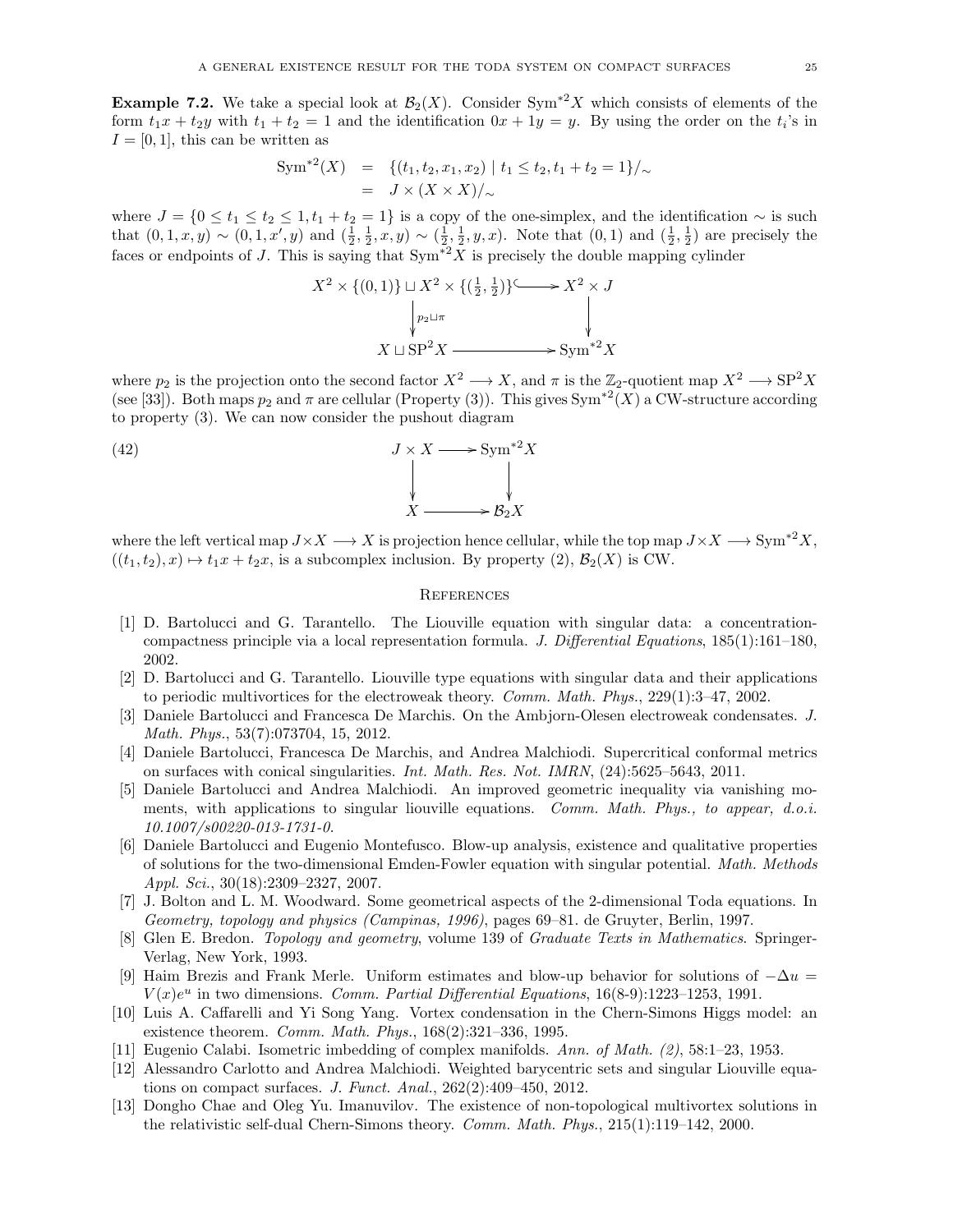- [14] Wenxiong Chen and Congming Li. Prescribing scalar curvature on  $S<sup>n</sup>$ . Pacific J. Math., 199(1):61– 78, 2001.
- [15] Shiing Shen Chern and Jon G. Wolfson. Harmonic maps of the two-sphere into a complex Grassmann manifold. II. Ann. of Math. (2), 125(2):301–335, 1987.
- [16] Alexandre J. Chorin. Vorticity and turbulence, volume 103 of Applied Mathematical Sciences. Springer-Verlag, New York, 1994.
- [17] Manuel del Pino, Michal Kowalczyk, and Monica Musso. Singular limits in Liouville-type equations. Calc. Var. Partial Differential Equations, 24(1):47–81, 2005.
- [18] Weiyue Ding, Jürgen Jost, Jiayu Li, and Guofang Wang. Existence results for mean field equations. Ann. Inst. H. Poincaré Anal. Non Linéaire, 16(5):653–666, 1999.
- [19] Zindine Djadli. Existence result for the mean field problem on Riemann surfaces of all genuses. Commun. Contemp. Math., 10(2):205–220, 2008.
- [20] Zindine Djadli and Andrea Malchiodi. Existence of conformal metrics with constant Q-curvature. Ann. of Math. (2), 168(3):813–858, 2008.
- [21] G. Dunne. Self-dual Chern-Simons Theories. Lecture notes in physics. New series m: Monographs. Springer, 1995.
- [22] Pierpaolo Esposito, Massimo Grossi, and Angela Pistoia. On the existence of blowing-up solutions for a mean field equation. Ann. Inst. H. Poincaré Anal. Non Linéaire,  $22(2):227-257$ , 2005.
- [23] Pierpaolo Esposito and Juncheng Wei. Non-simple blow-up solutions for the Neumann twodimensional sinh-Gordon equation. Calc. Var. Partial Differential Equations, 34(3):341–375, 2009.
- [24] Massimo Grossi and Angela Pistoia. Multiple blow-up phenomena for the sinh-poisson equation. preprint, 2012.
- [25] Allen Hatcher. Algebraic topology. Cambridge University Press, Cambridge, 2002.
- [26] Louis Jeanjean. On the existence of bounded Palais-Smale sequences and application to a Landesman-Lazer-type problem set on  $\mathbb{R}^N$ . Proc. Roy. Soc. Edinburgh Sect. A, 129(4):787–809, 1999.
- [27] Aleks Jevnikar. An existence result for the mean field equation on compact surfaces in a doubly supercritical regime. Proc. Royal Soc. Edinb., to appear., 2012.
- [28] Jürgen Jost, Changshou Lin, and Guofang Wang. Analytic aspects of the Toda system. II. Bubbling behavior and existence of solutions. Comm. Pure Appl. Math., 59(4):526–558, 2006.
- [29] Jürgen Jost and Guofang Wang. Analytic aspects of the Toda system. I. A Moser-Trudinger inequality. Comm. Pure Appl. Math., 54(11):1289–1319, 2001.
- [30] Jürgen Jost and Guofang Wang. Classification of solutions of a Toda system in  $\mathbb{R}^2$ . Int. Math. Res. Not., (6):277–290, 2002.
- [31] Jürgen Jost, Guofang Wang, Dong Ye, and Chunqin Zhou. The blow up analysis of solutions of the elliptic sinh-Gordon equation. Calc. Var. Partial Differential Equations, 31(2):263–276, 2008.
- [32] Glenn Joyce and David Montgomery. Negative temperature states for the two-dimensional guidingcentre plasma. Journal of Plasma Physics, 10:107–121, 7 1973.
- [33] Sadok Kallel and Rym Karoui. Symmetric joins and weighted barycenters. Adv. Nonlinear Stud., 11(1):117–143, 2011.
- [34] Hsien-Chung Kao and Kimyeong Lee. Self-dual SU(3) Chern-Simons Higgs systems. Phys. Rev. D  $(3), 50(10):6626-6632, 1994.$
- [35] Kimyeong Lee. Self-dual nonabelian Chern-Simons solitons. Phys. Rev. Lett., 66(5):553–555, 1991.
- [36] Yan Yan Li. Harnack type inequality: the method of moving planes. Comm. Math. Phys., 200(2):421– 444, 1999.
- [37] Yan Yan Li and Itai Shafrir. Blow-up analysis for solutions of  $-\Delta u = Ve^u$  in dimension two. Indiana Univ. Math. J., 43(4):1255–1270, 1994.
- [38] Changshou Lin, Juncheng Wei, and Lei Zhang. Classification of blowup limits for su(3) singular toda systems. preprint, 2013.
- [39] Pierre-Louis Lions. On Euler equations and statistical physics. Cattedra Galileiana. [Galileo Chair]. Scuola Normale Superiore, Classe di Scienze, Pisa, 1998.
- [40] Marcello Lucia. A deformation lemma with an application to a mean field equation. Topol. Methods Nonlinear Anal., 30(1):113–138, 2007.
- [41] Marcello Lucia and Margherita Nolasco. SU(3) Chern-Simons vortex theory and Toda systems. J. Differential Equations, 184(2):443–474, 2002.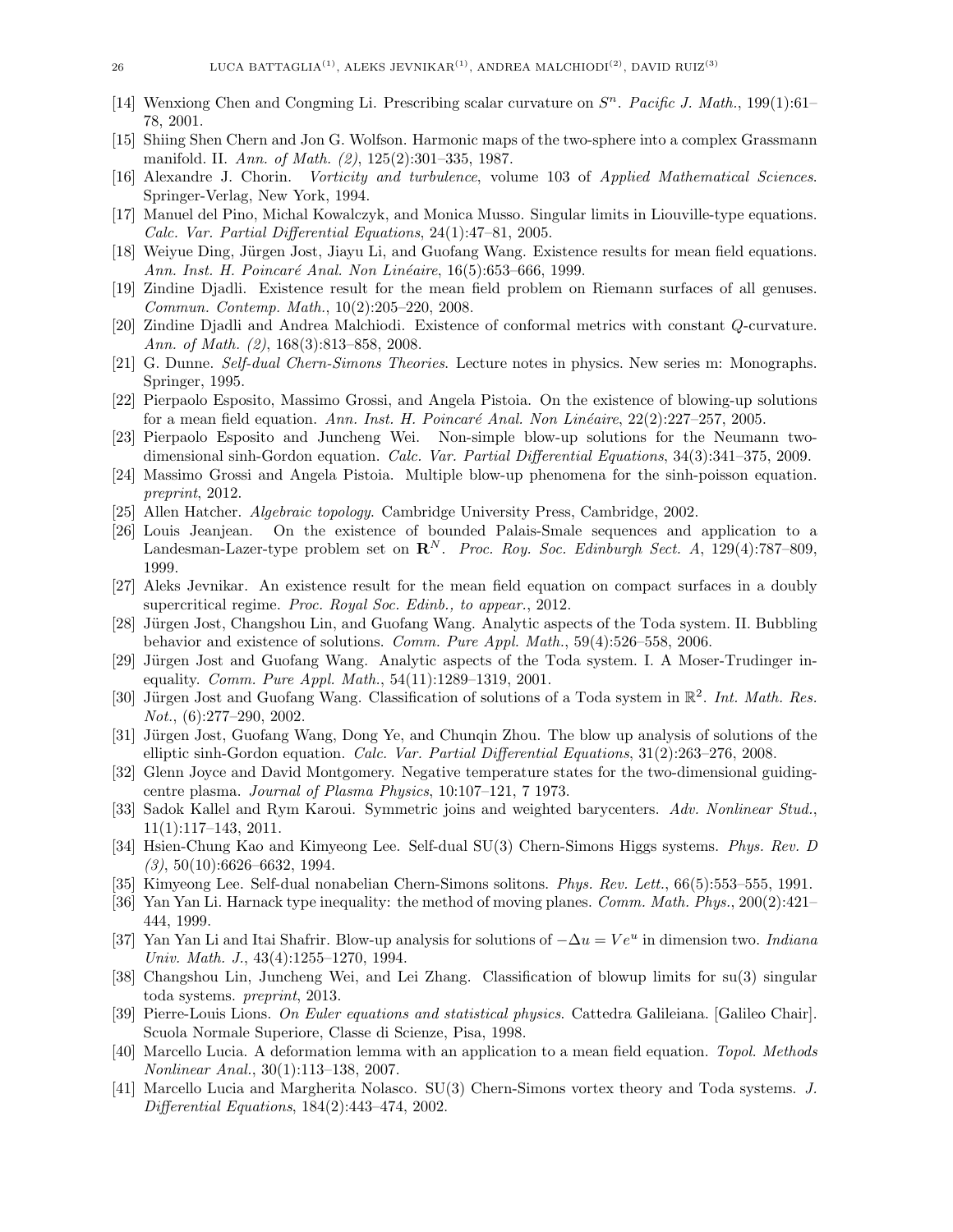- [42] Andrea Malchiodi. Morse theory and a scalar field equation on compact surfaces. Adv. Differential Equations, 13(11-12):1109–1129, 2008.
- [43] Andrea Malchiodi. Topological methods for an elliptic equation with exponential nonlinearities. Discrete Contin. Dyn. Syst., 21(1):277–294, 2008.
- [44] Andrea Malchiodi and Cheikh Birahim Ndiaye. Some existence results for the Toda system on closed surfaces. Atti Accad. Naz. Lincei Cl. Sci. Fis. Mat. Natur. Rend. Lincei (9) Mat. Appl., 18(4):391–412, 2007.
- [45] Andrea Malchiodi and David Ruiz. New improved Moser-Trudinger inequalities and singular Liouville equations on compact surfaces. Geom. Funct. Anal., 21(5):1196–1217, 2011.
- [46] Andrea Malchiodi and David Ruiz. A variational analysis of the Toda system on compact surfaces. Comm. Pure Appl. Math., 66(3):332–371, 2013.
- [47] J. P. May. A concise course in algebraic topology. Chicago Lectures in Mathematics. University of Chicago Press, Chicago, IL, 1999.
- [48] Monica Musso, Angela Pistoia, and Juncheng Wei. New blow-up phenomena for  $su(n + 1)$  toda system. preprint, 2013.
- [49] Paul K. Newton. The N-vortex problem, volume 145 of Applied Mathematical Sciences. Springer-Verlag, New York, 2001. Analytical techniques.
- [50] Margherita Nolasco and Gabriella Tarantello. Double vortex condensates in the Chern-Simons-Higgs theory. Calc. Var. Partial Differential Equations, 9(1):31–94, 1999.
- [51] Margherita Nolasco and Gabriella Tarantello. Vortex condensates for the SU(3) Chern-Simons theory. Comm. Math. Phys., 213(3):599–639, 2000.
- [52] Hiroshi Ohtsuka and Takashi Suzuki. A blowup analysis of the mean field equation for arbitrarily signed vortices. In Self-similar solutions of nonlinear PDE, volume 74 of Banach Center Publ., pages 185–197. Polish Acad. Sci., Warsaw, 2006.
- [53] Hiroshi Ohtsuka and Takashi Suzuki. Mean field equation for the equilibrium turbulence and a related functional inequality. Adv. Differential Equations, 11(3):281–304, 2006.
- [54] Y.B. Pointin and Lundgren T.S. Statistical mechanics of twodimensional vortices in a bounded container. Physics of Fluids, 19(10):1459–1470, 1976.
- [55] Joel Spruck and Yi Song Yang. Topological solutions in the self-dual Chern-Simons theory: existence and approximation. Ann. Inst. H. Poincaré Anal. Non Linéaire,  $12(1):75-97$ , 1995.
- [56] Michael Struwe. On the evolution of harmonic mappings of Riemannian surfaces. Comment. Math. Helv., 60(4):558–581, 1985.
- [57] Gabriella Tarantello. Multiple condensate solutions for the Chern-Simons-Higgs theory. J. Math. Phys., 37(8):3769–3796, 1996.
- [58] Gabriella Tarantello. Selfdual gauge field vortices. Progress in Nonlinear Differential Equations and their Applications, 72. Birkhäuser Boston Inc., Boston, MA, 2008. An analytical approach.
- [59] Gabriella Tarantello. Analytical, geometrical and topological aspects of a class of mean field equations on surfaces. Discrete Contin. Dyn. Syst., 28(3):931–973, 2010.
- [60] Tammo tom Dieck. Transformation groups, volume 8 of de Gruyter Studies in Mathematics. Walter de Gruyter & Co., Berlin, 1987.
- [61] Guofang Wang and Liqun Zhang. Non-topological solutions of the relativistic SU(3) Chern-Simons Higgs model. Comm. Math. Phys., 202(3):501–515, 1999.
- [62] Henry C. Wente. Large solutions to the volume constrained Plateau problem. Arch. Rational Mech. Anal.,  $75(1):59-77$ ,  $1980/81$ .
- [63] Henry C. Wente. Counterexample to a conjecture of H. Hopf. Pacific J. Math., 121(1):193–243, 1986.
- [64] Yisong Yang. Solitons in field theory and nonlinear analysis. Springer Monographs in Mathematics. Springer-Verlag, New York, 2001.
- [65] Chunqin Zhou. Existence result for mean field equation of the equilibrium turbulence in the super critical case. Commun. Contemp. Math., 13(4):659–673, 2011.
	- $(1)$  SISSA, VIA BONOMEA 265, 34136 TRIESTE (ITALY).

(2) University of Warwick, Mathematics Institute, Zeeman Building, Coventry CV4 7AL and SISSA, via BONOMEA 265, 34136 TRIESTE (ITALY).